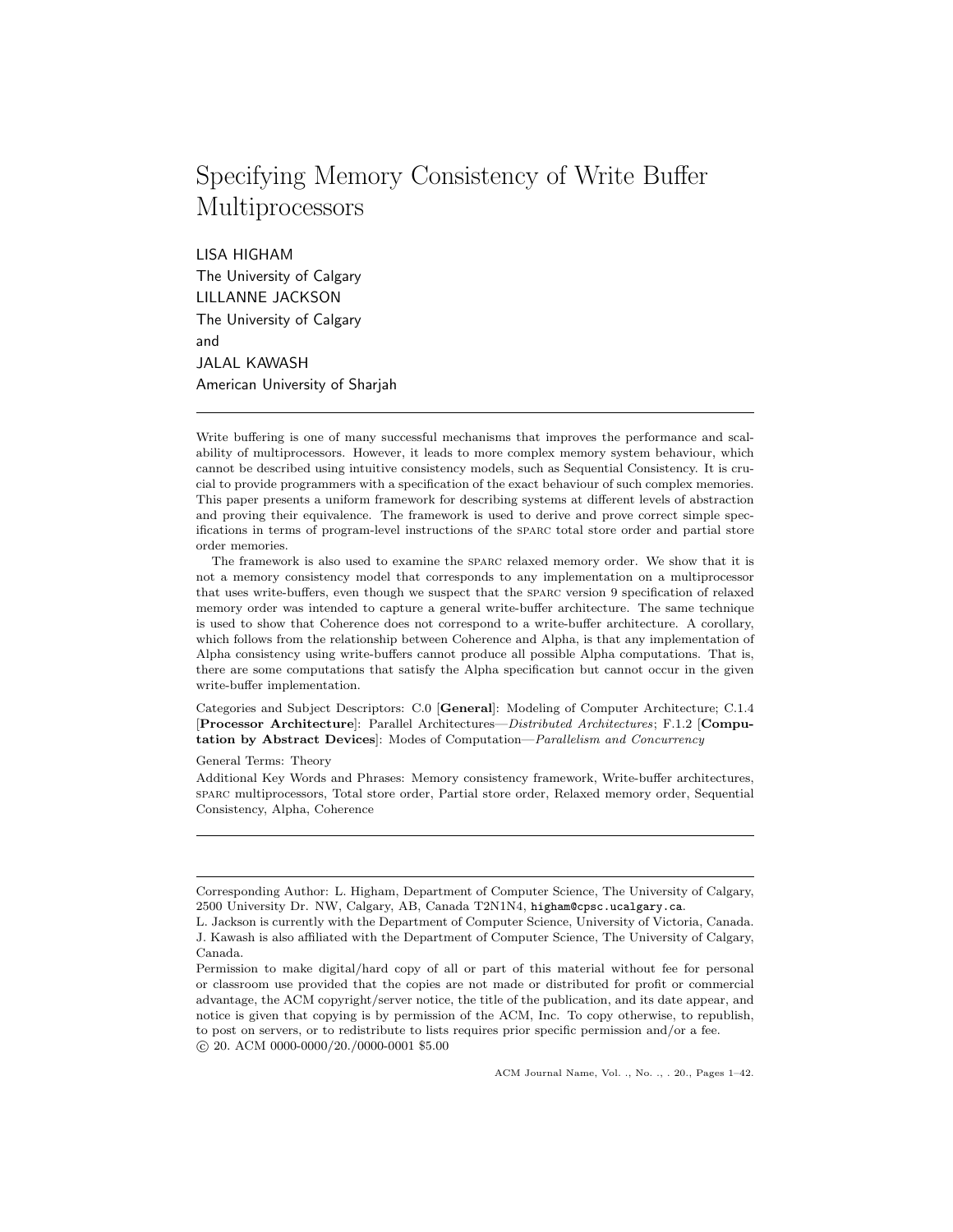# 1. INTRODUCTION

Distributed algorithm designers typically assume strong consistency models such as Sequential Consistency and Linearizability [Lamport 1979a; Herlihy and Wing 1990]. Multiprocessor architectures, however, incorporate mechanisms such as write-buffers to improve the performance and scalability. Such mechanisms lead to the relaxation of the resulting memory consistency model. These weakened consistency guarantees make it challenging for a programmer to be certain of the possible program outcomes and to implement correct and efficient distributed algorithms. Some attempted specifications of the behaviour of such complex memory systems resulted in incomplete or incorrect conclusions. Thus, such specifications must be shown to exactly capture the operational behaviour of the underlying memory architecture.

This paper presents a framework that allows us to describe systems at various levels of abstraction, ranging from operational or architectural hardware functionality, to object-oriented or transaction based abstractions. The uniform framework used for such descriptions facilitates the comparison of different models of consistency, so that claims of the relative strength of models can be stated precisely and proven correct. In particular it provides the setting in which to prove that a nonoperational description of a multiprocessor system captures exactly the operational behaviour of that system. The uniformity of the descriptions at various levels of abstraction means that proofs of correct implementations of abstract systems on systems with finer granularity of description can be composed. Starting from a highly abstract description, a sequence of provably correct implementations onto successively lower levels of abstraction can be constructed within the framework, eventually arriving at the actual operational machine. Thus, the framework can be seen as a generalization of the well established notions of levels of abstraction and proofs of correctness of implementations, to include arbitrary memory consistency models.

The framework is used to describe, at an operational level, the execution of programs on possible write-buffer multiprocessor architectures. Three different writebuffer machines are considered. One represents the "bare minimum" write-buffer machine capturing the very basic behaviour of write-buffers. The other two successively stronger machines capture the operational behaviour of sparc's partial and total store order machines [SPARC Int'l, Inc. 1992; Weaver and Germond 2000]. Using the framework, three sets of increasingly stringent constraints on outcomes of program executions on these machines are specified.

The same framework is used to provide two more abstract (non-operational) memory consistency models, corresponding to the sparc's total and partial store order machines. These higher level models constitute the programmer's view of the behaviour of multiprocess programs on the respective machines. For each of the two pairs, the operational and non-operational descriptions are proven to be equivalent.

The sparc version 9 manual [Weaver and Germond 2000] specifies a third memory consistency model called relaxed memory order, which seems to be intended to capture the executions of a still more permissive write-buffer architecture. Exploiting our framework, we show, however, that relaxed memory order does not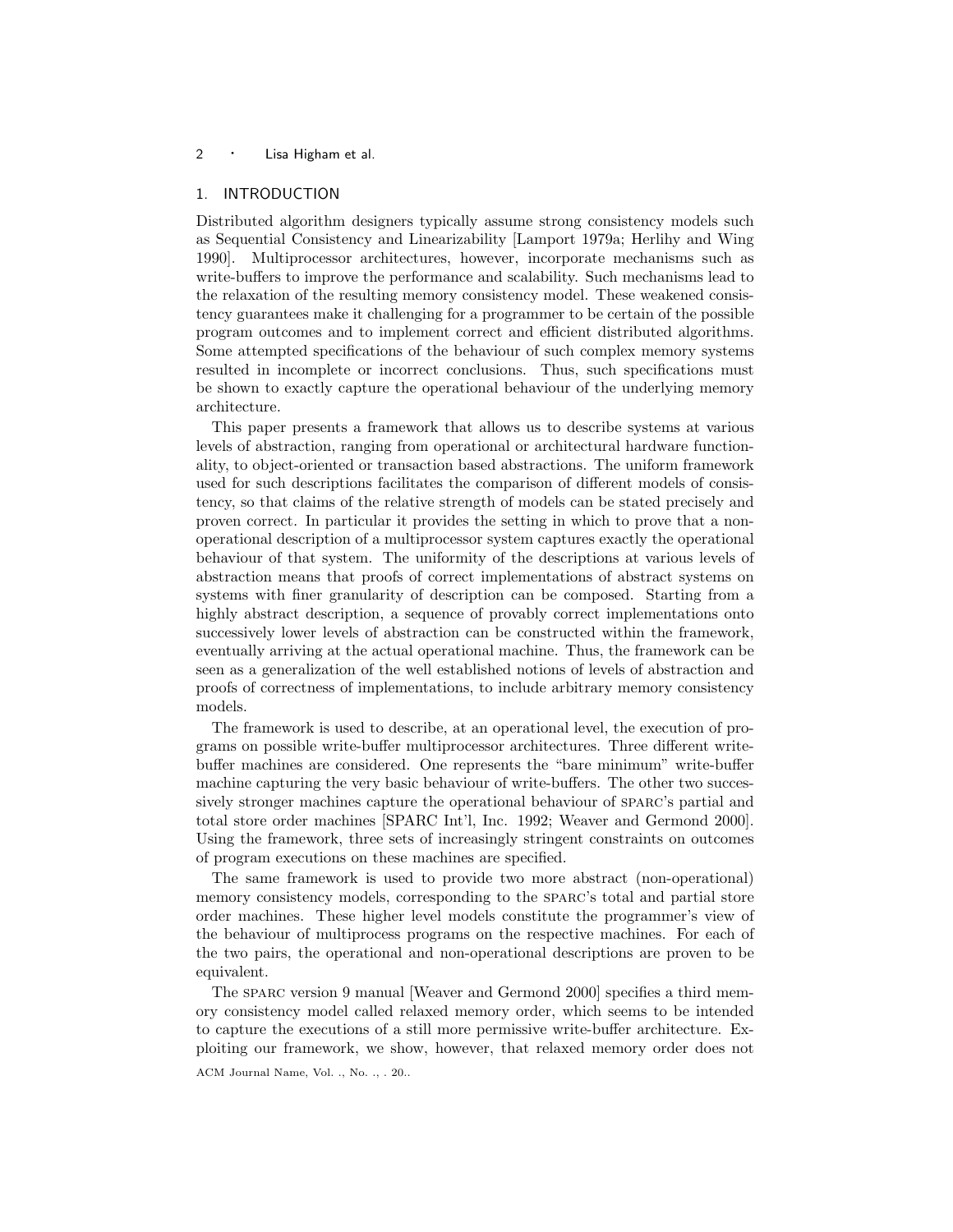correspond to any implementation on a write-buffer multiprocessor. In fact, we prove that Coherence [Dubois et al. 1986; Goodman 1989] or any weaker model does not correspond to a write-buffer architecture. We also prove that Alpha consistency [Compaq Computer Corp. 1998], which is Coherence combined with some dependencies [Attiya and Friedman 1994] that arise from processors' private registers, admits computations that cannot arise on any write-buffer machine. Thus any implementation of Alpha consistency using write-buffers must produce a memory consistency model strictly stronger than that specified by the Alpha documentation [Compaq Computer Corp. 1998], even though this documentation suggests such an implementation.

Software system designers require an unambiguous description of the memory consistency conditions at the level of the operations used in their programs. This applies to the sparc architecture, with which the UltraSPARC I, II, III, and IV processors are all compliant [Sun Microsystems 2004], since it continues to be one of the commercial choices for server machines. Typically, hardware architecture manuals use natural language or axiomatic specifications to describe how the hardware operates [SPARC Int'l, Inc. 1992; Weaver and Germond 2000; Intel Corp. 2002; Int'l Business Machines Corp. 1997]. These descriptions are not programmer centric and may contain ambiguities. They can lead to incorrect or inefficient programs and they are complex to work with. Frameworks have been defined to provide a way to formalize and unify descriptions of memory consistency models, and to help us reason about them. The literature contains many examples of such frameworks [Hoare 1972; Owicki and Gries 1976; Misra 1986; Lamport 1979b; 1997; 1986b; 1986a; Anger 1989; Attiya et al. 1998; Attiya and Friedman 1992; Friedman 1995; Ahamad et al. 1993; Ahamad et al. 1995; Kohli et al. 1993; Gibbons and Merritt 1992; Lynch and Tuttle 1989; Lynch 1996; Herlihy and Wing 1990; Adir et al. 2003]. A comparison of our framework to the closely related ones is provided in Subsection 2.3 after ours is defined.

Capturing the consistency of a multiprocessor architecture simply and precisely at a programmer oriented level is crucial for the development of correct and efficient programs targeted to these architectures. But this has proven to be surprisingly tricky for several machines. Erroneous definitions may lead to incorrect programs. Complex definitions lead programmers to unnecessarily and aggressively use expensive synchronization primitives, which negatively impact program performance. For example, one earlier attempt to define the semantics of the sparc memory consistency model called total store order [Kohli et al. 1993] resulted in a definition that is stronger than what the machine level architecture description in the SUN Microsystems manuals [SPARC Int'l, Inc. 1992; Weaver and Germond 2000] actually provides. In fact, any program using only read and write operations on variables that is correct for Sequential Consistency can be compiled into an equivalent program with only read/write operations that is correct for this strong definition [Higham and Kawash 2000]. Thus using this definition, there is a solution to the mutual exclusion problem that uses only read-write variables. In earlier work [Higham and Kawash 2000; Kawash 2000], we exploit the definitions derived and proven correct in this paper to prove, to the contrary, that read-write variables are insufficient to solve the mutual exclusion problem on a sparc total store order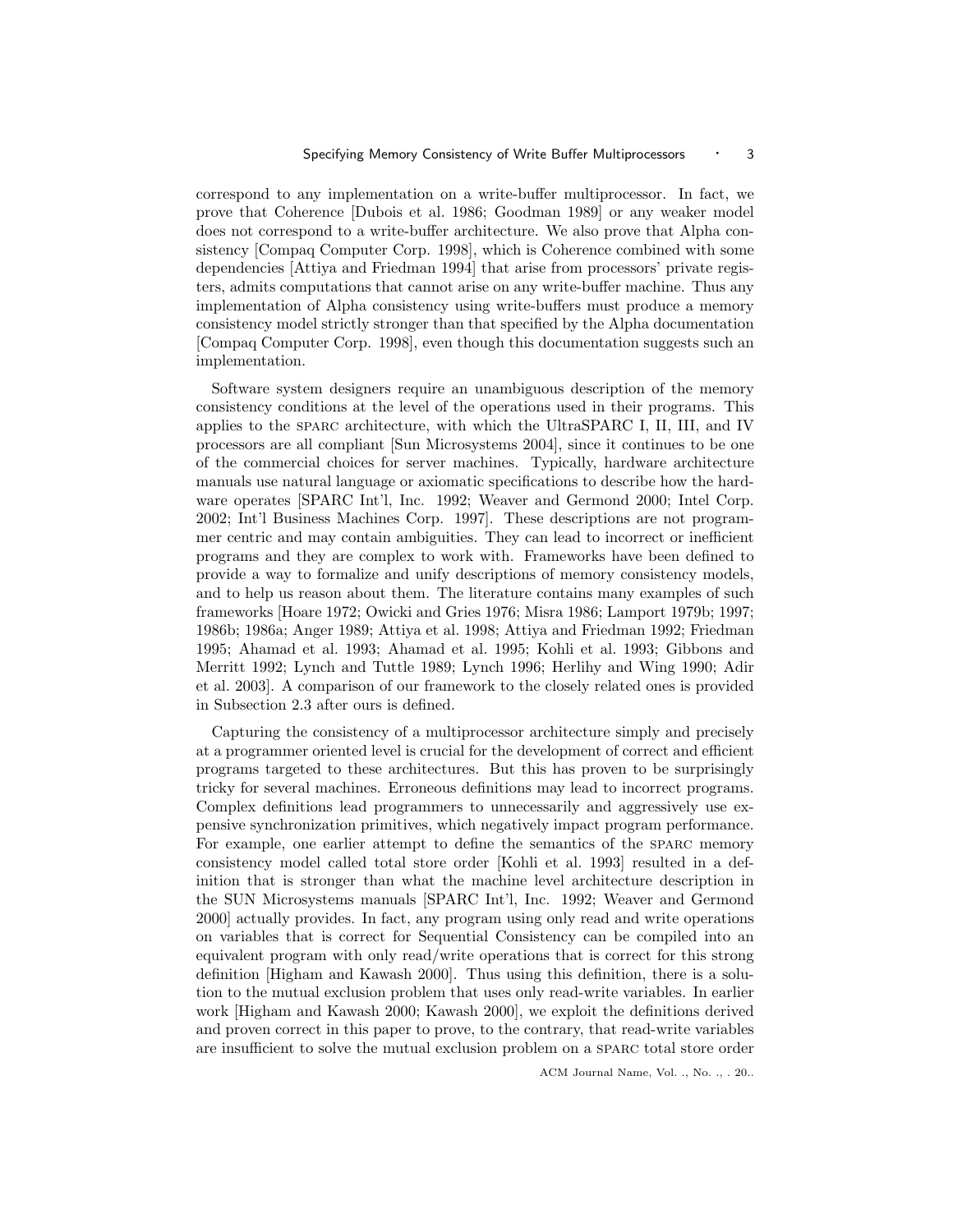machine. The total and partial store order definitions derived in this paper are used in another work [Higham and Kawash 2005], to determine under what conditions wait-free producer-consumer coordination is possible or impossible in various sparc models without resorting to expensive synchronization primitives, in spite of the impossibility of mutual exclusion.

The simplicity of the sparc memory consistency descriptions provided in this paper gives programmers an improved tool for reasoning about the outcomes of their programs. It also facilitates the comparison of the sparc models to each other and to proposed consistency models including Processor Consistency [Goodman 1989], Causal Consistency [Ahamad et al. 1995], and Java consistency [Gontmakher and Schuster 2000; Higham and Kawash 1998], and aids the development of verification tools [Park and Dill 1999].

The rest of the paper is organized as follows. Section 2 describes the framework that is used throughout the paper. In Section 3, the framework is used to describe two write-buffer machines that capture the familiar total store order and partial store order semantics of a multiprocessor with write-buffers. Section 4 defines two non-operational memory consistency specifications. It is then proved that the total store order and partial store order machines implement exactly these specifications, establishing that these two non-operational specifications are correct. Section 5 establishes that these operational and non-operational models are equivalent to the corresponding consistency models described in the sparc manuals. A computation is given in Section 6 that is possible on any of the memory consistency models defined by the sparc relaxed memory order, Alpha consistency, and Coherence yet cannot arise from any write-buffer machine — even one substantially more permissive than a partial store order write buffer machine. Thus these consistency models are not equivalent to any write buffer model. Section 7 summarizes and concludes.

# 2. A CONSISTENCY MODELLING FRAMEWORK

# 2.1 Describing systems

A multiprocess system can be modelled as a collection of programs operating on a collection of shared data objects under some partial order constraints called a memory consistency model. In this section we specify each of these components. Two running examples are provided and will be used in subsequent sections of the paper.

Shared data objects: A shared data object can be described by providing an object's initial state, the operations that can be applied to it and the change of state and response that results from each applicable operation. This gives rise to a set of allowable sequences of operations for each such object. So, we specify a shared data object to be a set of sequences of operations. An operation has the form *out*← $\text{ACT}(obj, in)$  where ACT is an action with input parameters in the list 'in' applied to object 'obj' and that returns the output values in the list 'out'. If 'in' is non-empty the operation is a state-change operation and if 'out' is non-empty the operation is an *output-generating operation*. An operation could be both a state-change and an output-generating operation. An operation out $\leftarrow$ ACT(obj,in) has two components; its *invocation* is 'ACT(obj,in)' and its *response* is 'out'. For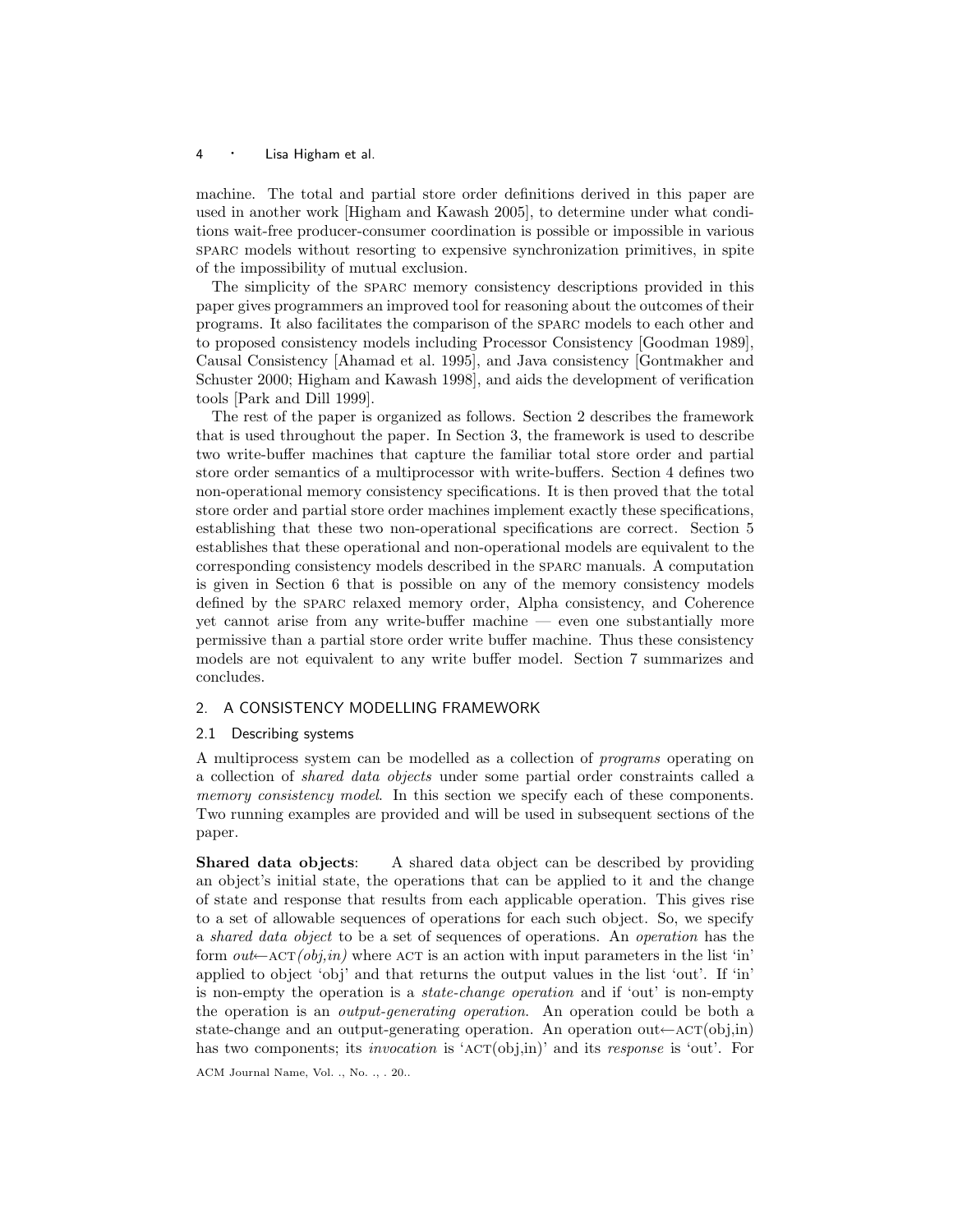a more concise notation, if an operation does not generate an 'out' value, it is written as  $\Delta \text{CT}(obj, in)$ . If it does not require an input value, 'in', it is written as  $out \leftarrow \text{ACT}(obj)$ .

An arbitrary sequence of operations applied to object  $X$  is valid for  $X$  if and only if it is in the specification of  $X$ . An arbitrary sequence  $S$  of operations (applied to possibly several objects) is *valid* if and only if, for each object  $X$ , the subsequence of S consisting of exactly those operations applied to X is valid for X. We say that a sequence  $S$  of operations and the sequence  $S'$  of operation invocations formed by removing the response component of each operation in S are *associated* sequences.

Throughout, we assume that for each state-change operation the input parameter has a distinct value. A footnote will indicate when this assumption is being used. This is a common assumption when defining consistency models. It is not essential but removing it adds messiness. Section 7 comments further on this assumption and its implications. Also, for this paper, any non-empty input or output list contains only one item and is therefore abbreviated by omitting list delimiters. An operation type is just an operation that has one or more parameters chosen from some given set. The set of possible output parameters is indicated by  $\Delta$ , input parameters by  $\cdot$ , and object parameters by  $\cdot$ . For example, the notation write  $(x, \cdot)$  denotes the set of WRITE operations on object  $x$ , or (depending on context) any element of that set;  $\Delta \leftarrow$ READ(·) denotes the set of all READ operations.

For most of this paper, we consider only two types of objects: read/write objects (which we call variables) and list objects. Section 6 introduces a set object to support our impossibility results. Lists (respectively, sets) will be used to capture the behaviour of ordered (respectively, unordered) write-buffers.

**Example 1a** – variable: A *variable*, x, is the set of sequences over operations of the type  $\text{WRITE}(x, \cdot)$  and  $\Delta \leftarrow \text{READ}(x)$  that satisfy the validity condition:

The output value returned by each READ operation is the same as the input value written by the most recent preceding WRITE operation in the sequence, if such a WRITE exists, and is  $\perp$  otherwise.

Example 1b – list object: In a sequence of operations that includes types ap- $PEND(l,\cdot)$  and  $DELETE(l,\cdot)$ , an  $a = APPEND(l,x)$  has a matching delete if there is a DELETE $(l,x)$  that follows a in the sequence. Otherwise it is undeleted.<sup>1</sup>

A list object, l, is the set of sequences over operations of the type  $APPEND(l,\cdot),$ DELETE(l,·), and  $\Delta \leftarrow$ LAST(l) that satisfy the validity condition:

For any LAST operation on list object, l, it returns a value  $\rho \neq \perp$  if and only if the most recent preceding undeleted APPEND operation is APPEND( $l,\rho$ ). Otherwise, it returns  $\perp$ .<sup>2</sup>

Definitions of objects typically constrain the output of output-generating operations to be related to the input of some preceding state-change operation. For

<sup>&</sup>lt;sup>1</sup>This definition exploits the assumption of distinct input values.

<sup>&</sup>lt;sup>2</sup>List objects could be more tightly constrained. For example, it would be natural to require that only items previously appended can be deleted. The weaker definition chosen here suffices for this paper because in our implementations, list objects will be used in ways that force such extra requirements.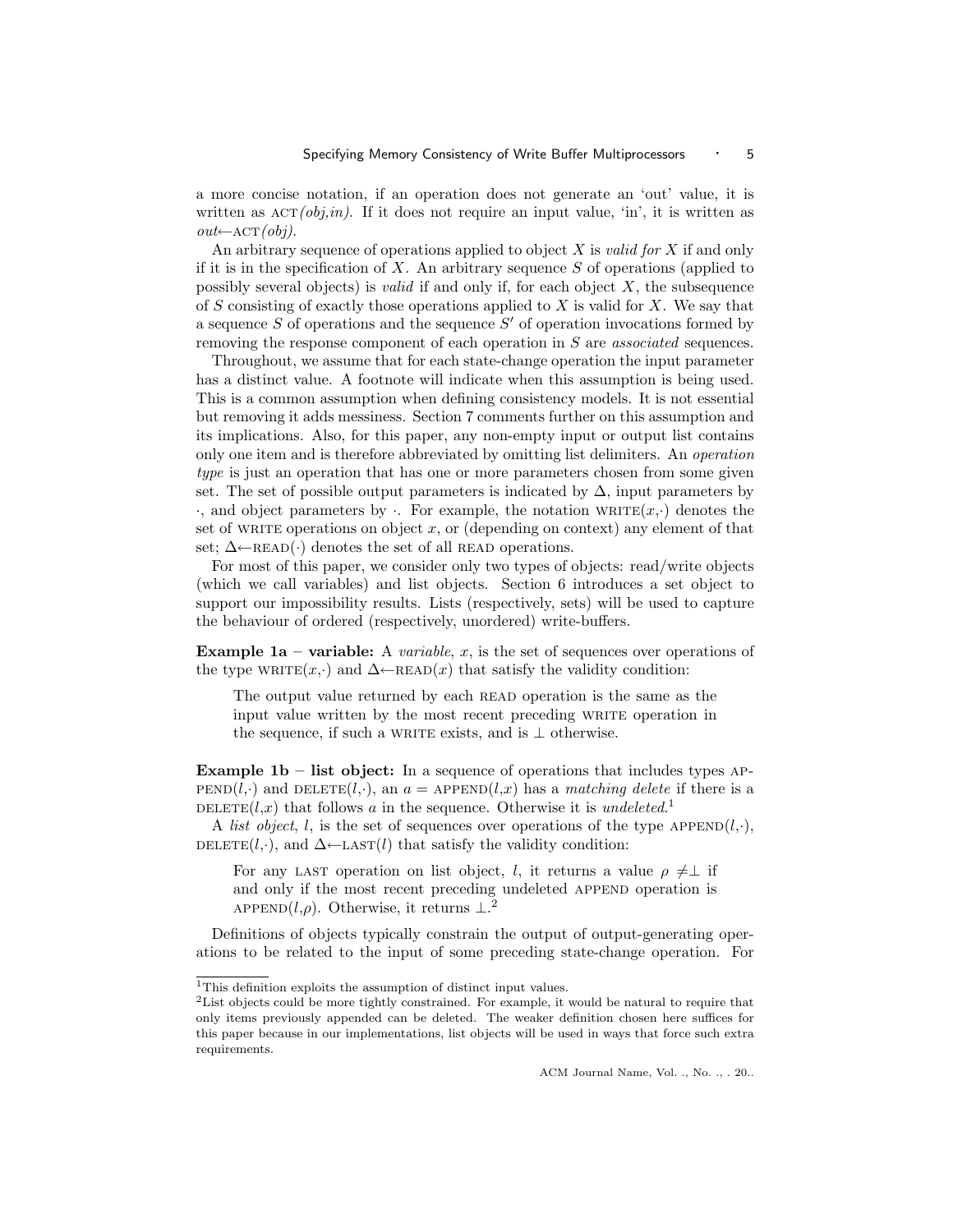variables, a READ operation returns the value of a preceding WRITE operation; and for list objects LAST returns the value of the most recent preceding undeleted APpend operation. In each case, the output-generating operation and the unique related state-change operation are said to be causally related.

Programs and multiprocesses: An individual program in a multiprocess system is sequential computer code consisting of local operation invocations, local computation, control structures, and operation invocations on shared objects. A collection of individual programs is a *multiprogram*. Let  $P$  be a multiprogram whose non-local operation invocations are applied to shared objects in J. Then the pair  $(P, J)$  is called a *multiprocess* and P is *compatible* with J.

**Example 2a – variable multiprogram:** Let x, y and z be variables, and let  $\{p, q\}$  be the multiprogram:

 $\int p: \text{WRITE}(x, 1) \text{ WRITE}(z, 2) \text{ READ}(x) \text{ READ}(y)$  $q: \text{WRITE}(y, 3)$  read $(y)$  read $(z)$  read $(x)$ 

Then  $({p,q}, {x,y,z})$  is a (variable) multiprocess and  ${p,q}$  is compatible with  ${x, y, z}.$ 

**Example 2b – list object multiprogram:** Let l be a list object, and let  $\{p,q\}$ be the multiprogram:

 $\int p : \text{APPEND}(l, 4) \text{ APPEND}(l, 6) \text{ LAST}(l)$  $q :$  APPEND $(l, 7)$  DELETE $(l, 6)$  DELETE $(l, 4)$  LAST $(l)$ 

Then  $({p, q}, {l})$  is a (list object) multiprocess and  ${p, q}$  is compatible with  ${l}$ . The preceding two program examples are particularly simple because they are only invocations on shared data objects and they lack any control structures. More elaborate programs could contain code that includes branches and loops.

To highlight the association of operations with their invoking programs, act is subscripted with the program identifier when required. For instance, the notation  $\text{wRITE}_p(x, \nu)$  emphasizes that this write operation is invoked by individual program  $p$ .

Memory consistency models: Informally, when a multiprogram is executed, the individual programs of the processes somehow interact, and each individual program's control structures gives rise to a path through its code, producing responses to the output-generating instruction invocations on these paths. Due to control structures and non-deterministic timing and interactions, different executions of the same multiprogram can, in general, generate different individual paths, and each set of paths might generate different sets of responses depending on the rules governing the interactions. For a Sequentially Consistent [Lamport 1979a] multiprocess, any such execution can be modelled as a single valid sequence of operations that arises from some interleaving of the operation invocations generated by paths through the individual programs of the multiprocess. In weaker memory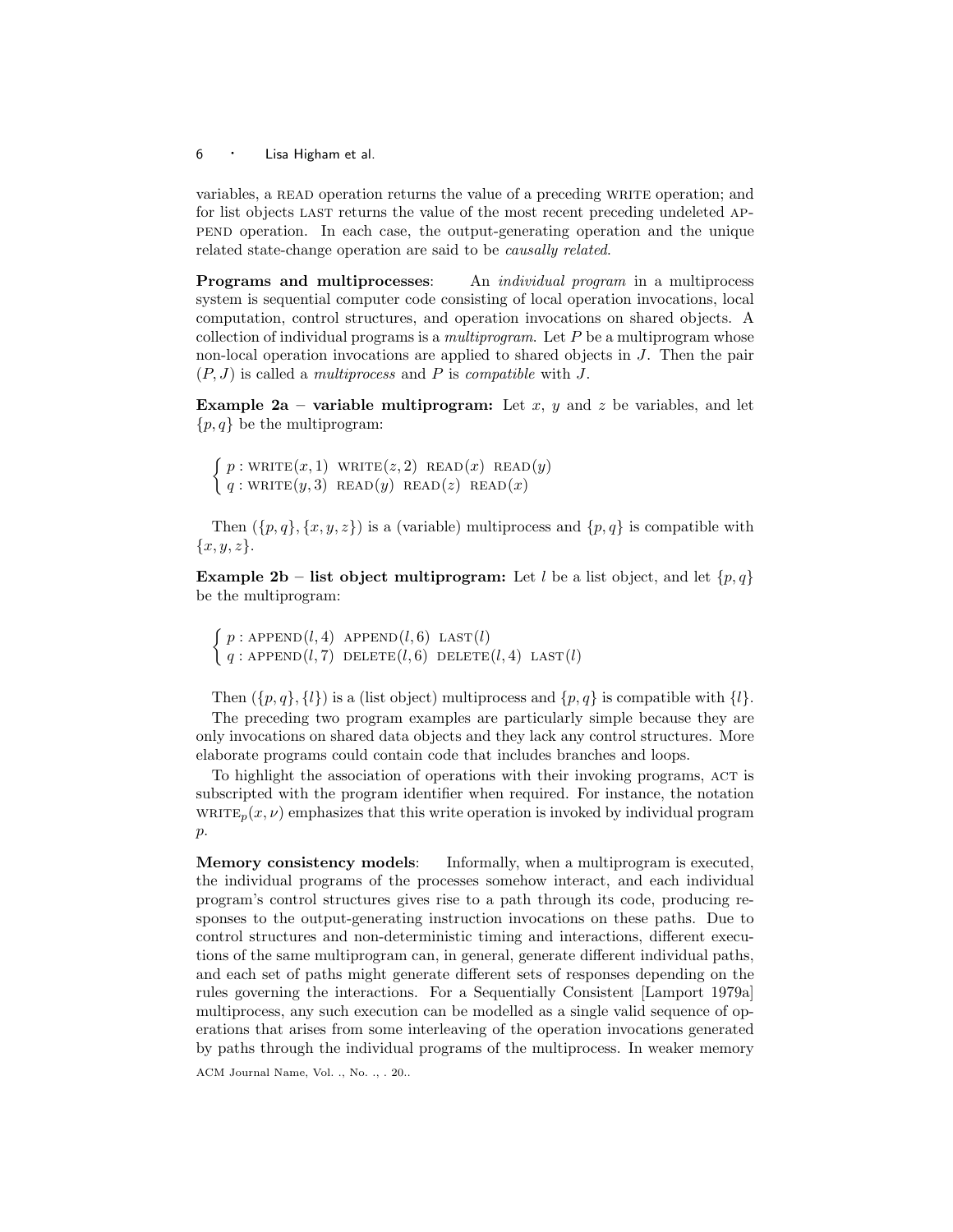consistency models, no such straightforward interleaving is guaranteed.

To model the more general settings, we first define a computation. An individual computation of a program is a sequence of operations. The order of the operations in this sequence is called program order and must be the same as the order in which the associated operation invocations appear in some path through the individual program. A (system) computation of a multiprocess  $(P, J)$  is a collection of individual computations, one for each individual program,  $p \in P$ . For this paper it suffices to consider completed (as opposed to partial) computations of a multiprogram; that is, the individual computations of a multiprogram must be associated with the sequences formed from all the operation invocations in the paths executed by the multiprogram. Therefore, when the individual programs of a multiprogram  $P$  are each straight line programs as in our examples above, a computation of  $P$  is just like  $P$  except each operation invocation is completed to an operation; that is, all "out" values are filled in.

**Example 3a** – read/write computations:  $C_a(i)$  and  $C_a(ii)$  are both computations of the read/write multiprocess in Example 2a, assuming that initial values of  $x, y$  and z are 0.

$$
C_a(i) \left\{ \begin{matrix} p: \text{WRITE}(x,1) & \text{WRITE}(z,2) & 1 \leftarrow \text{READ}(x) & 0 \leftarrow \text{READ}(y) \\ q: \text{WRITE}(y,3) & 3 \leftarrow \text{READ}(y) & 2 \leftarrow \text{READ}(z) & 0 \leftarrow \text{READ}(x) \end{matrix} \right) \right\}
$$

$$
C_a(ii) \left\{ \begin{array}{l} p: \mathrm{WRITE}(x,1) \ \mathrm{WRITE}(z,2) \ 1 \leftarrow \mathrm{READ}(x) \ 0 \leftarrow \mathrm{READ}(y) \\ q: \mathrm{WRITE}(y,3) \ 3 \leftarrow \mathrm{READ}(y) \ 0 \leftarrow \mathrm{READ}(z) \ 0 \leftarrow \mathrm{READ}(x) \end{array} \right. \right.
$$

**Example 3b – list object computation:**  $C_b$  is a computation of the list object multiprocess in Example 2b.

$$
C_b \begin{cases} p : \text{APPEND}(l, 4) & \text{APPEND}(l, 6) \quad 4 \leftarrow \text{LAST}(l) \\ q : \text{APPEND}(l, 7) & \text{DELETE}(l, 6) \quad \text{DELETE}(l, 4) \quad 7 \leftarrow \text{LAST}(l) \end{cases}
$$

Notice that the definition of a (system) computation does not constrain the response components of the operations in the computation. Rather, the possible responses are determined by the architecture, which we model as a set of memory consistency constraints. A memory consistency model is a set of partial order constraints on the operations of a computation. These partial orders are defined on subsets of all the operations. For example, Lamport's Sequential Consistency [Lamport 1979a] requires: "the result of any execution is the same as if the operations of all the processors were executed in some sequential order, and the operations of each individual processor appear in this sequence in the order specified by its program."

Let O be all the operations of a computation C of a multiprocess  $(P, J)$ . The program order on O is a partial order denoted  $(O, \stackrel{prog}{\longrightarrow})$ . In our framework, Sequential Consistency can be defined as follows.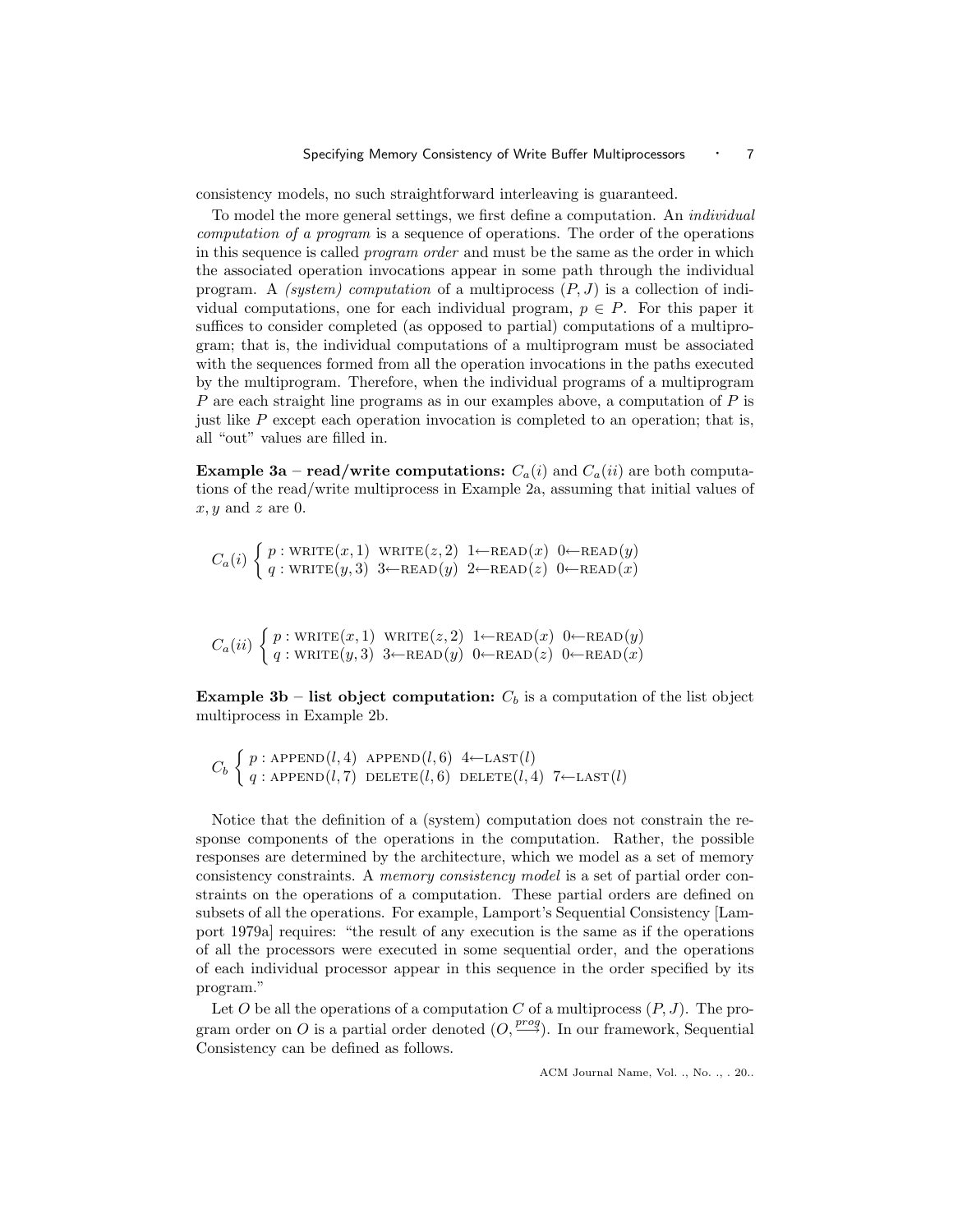Sequential Consistency: C satisfies Sequential Consistency if there is a valid total order  $(O, \xrightarrow{sc} )$  such that  $(O, \xrightarrow{prog} ) \subseteq (O, \xrightarrow{sc} ).$ 

Several partial and total orders will be defined in this paper. For any partial order,  $(O, \longrightarrow)$ , the notation  $o_1 \longrightarrow o_2$  means  $(o_1, o_2) \in (O, \longrightarrow)$ . Also,  $\longrightarrow$  abbreviates  $(O, \longrightarrow)$  when the set O is clear. If  $(O, \longrightarrow)$  is a total order of a finite set, there is exactly one sequence of the elements of  $\overline{O}$  that maintains this order; we denote that sequence by L.

Example 4a – Sequential Consistency on a variable multiprocess: Neither Computation  $C_a(i)$  nor  $C_a(ii)$  (of Example 3a) is Sequentially Consistent because it is not possible to create a sequence of all the computation's operations that both maintains program order and is valid. The following cycle in the operations of either  $C_a(i)$  or  $C_a(ii)$  shows that these computations are not Sequentially Consistent:  $0 \leftarrow \text{READ}_p(y) \stackrel{validity}{\longrightarrow} \text{WRITE}_q(y, 3) \stackrel{prog}{\longrightarrow} 0 \leftarrow \text{READ}_q(x) \stackrel{validity}{\longrightarrow} \text{WRITE}_p(x, 1) \stackrel{prog}{\longrightarrow}$  $0 \leftarrow \text{READ}_{p}(y).$ 

Example 4b – Sequential Consistency on a list object multiprocess: Computation  $C_b$  (of Example 3b) is Sequentially Consistent. One valid sequence that preserves program order is:  $APPEND(l, 7)$ ,  $APPEND(l, 4)$ ,  $APPEND(l, 6)$ ,  $DELETE(l, 6)$ ,  $4 \leftarrow$ LAST $(l)$ , DELETE $(l, 4)$ , 7 $\leftarrow$ LAST $(l)$ .

Partial order constraints that are weaker than Sequential Consistency constitute a weak memory consistency model. In Subsection 4.1 we will define weak consistency models TSO and PSO and show that Computation  $C_a(i)$  is PSO but not TSO and  $C_a(ii)$  is TSO.

Let J be a set of objects and P a multiprogram compatible with J, and let M be a memory consistency model. Then the triple  $(P, J, M)$  is called a multiprocess system and the couple  $(J, M)$  is called a *platform*. The *computations of a multiprocess* system  $(P, J, M)$  are all the computations of the multiprocess  $(P, J)$  that satisfy the memory consistency constraints M.

#### 2.2 Comparing and implementing systems

Transformations between multiprocesses are our main tool for comparing systems, and for developing abstract descriptions of the memory consistency models that arise from concrete or operational level executions of multiprograms. One multiprocess, called the specified multiprocess (with corresponding specified objects and multiprograms) is transformed into the *target multiprocess* (with corresponding *tar*get objects and multiprograms). An operation on a specified object is transformed to the target objects by providing a subroutine for the operation's invocation where this subroutine uses only operation invocations on the target objects. If the specified operation is output-generating, then the subroutine must return a value of the same type as this output. An *object is transformed* to the target object(s) by transforming each of its operations. A transformation of each of the objects of a specified multiprocess to objects of the target multiprocess can be naturally extended to a program transformation by replacing each operation invocation in the specified multiprogram with the subroutine for that operation invocation. The transformed multiprogram together with the target objects comprise the trans-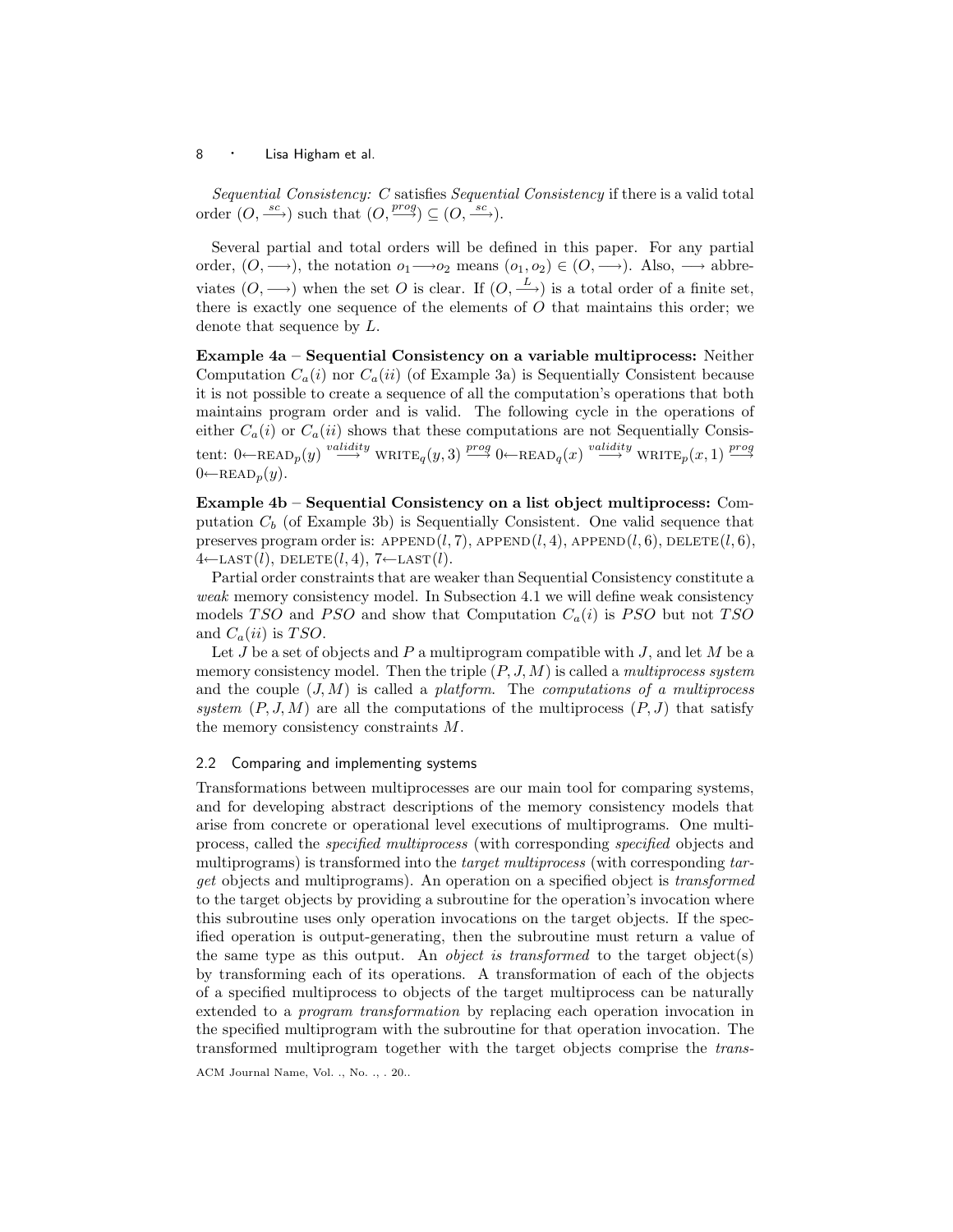#### formed multiprocess.

The transformed multiprocess and a target memory consistency model (called the *target system*) gives rise to a collection of computations — exactly those that arise from the transformed multiprogram interacting with the target objects and satisfying the target memory consistency constraints. Any such computation can be interpreted as a computation of the specified multiprogram by attaching to each operation invocation of the specified multiprogram, the value returned by the corresponding subroutine. Thus, the set of computations of the target system provides a set of interpreted computations of the specified multiprocess.



Fig. 1. Program transformation and computation interpretation. If  $\mathcal{C}' \subseteq \mathcal{C}$ , then the transformation is an implementation.

Another way to associate a set of computations with the specified multiprocess is to specify a memory consistency model and consider the set of computations of this specified system. The relationship between these two sets of computations of the specified system determines whether or not we consider the transformation to be an implementation. A transformation of a specified multiprogram will be called an implementation of the specified system, if, informally (in Figure 1) the set  $\mathcal{C}'$  of computations produced by traveling the long way around is a non-empty subset of the computations  $\mathcal C$  allowed by the specified system. More precisely, let C be the set of computations of a specified multiprocess system  $(P, J, M)$ . Let  $\tau$ be a transformation from the objects in J to the objects in  $\hat{J}$  and denote by  $\tau(P)$ the transformation of the multiprogram P, using  $\tau$ . Let  $\widehat{D}$  be any computation of system  $(\tau(P), \tilde{J}, \tilde{M})$  and let D' be the interpretation of  $\tilde{D}$  for  $(P, J)$ . Then the transformation  $\tau$  implements the system  $(P, J, M)$  on the platform  $(\tilde{J}, \tilde{M})$  if  $D' \in \mathcal{C}$ , for any such D'. The transformation  $\tau$  exactly implements the system  $(P, J, M)$  on the platform  $(\widehat{J}, \widehat{M})$  if  $\tau$  implements  $(P, J, M)$  on  $(\widehat{J}, \widehat{M})$  and, for any  $D \in \mathcal{C}$  there is a computation  $\widehat{D}$  of  $(\tau (P), \widehat{J}, \widehat{M})$  whose interpretation is D. A transformation is a compiler (respectively, an exact compiler) from platform  $(J, M)$  to platform  $(\tilde{J}, \tilde{M})$ if, for any multiprogram  $P$  compatible with  $J$ , the transformation implements (respectively, exactly implements) the system  $(P, J, M)$  on the platform  $(\widehat{J}, \widehat{M})$ .<sup>3</sup>

<sup>3</sup>Lamport [Lamport 1986b] similarly distinguishes between prescriptive and restrictive definitions of correctness of implementations.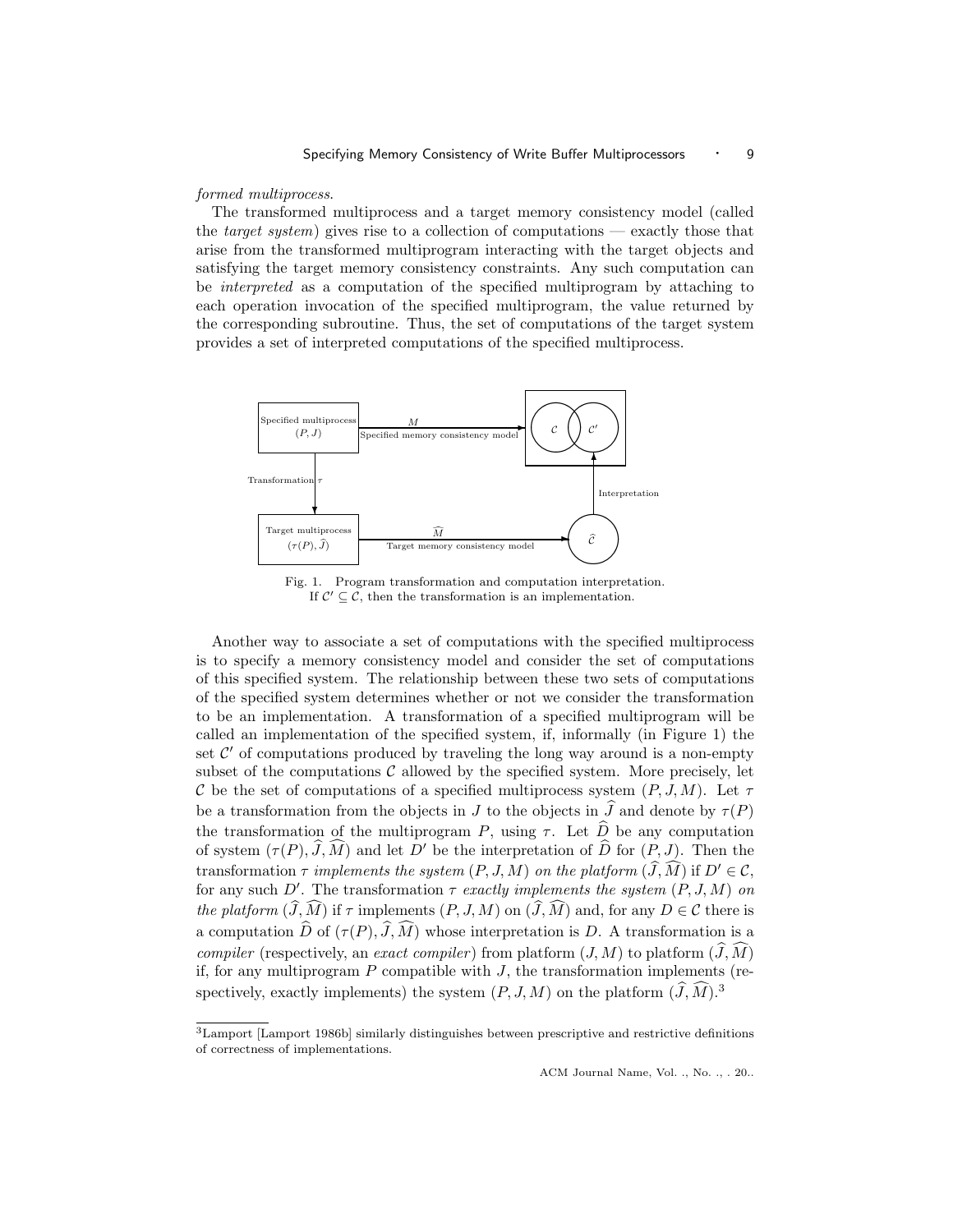Throughout this paper, if a transformation  $\tau$  applied to operation  $\rho$  produces a sub-routine with operations  $\hat{o}_1, \hat{o}_2, \ldots, \hat{o}_l$ , then for any i and j in  $\{1, \ldots, l\}$ , o and  $\hat{o}_l$  are called *generations* operations on  $\hat{o}_l$  and  $\hat{o}_l$  are called *matching operations*.  $\widehat{o}_i$  are called *corresponding* operations and  $\widehat{o}_i$  and  $\widehat{o}_j$  are called *matching operations*.

# 2.3 Comparison of the Consistency Modelling Framework with other frameworks

One of the earliest frameworks, an axiomatic one by Hoare [Hoare 1972], is difficult to use to prove correctness even for simple algorithms. Owicki and Gries [Owicki and Gries 1976] provide strengthened axioms and used them to provide proofs of coordination algorithms in a parallel programming language. Misra [Misra 1986] presented a framework and applied it to a set of register axioms. In each case, the framework is customized for a particular level of system design (parallel programs or hardware registers). In 1979, Lamport [Lamport 1979b] provided an axiomatic system and used it as the basis for descriptions and proofs of distributed system features [Lamport 1997; 1986b; 1986a]. In his extension of these axioms, Anger [Anger 1989] states that "The method of analysis for high-level system descriptions is the same as for low-level operation descriptions."

The framework developed by Attiya, Friedman et al. [Attiya et al. 1998; Attiya and Friedman 1992; Friedman 1995] is used to describe coordination algorithms and provide transformations of programs written assuming one memory consistency model to new programs intended to be run under different consistency assumptions. Ahamad et al. [Ahamad et al. 1993; Ahamad et al. 1995; Kohli et al. 1993] present a framework that is used to define Causal Consistency and to re-state some memory consistency definitions, such as Processor Consistency and pipelined-RAM. Gibbons and Merritt [Gibbons and Merritt 1992] present a framework that uses I/O Automata to represent architectural assumptions and a memory consistency model that restricts its actions.

Our framework uses ideas from much of this previous work. For example, it supports descriptions at various level of abstraction. Transformations between different memory consistency models are facilitated by the framework, as in the work of Attiya and Friedman. The descriptive style provided by the framework is general, but is similar to that of several earlier works particularly that of Ahamad *et al.*, Lynch's I/O Automata [Lynch and Tuttle 1989; Lynch 1996], and Herlihy and Wing's Linearizability [Herlihy and Wing 1990]. There is also less-closely related work that we do not discuss here, primarily due to differences in intended objectives.

The major contribution of this paper, as we see it, is a general framework, the Consistency Modelling Framework (henceforth abbreviated CMF), for describing consistency conditions at various levels of abstraction and proving the equivalence between them. This is demonstrated on sparc, a real-life example. Hence, the most closely related work to ours is Lynch and Tuttle's I/O Automata [Lynch 1996; Lynch and Tuttle 1989] and Herlihy and Wing's Linearizability [Herlihy and Wing 1990]. Both propose well-established models that support different levels of abstraction, as does CMF. I/O Automata is operational and Linearizability and CMF are nonoperational. The definition style in CMF is closer to the Linearizability style. However, CMF, as presented in this paper, does not support Linearizability's global time. CMF can be extended to include a notion of global time, but this is beyond the scope of this paper.

The important difference between CMF and these two models is its generalization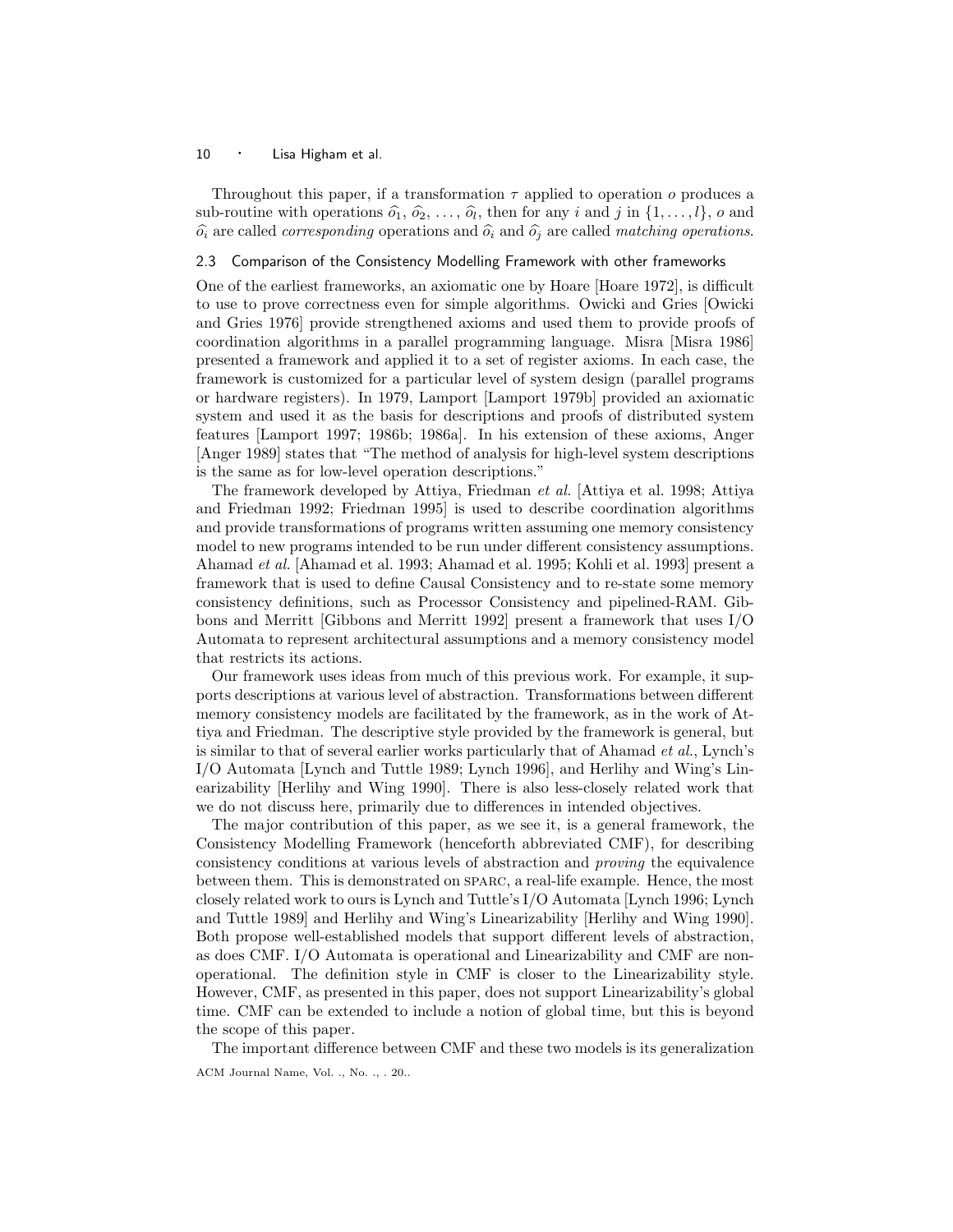of the notion of computations. For Linearizability and I/O Automata, a computation is a sequence of operation invocations and responses (for the former) or events (for the latter). This is also the case with Lamport's Sequential Consistency [Lamport 1979a] (a sequence of operations). Our notion of computation, a set of sequences of operations one for each process, is more general and is more suitable for modern (loosely coupled) machines. This notion of a computation is similar to the notion of history by Ahamad et al. [Ahamad et al. 1993; Ahamad et al. 1995]. However, CMF is more general as it can be applied to arbitrary consistency models with arbitrary objects. Furthermore, the layering approach in CMF does not exist in the work of Ahamad et al.

In CMF, the notion of validity is independent from the computation. In a computation, each response (the "out" parameter) is simply glued to its operation invocation, regardless of when it is actually received by the process. This provides needed flexibility. Also, unlike some definitions (such as the complex value axiom in [Weaver and Germond 2000]), in CMF the notion of a valid sequence of operations is the natural one for the object and does not change.

Adir et al.'s framework [Adir et al. 2003] for Information Flow Modelling includes private registers and requires a more thorough treatment of causally-related operations (what they call the reads-from mapping). These details can be crucial (as Adir et al. demonstrate with the PowerPC architecture) but are not required to achieve the objective of this paper. Modelling systems at different levels of abstraction, and proving equivalence between them is not a goal of the work of Adir et al. and does not seem to be facilitated by their framework. It is a distinctive feature of CMF, which this paper demonstrates.

# 3. WRITE-BUFFER ARCHITECTURES

One common multiprocessor architecture, such as the sparc multiprocessor, associates a write-buffer with each processor as shown in Figure 2. The main memory



Fig. 2. Write-Buffer Architecture (for 2 processors)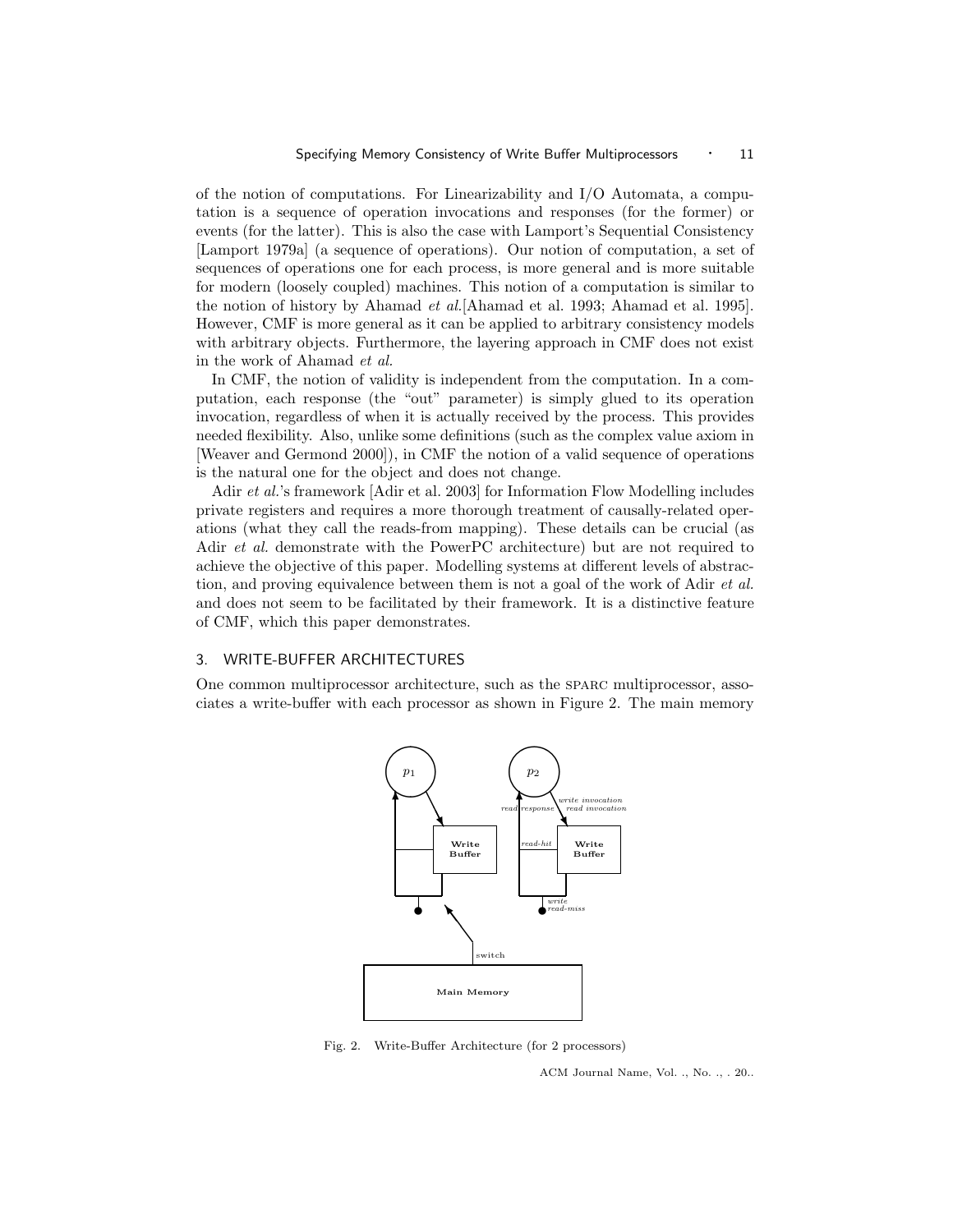is single ported with a non-deterministic switch providing one memory access at a time. Each write-buffer operates in parallel with the processor.

We contend that even the most permissive variant of any write-buffer machine will execute as follows. When a processor performs a write it need not wait for it to be committed to main memory. Instead, it is stored in the write-buffer, which is responsible for committing pending writes to main memory. When a read is issued by a processor, the processor's associated write-buffer is checked for pending writes to the same location. If there is any such write, the value "to be written" by some such write to that location is returned. In this case, the read completes without accessing main memory. Otherwise, the read accesses main memory and returns the value of the location in main memory. Notice that this basic machine has quite weak operational constraints. A read action by some processor applied to some location can return any value written by the same processor for the same location that is not yet committed. Furthermore, operations need not be blocking; once the buffer action is complete a process can invoke its next operation in program order. However, accesses to any individual location in main memory by any one processor are via a FIFO channel, which connects the buffer and main memory. Therefore, for each location and each processor, pending memory write and read operations of main memory by that processor and to that location are performed in the same order as they are issued. This means that a write that has left the buffer and is still on its way to main memory, cannot be bypassed by a read of the same location by the same processor that is issued later than the write.

Two more restrictive write-buffer behaviours are distinguished by 1) constraining the order in which pending main memory operations are performed; 2) constraining which value of a location that is in the write-buffer can be returned by a read; and 3) requiring the processor to block on reads.

A partial store order write-buffer machine, which is modelled after a sparc machine described in the version 8 manual [SPARC Int'l, Inc. 1992], adds two constraints to the basic write-buffer machine: 1) when the write-buffer contains pending writes to a location being read, the value of the most recent such write is returned; and 2) when the write-buffer does not contain any pending writes to a location being read, the processor blocks until the read is complete.

A total store order write-buffer machine, also modelled after a sparc version 8 machine, further constrains the partial store order write-buffer machine by requiring that all pending writes from a write-buffer to main memory (rather than just those to the same location) must be performed in FIFO order.

Throughout we address only read and write operations to variables, even though multiprocessors support other operations that affect shared memory. Complicated memory consistency behaviour arises, however, because read and write operations are executed as a sequence of (sometimes, non-blocking) steps. Operations such as various read-modify-write and memory barrier operations impose stronger coordination than reads and writes of variables, and hence they limit or eliminate these complicated scenarios. Thus, they can be easily added to all the systems considered here [Kawash 2000]. Since it is most challenging to pin down the memory consistency constraints of the weak operations, we focus on them in this paper. We are also motivated to minimize the use of strong synchronization primitives since they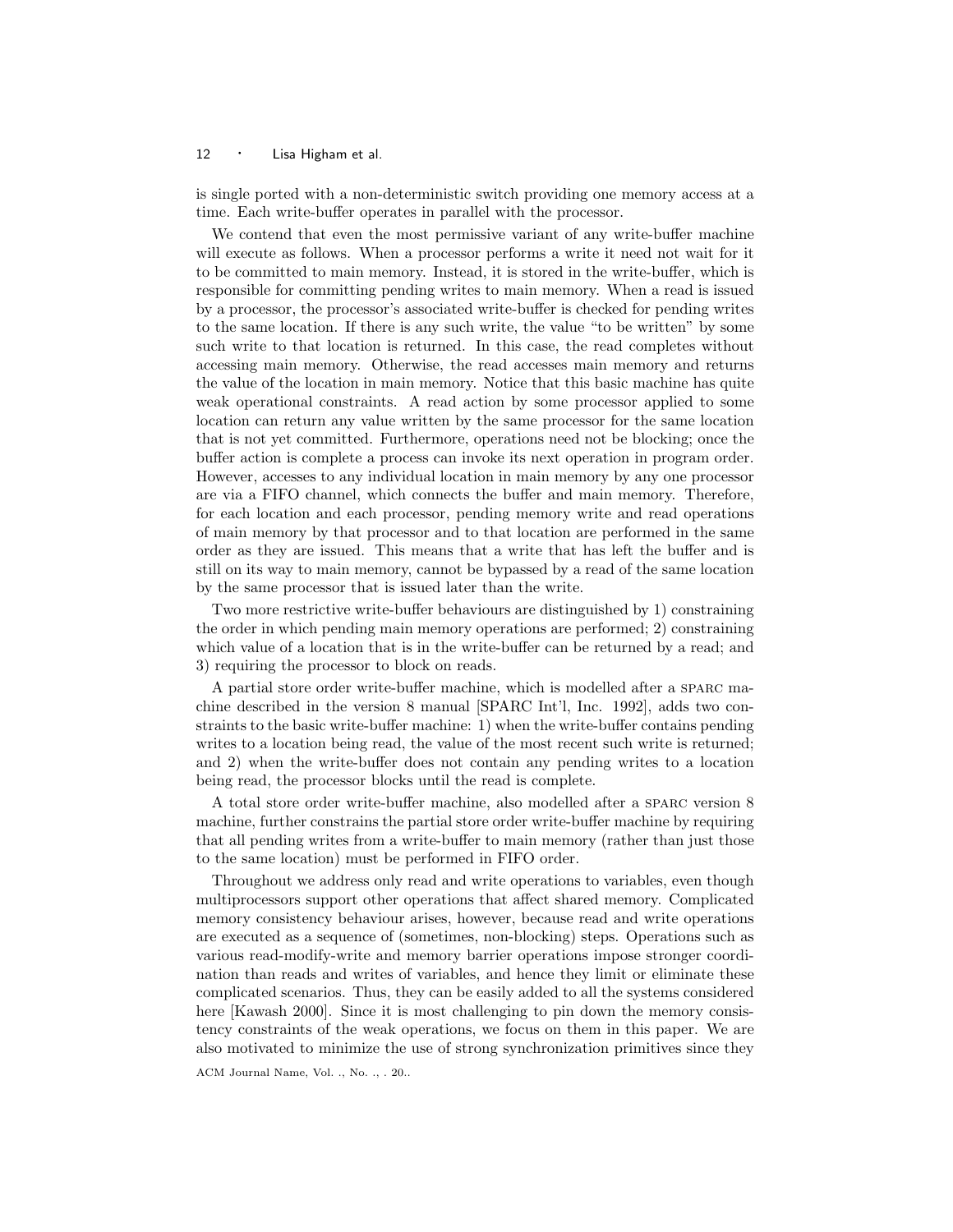negatively impact the system performance. So this paper focuses on specifying the behaviours of these systems when they avoid the use of operations stronger than just read and write.

## 3.1 Partial and total store order write-buffer systems

The preceding informal descriptions of the behaviour of each write-buffer machine can be converted to a precise definition of a system, using the framework of Section 2. For the remainder of this paper,  $J$  is a set of (specified) variables and  $P =$  $\{p_1, \ldots, p_n\}$  is a multiprogram compatible with J. A target write-buffer system associated with multiprocess  $(P, J)$  is defined by specifying each of its components.

The partial store order write-buffer system  $(\widehat{P}, \widehat{J}, \widehat{PSO})$  and the total store order write-buffer system  $(\widehat{P}, \widehat{J}, \widehat{T} S\widehat{O})$  associated with multiprocess  $(P, J)$  are defined as follows. They differ only in the memory consistency component.

**Objects:** For each variable in  $J$  there is a corresponding main memory variable and there is a list object for that variable in each processor's write-buffer. More precisely, for each  $x \in J$ , associate with x a variable  $\hat{x}$ , and for each pair  $x \in J$  and  $i \in \{1, \dots, n\}$ , associate a list object  $\hat{x_i}$ . The set of objects J is:

$$
\widehat{J} = \bigcup_{x \in J} (\{\widehat{x}\} \cup \{\widehat{x_1}, \dots, \widehat{x_n}\})
$$

**Programs:** To define the transformation  $\tau$  from the READ and WRITE operations on the variables in  $J$  to operations on the objects in  $J$ , it is convenient to extend the definition of an operation so that it is applicable to more than one object. A compound operation has the form  $out\leftarrow$ ACT $(objs,in)$  where ACT is an action applied to the collection of objects 'objs' with input parameters in the list 'in' returning the output values in the list 'out' and which is defined as an indivisible sequence of operations. Indivisible sequences must appear to be atomic. That is, in any valid sequence of operations that is used to confirm that a computation satisfies a given memory consistency, the subsequence of operations that comprise an indivisible operation must be contiguous. For list object  $\hat{x}_i$  and variable  $\hat{x}_i$ , define the compound operation  $Move(\{\hat{x}_i, \hat{x}\}, v)$  to be the indivisible sequence of concretions:  $DELEE(\hat{x}_i, v)$  where  $\hat{x}_i$  and  $A$  company of concretions on list objects operations: DELETE $(\hat{x}, v)$ , WRITE $(\hat{x}, v)$ . A sequence of operations on list objects and variables that includes move operations is valid if and only if the sequence modified by replacing each MOVE with the DELETE, WRITE sequence that defines the move is valid.

To distinguish between READ operations on variables in  $J$ , and READ operations on the variables in  $\tilde{J}$ , the latter are renamed MEM-READ.

The transformation  $\tau$  from  $J$  to  $\widehat{J}$  is defined by:

define 
$$
\tau(\text{READ}_{p_i}(x)) =
$$
  
\n
$$
\text{if } (v = \perp) \text{ then}
$$
\n
$$
v \leftarrow \text{MEM-READ}(\hat{x})
$$
\nreturn  $v$   
\ndefine  $\tau(\text{WRITE}_{p_i}(x, v)) =$   
\nAPPEND $(\hat{x}_i, v)$   
\nMOVE $(\{\hat{x}_i, \hat{x}\}, v)$   
\nACM Journal Name, Vol.., No.., . 20.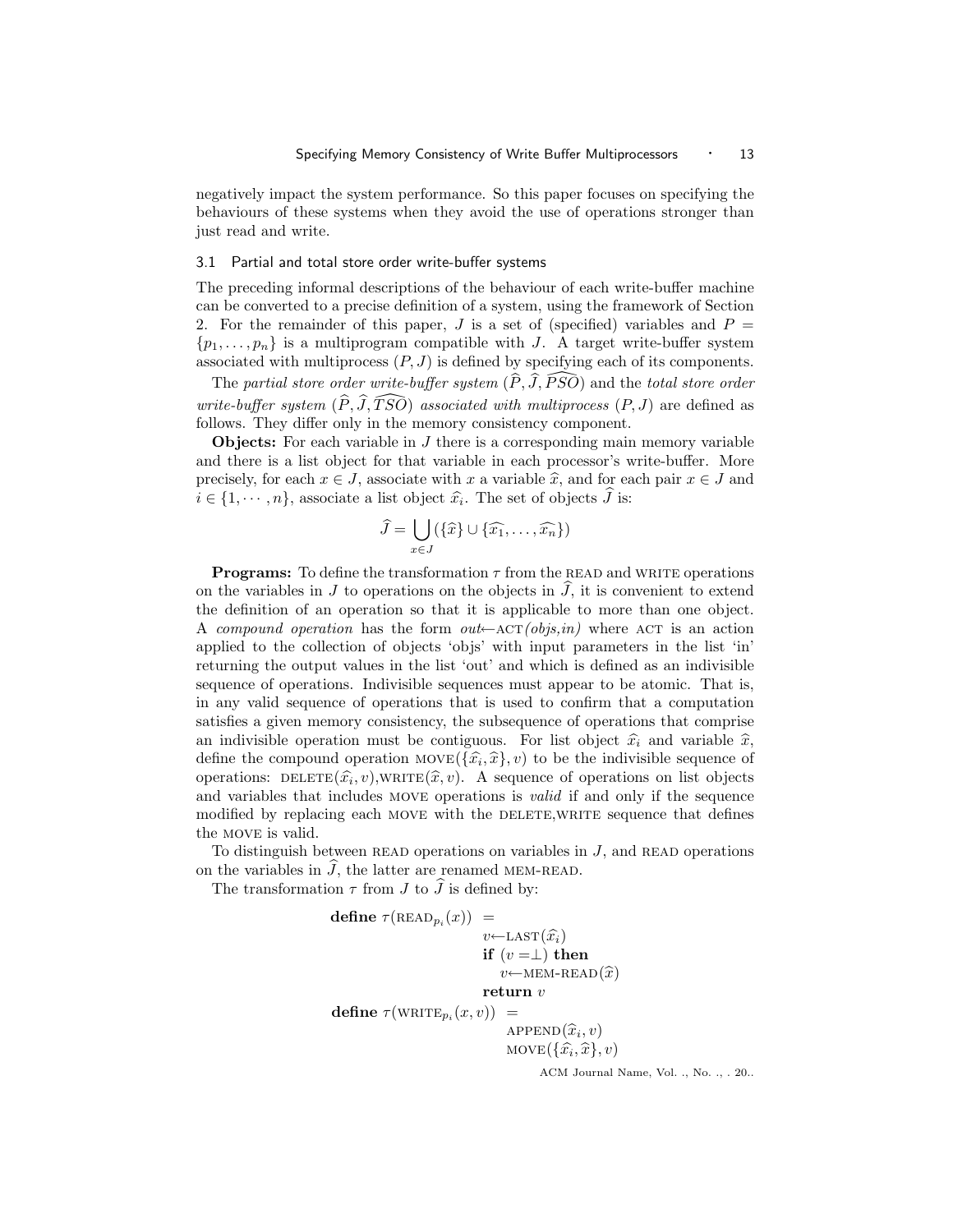The transformation  $\tau$  is used to transform each WRITE and each READ operation invocation in P yielding a transformed multiprogram  $\hat{P} = \tau(P)$ . Clearly  $\hat{P}$  is compatible with  $\hat{J}$ . The program order of operations in the transformed multiprogram  $\tau(P)$  is denoted  $\frac{prog}{\longrightarrow}$ .

Example 5a – write-buffer multiprogram: Transformation  $\tau$  applied to the variable multiprocess in Example 2a gives the write-buffer multiprocess  $({\{\hat{p}, \hat{q}\}, {\{\hat{x}, \hat{y}, \hat{z}, \widehat{x_p}, \widehat{x_q}, \widehat{y_p}, \widehat{y_q}, \widehat{z_p}, \widehat{z_q}\}})$ , where the multiprogram  ${\{\hat{p}, \widehat{q}\}}$  is as follows:

| $\widehat{p}$ :                                  | $\widehat{q}$ :                               |
|--------------------------------------------------|-----------------------------------------------|
| $APPEND(\widehat{x_p}, 1)$                       | APPEND $(\widehat{y}_q, 3)$                   |
| $\text{MOVE}(\{\widehat{x_p}, \widehat{x}\}, 1)$ | $\text{MOVE}(\{\hat{y}_a,\hat{y}\},3)$        |
| APPEND $(\widehat{z}_p, 2)$                      | $v_3 \leftarrow$ LAST $(\widehat{y}_q)$       |
| $MONE(\{\hat{z}_p, \hat{z}\}, 2)$                | if $(v_3 = \perp)$ then                       |
| $v_1 \leftarrow \text{LAST}(\widehat{x_p})$      | $v_3 \leftarrow \text{MEM-READ}(\hat{y})$     |
| if $(v_1 = \perp)$ then                          | return $v_3$                                  |
| $v_1 \leftarrow \text{MEM-READ}(\hat{x})$        | $v_4 \leftarrow$ LAST $(\widehat{z}_q)$       |
| return $v_1$                                     | if $(v_4 = \perp)$ then                       |
| $v_2 \leftarrow$ LAST $(\widehat{y_p})$          | $v_4 \leftarrow \text{MEM-READ}(\widehat{z})$ |
| if $(v_2 = \perp)$ then                          | return $v_4$                                  |
| $v_2 \leftarrow \text{MEM-READ}(\widehat{y})$    | $v_5 \leftarrow$ LAST $(\widehat{x_a})$       |
| return $v_2$                                     | if $(v_5 = \perp)$ then                       |
|                                                  | $v_5 \leftarrow \text{MEM-READ}(\hat{x})$     |
|                                                  | return $v_5$                                  |

**Memory Consistency:** Let  $\widehat{O}$  be the set of all the operations of a computation  $\widehat{C}$  of  $(\tau(P), \widehat{J})$ . Subsets of  $\widehat{O}$  are denoted by  $\widehat{O}|_Q$  where  $Q$  is a collection of operation types, a process or an object. For example,  $\hat{O}|_{\text{APPENDULAST}}$  is the set of all the APPEND and LAST operations in  $\widehat{O}$  and  $\widehat{O}|_{\widehat{x}}$  is the subset of  $\widehat{O}$  consisting of all the operations on object  $\hat{x}$ . The notation is often combined to produce an intersection of these subsets. For example,  $\hat{O}_{|\text{MEM-READ}|\hat{x}}$  is the subset of  $\hat{O}$  that contains all the mem-READ operations applied to variable  $\hat{x}$ . Recall that  $o$  and  $\hat{o}_i$  correspond if  $\hat{o}_i$  is in the program  $\tau(o)$  and that  $\hat{o}_i$  and  $\hat{o}_j$  are matching operations if they correspond to the same operation. Define five partial orders on  $\hat{O}$ .

matching-ops:  $(\hat{o}_1, \hat{o}_2) \in \text{matching-ops}$  if and only if  $\hat{o}_1 \stackrel{\text{prog}}{\longrightarrow} \hat{o}_2$  and  $\hat{o}_1$ ,  $\hat{o}_2$  are matching operations.

buffer-lists:  $(\widehat{o}_1, \widehat{o}_2) \in \text{buffer-lists}$  if and only if  $\widehat{o}_1^{\text{prog}} \widehat{o}_2$  and  $\widehat{o}_1, \widehat{o}_2 \in \widehat{O}|_{\text{APPENDULAST}}$ FIFO-per-location-memory:  $(\widehat{o}_1, \widehat{o}_2) \in FIFO$ -per-location-memory if and only if

 $\widehat{o_1} \overrightarrow{prog}$  $FIFO-per-location-memory: (\dot{o}_1, \dot{o}_2) \in FIFO-per-location-mean$ <br>  $\widehat{proj}$  $\widehat{o}_2$  and  $\widehat{o}_1, \widehat{o}_2 \in \widehat{O}|_{MEM-READUMove}|_{\widehat{x}},$  for some variable  $\widehat{x} \in \widehat{J}$ .

blocking-loads:  $(\widehat{o}_1, \widehat{o}_2) \in \text{blocking-}$  loads if and only if  $\widehat{o}_1 \stackrel{proj}{\longrightarrow} \widehat{o}_2$  and  $\widehat{o}_1, \widehat{o}_2 \in \widehat{O}|_{\text{APPENDULASTUMEM-READ}}.$ 

*FIFO-move:*  $(\hat{o}_1, \hat{o}_2) \in FIFO\text{-}move$  if and only if  $\hat{o}_1 \stackrel{prog}{\longrightarrow} \hat{o}_2$  and  $\hat{o}_1, \hat{o}_2 \in \hat{O}|_{\text{move}}$ .

Informally, matching-ops order ensures that each READ and WRITE is implemented according to the definition of its transformation. Buffer-lists order ensures ACM Journal Name, Vol. ., No. ., . 20..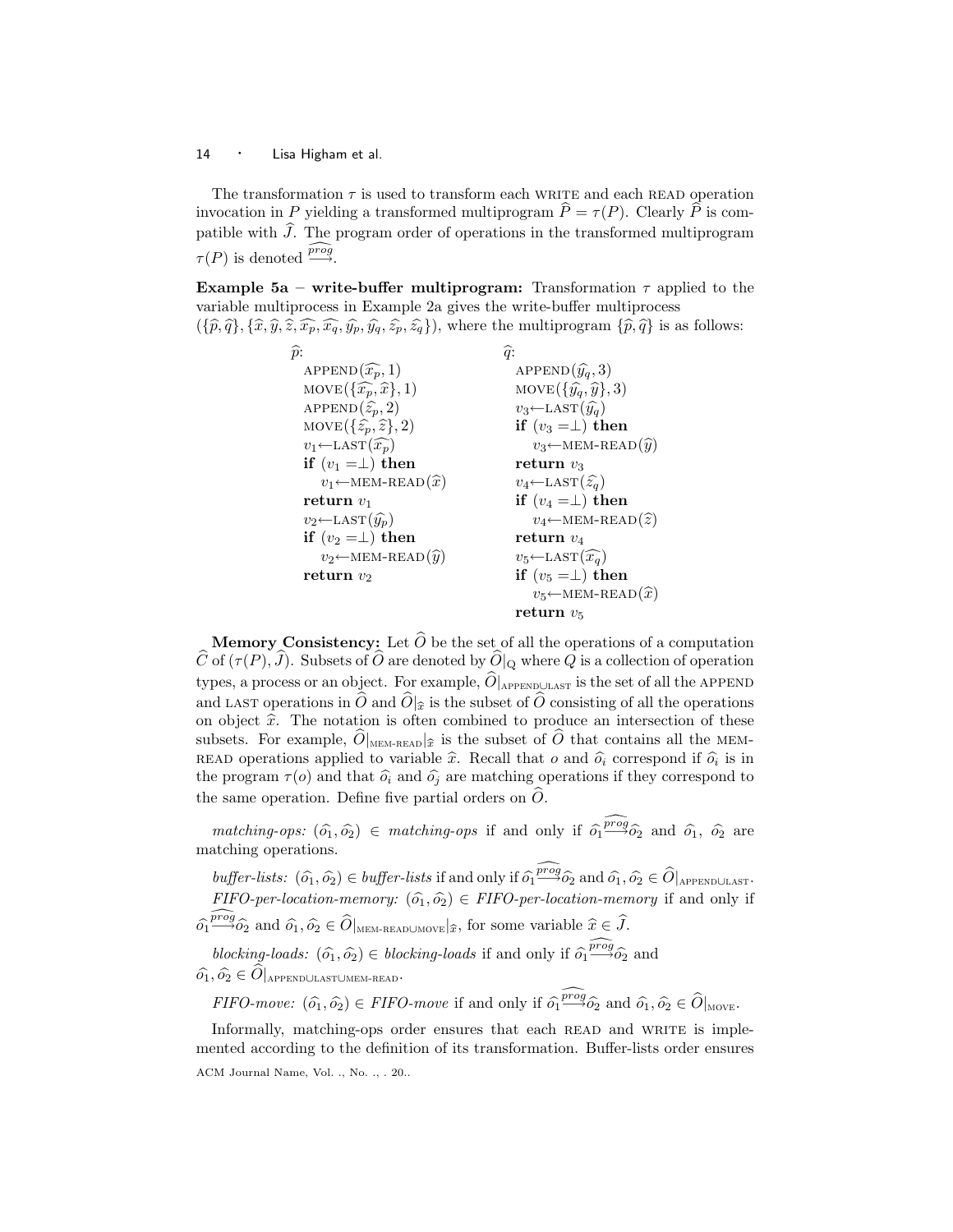that each READ or WRITE operation appears to be invoked in program order. In particular, requiring that  $\hat{o}_1, \hat{o}_2 \in \hat{O}|_{\text{APPENDULAST}}$  ensures that the initial part of the implementation of each READ or WRITE, which is applied to the local buffer, is applied in the program order of the corresponding READ or WRITE. Notice that READ and WRITE operations are not in general required to complete in program order since the MEM-READ and MOVE operations are not similarly constrained. FIFOper-location-memory ensures that move and mem-read operations by the same individual program to the same location remain in program order. Blocking-loads order ensures that when a last returns ⊥ and hence main memory is consulted for a value, the invoking processor waits for the mem-read to return, before initiating either another READ (beginning with LAST) or another WRITE (beginning with an APPEND). The FIFO-move order ensures that pending WRITES from a buffer are performed in FIFO order.

Thus these orders capture the informal description of the various behavioural conditions of the write-buffer machines. The informal description of the behaviour of the partial store order write-buffer machine is captured by the first four partial orders.

 $\widehat{PSO}$  consistency: A computation  $\widehat{C}$  satisfies  $\widehat{PSO}$  consistency (abbreviated  $\widehat{PSO}$ ) if there exists a valid total order of the operations  $\widehat{O}$  of  $\widehat{C}$  that preserves matchingops order, buffer-lists order, FIFO-per-location-memory order and blocking-loads order.

The stronger requirement of FIFO-move, together with the orders required for  $\overline{P}S\overline{O}$  consistency captures the informal description of the behaviour of the total store order write-buffer machine.

 $\widehat{TSO}$  consistency: A computation  $\widehat{C}$  satisfies  $\widehat{TSO}$  consistency (abbreviated  $\widehat{TSO}$ ) if there exists a valid total order of the operations  $\widehat{O}$  of  $\widehat{C}$  that preserves matchingops order, buffer-lists order, FIFO-per-location-memory order, blocking-loads order and FIFO-move order.

The partial orders that define  $\widehat{PSO}$  and  $\widehat{TSO}$  consistency relate directly to the operational behaviour of the corresponding write-buffer machine. However, the combinations of partial orders contain redundancies. Simplifying them to remove these redundancies will, in turn, simplify some of our proofs in Section 4. Define the partial order:

FIFO-per-location-move:  $(\hat{o}_1, \hat{o}_2) \in FIFO$ -per-location-move if and only if  $\hat{o}_1 \stackrel{\text{proj}}{\longrightarrow} \hat{o}_2$ <br>and  $\hat{o}_1, \hat{o}_2 \in \hat{O}|_{\text{move}}|_{\hat{x}}$ , for some variable  $\hat{x} \in \hat{J}$ .

CLAIM 3.1. Computation  $\widehat{C}$  satisfies  $\widehat{PSO}$  consistency if and only if there exists a valid total order of the operations  $\widehat{O}$  of  $\widehat{C}$  that preserves matching-ops order, FIFO-per-location-move order and blocking-loads order.

PROOF. For any computation that satisfies the definition of  $\widehat{PSO}$  consistency there is a valid sequence of all its operations that preserves matching-ops order, buffer-lists order, FIFO-per-location-memory order and blocking-loads order. It is straightforward to confirm that this same sequence preserves the partial orders required for the claim.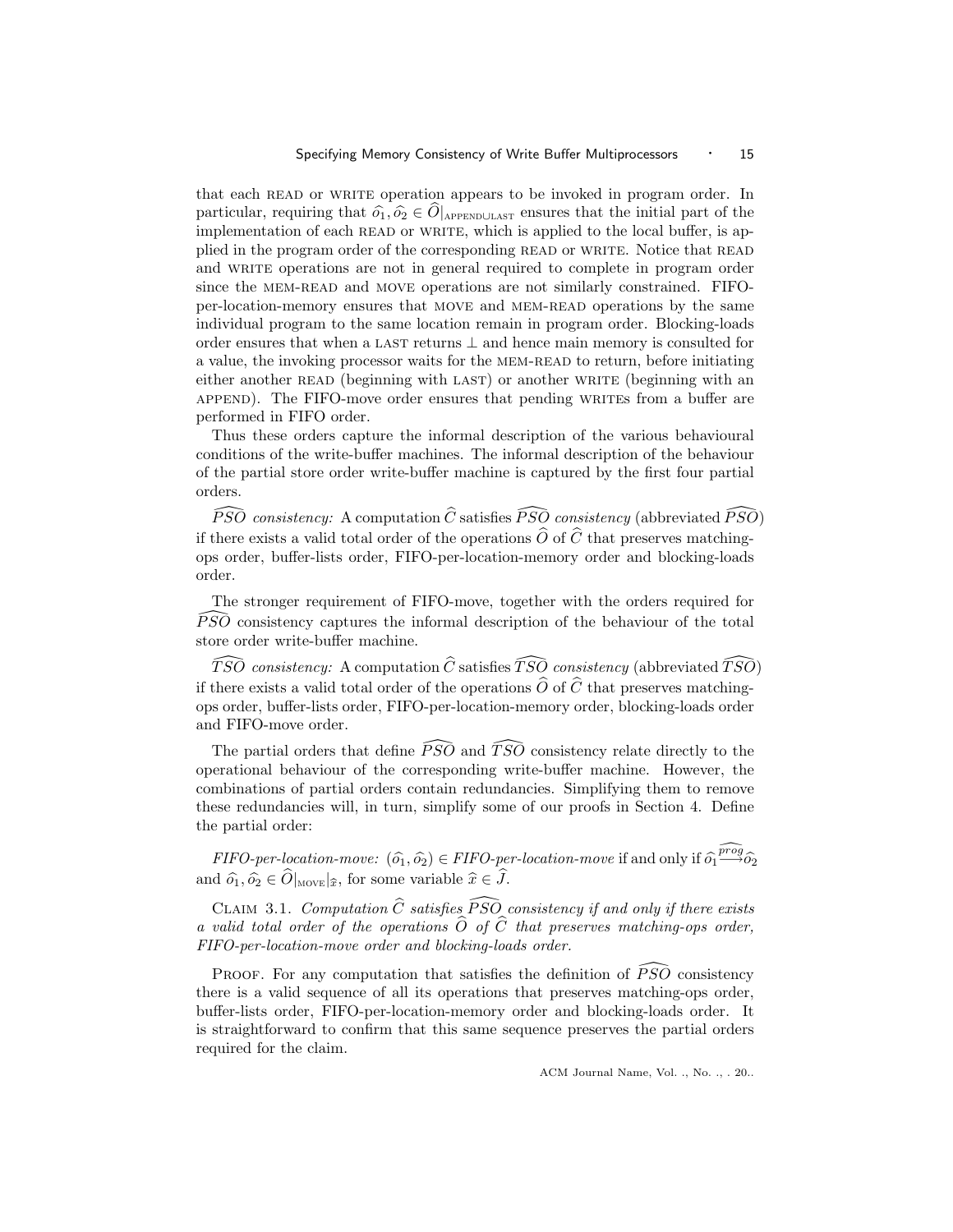For the other direction, let  $\widehat{pso}$  be a valid sequence of all the operations  $\widehat{O}$  in  $\hat{C}$ , where this sequence preserves matching-ops order, FIFO-per-location-move order and blocking-loads order. Then  $\widehat{pso}$  clearly preserves buffer-lists order because buffer-lists is a subset of blocking-loads order. It remains to show that  $\widehat{O}_{|\text{MEM-READUMOVE}}$   $\widehat{x}$ , for some variable  $\widehat{x}$ .<br>  $\widehat{O}_{|\text{MEM-READUMOVE}}|_{\widehat{x}}$ , for some variable  $\widehat{x}$ .

- —If  $\hat{o}_1$  and  $\hat{o}_2$  are both MOVE operations then  $\hat{o}_1$  precedes  $\hat{o}_2$  in  $\widehat{pso}$  because it preserves FIFO-per-location-move.
- -If  $\hat{o}_1$  and  $\hat{o}_2$  are both MEM-READ operations then  $\hat{o}_1$  precedes  $\hat{o}_2$  in  $\hat{pso}$  because it preserves blocking-loads.
- —If  $\hat{o}_1$  is a MEM-READ operation and  $\hat{o}_2$  is a MOVE operation then by blockingloads order,  $\hat{o}_1$  precedes in  $\widehat{pso}$  the APPEND that matches  $\widehat{o}_2$  and by matching-ops order, this APPEND precedes  $\widehat{\mathcal{O}}_2$ .
- —If  $\hat{o}_1$  is a MOVE operation and  $\hat{o}_2$  is a MEM-READ operation then  $\hat{o}_2$  must have a matching LAST that returned  $\perp$  and which precedes  $\widehat{o}_2$  in  $\widehat{pso}$ , by matchingops order. Operation  $\hat{o}_1$  must precede this LAST since otherwise the LAST must intervene in  $\widehat{pso}$  between this MOVE and its matching APPEND, by the blockingloads order. However, this requires the LAST to return a non- $\perp$  value for  $\widehat{pso}$  to be valid because the append and last are applied to the same object. Hence,  $\widehat{o}_1$  precedes this LAST in  $\widehat{pos}$  and consequently it precedes  $\widehat{o}_2$  in  $\widehat{pos}$ .
- $\Box$

CLAIM 3.2. Computation  $\widehat{C}$  satisfies  $\widehat{TSO}$  consistency if and only if there exists a valid total order of all the operations  $\widehat{O}$  of  $\widehat{C}$  that preserves matching-ops order, FIFO-move order and blocking-loads order.

PROOF. By the definitions of  $\widehat{PSO}$  and  $\widehat{TSO}$  consistencies, a computation satisfies  $\widehat{TSO}$  consistency if and only if there is a sequence of all its operations that satisfies the requirements of  $\widehat{PSO}$  consistency and preserves FIFO-move order. Thus, by Claim 3.1, a computation  $\hat{C}$  satisfies  $\widehat{TSO}$  consistency if and only if there exists a valid total order of its operations that preserves matching-ops order, FIFO-per-location-move order, blocking-loads order, and FIFO-move order. Since FIFO-per-location-move order is a subset of FIFO-move order, the claim follows.  $\Box$ 

**Example 6a** – write-buffer computations:  $\hat{C}_a(i)$  and  $\hat{C}_a(ii)$  are computations of the multiprogram in Example 5a.

$$
\widehat{C}_a(i) \left\{ \begin{array}{ll} \widehat{p}: \ \operatorname{APPEND}\big(\widehat{x_p},1\big) \quad \text{MOVE}\big(\{\widehat{x_p},\widehat{x}\},1\big) & \ \operatorname{APPEND}\big(\widehat{z_p},2\big) \quad \text{MOVE}\big(\{\widehat{z_p},\widehat{x}\},2\big) \\ 1 \leftarrow \operatorname{LAST}\big(\widehat{x_p}\big) & \ \text{L}-\operatorname{LIST}\big(\widehat{y_p}\big) & \ \text{3} \leftarrow \operatorname{MEM-READ}\big(\widehat{y}\big) \\ \widehat{q}: \ \operatorname{APPEND}\big(\widehat{y_q},3\big) \quad \text{MOVE}\big(\{\widehat{y_q},\widehat{y}\},3\big) & \ \text{3} \leftarrow \operatorname{LAST}\big(\widehat{y_q}\big) & \ \text{L}-\operatorname{LIST}\big(\widehat{z_q}\big) \\ 2 \leftarrow \operatorname{MEM-READ}\big(\widehat{z}\big) & \ \text{L}-\operatorname{AST}\big(\widehat{x_q}\big) & \ \text{0} \leftarrow \operatorname{MEM-READ}\big(\widehat{x}\big) \end{array} \right.
$$

Computation  $\widehat{C}_a(i)$  satisfies  $\widehat{PSO}$  as is confirmed by the following sequence:

 $\texttt{APPEND}\big(\widehat{x}_p, 1\big) , \texttt{APPEND}\big(\widehat{z}_p, 2\big), \texttt{1}\!\!\leftarrow\!\! \texttt{LAST}\big(\widehat{x}_p\big), \texttt{1}\!\!\leftarrow\!\! \texttt{LAST}\big(\widehat{y}_p\big), \texttt{0}\!\!\leftarrow\!\! \texttt{MEM-READ}\big(\widehat{y}\big),$  $\text{APPEND}(\hat{y}_q, 3), 3 \leftarrow \text{LAST}(\hat{y}_q), \text{MOVE}({\hat{z}_p}, {\hat{z}}^1), 2), \perp \text{LAST}({\hat{z}_q}), 2 \leftarrow \text{MEM-READ}({\hat{z}}),$ ACM Journal Name, Vol. ., No. ., . 20..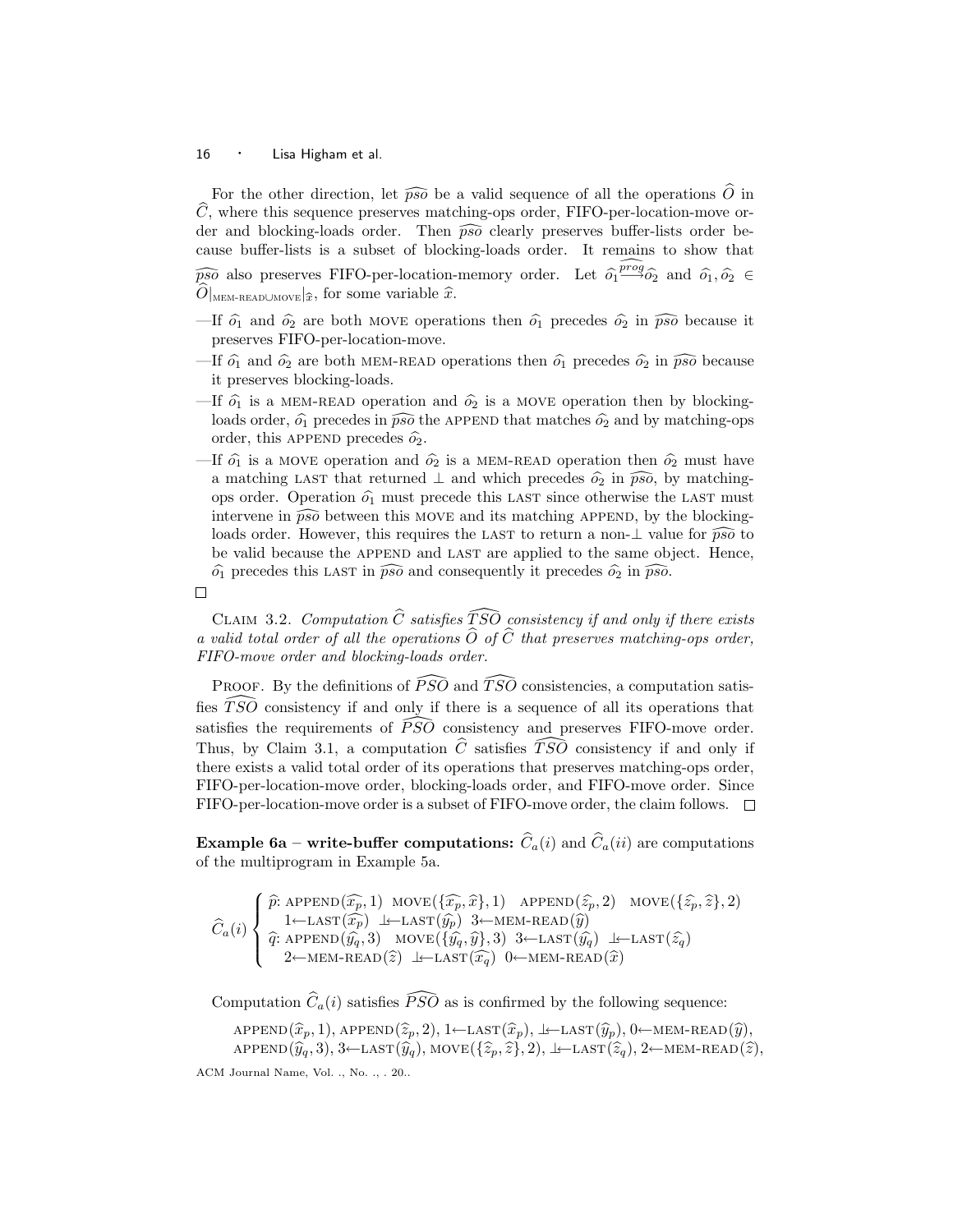$\perp$ –LAST $(\hat{x}_a)$ , 0←MEM-READ $(\hat{x})$ , MOVE({ $\hat{x}_p, \hat{x}$ }, 1), MOVE({ $\hat{y}_q, \hat{y}$ }, 3).

In this sequence, MOVE $({\{\hat{z}_p, \hat{z}\}, 2})$  and MOVE $({\{\hat{x}_p, \hat{x}\}, 1})$  violate  $\widehat{TSO}$ 's FIFO-move order, which is not required for  $\widehat{PSO}$ .

Computation  $\widehat{C}_a(i)$  does not satisfy  $\widehat{TSO}$  due to the following cycle:

$$
0 \leftarrow \text{MEM-READ}_{\widehat{q}}(\widehat{x}) \stackrel{validity}{\longrightarrow} \text{MOVE}_{\widehat{p}}(\{\widehat{x}_p, \widehat{x}\}, 1) \stackrel{FIFO-move}{\longrightarrow} \text{MOVE}_{\widehat{p}}(\{\widehat{z}_p, \widehat{z}\}, 2)
$$
  
  $\stackrel{validity}{\longrightarrow} 2 \leftarrow \text{MEM-READ}_{\widehat{q}}(\widehat{z}) \stackrel{blocking - loads}{\longrightarrow} 0 \leftarrow \text{MEM-READ}_{\widehat{q}}(\widehat{x}).$ 

$$
\widehat{C}_a(ii) \left\{ \begin{array}{ll} \widehat{p}: \text{APPEND}\big(\widehat{x_p},1\big) \text{ MOVE}\big(\{\widehat{x_p},\widehat{x}\},1\big) & \text{APPEND}\big(\widehat{z_p},2\big) \text{ MOVE}\big(\{\widehat{z_p},\widehat{z}\},2\big) \\ 1 \leftarrow \text{LAT}\big(\widehat{x_p}\big) \perp \!\!\!\!\! \leftarrow \text{LIST}\big(\widehat{y_p}\big) & \text{3} \leftarrow \text{MEM-READ}\big(\widehat{y}\big) \\ \widehat{q}: \text{APPEND}\big(\widehat{y_q},3\big) \text{ MOVE}\big(\{\widehat{y_q},\widehat{y}\},3\big) & \text{3} \leftarrow \text{LAT}\big(\widehat{y_q}\big) \perp \!\!\!\!\! \leftarrow \text{LAT}\big(\widehat{z_q}\big) \\ 0 \leftarrow \text{MEM-READ}\big(\widehat{z}\big) & \text{L-LAST}\big(\widehat{x_q}\big) & 0 \leftarrow \text{MEM-READ}\big(\widehat{x}\big) \end{array} \right.
$$

Computation  $\widehat{C}_a(ii)$  satisfies  $\widehat{TSO}$  as is confirmed by the following sequence:

 $\texttt{APPEND}(\widehat{x}_p, 1), \texttt{APPEND}(\widehat{z}_p, 2), \texttt{1}\leftarrow \texttt{LAST}(\widehat{x}_p), \texttt{1}\leftarrow \texttt{LAST}(\widehat{y}_p), \texttt{0}\leftarrow \texttt{MEM-READ}(\widehat{y}),$ APPEND $(\hat{y}_q, 3)$ , 3←LAST $(\hat{y}_q)$ , ⊥←LAST $(\hat{z}_q)$ , 0←MEM-READ $(\hat{z})$ , ⊥←LAST $(\hat{x}_q)$ , 0←MEM-READ $(\hat{z})$ , ⊥←LAST $(\hat{x}_q)$ , 0←MEM-READ( $\widehat{x}$ ), MOVE( $\{\widehat{x}_p, \widehat{x}\}, 1$ ), MOVE( $\{\widehat{z}_p, \widehat{z}\}, 2$ ), MOVE( $\{\widehat{y}_q, \widehat{y}\}, 3$ ).

# 4. PARTIAL AND TOTAL STORE ORDER CONSISTENCY

One way to associate a set of computations with  $(P, J)$  is to first transform it to  $(\tau(P), \hat{J})$  (using  $\tau$  as defined in Subsection 3.1) and then to consider all  $\widehat{PSO}$  (or all  $\widehat{TSO}$  computations that can arise. Each such computation can be interpreted as a computation of  $(P, J)$  by setting the "out" value of each READ in P to the value returned by the corresponding LAST or MEM-READ. Another way is to specify a memory consistency model  $M$  and consider all computations of the system  $(P, J, M)$ .

In this section, we define the two such memory consistency models PSO consistency and TSO consistency. Then we prove that the set of computations of the system  $(P, J, PSO)$  is exactly the same as the set of interpreted computations of  $(\tau(P), \tilde{J}, \tilde{P} S\tilde{O})$ , and the corresponding result for TSO. Thus we establish that  $\tau$  is an exact compiler (defined on page 9) from the platform  $(J, PSO)$  to the platform  $(\widehat{J}, \widehat{PSO})$  and from  $(J, TSO)$  to the platform  $(\widehat{J}, \widehat{TSO})$ . Hence PSO and TSO, which are our "programmer level" definitions of partial and total store order computations, are correct in that they exactly capture the set of possible outcomes that can arise when any multiprocess that operates on shared variables is executed on a partial or total store order write-buffer machine.

# 4.1 Definitions

Let O be all operations of a computation C of  $(P, J)$ . O write denotes the subset of O that are WRITE operations,  $O_{R\text{EAD}}$  is the subset of O that are READ operations, and  $O_x$  is the subset of O that operate on object x. A domestic READ operation in the computation of program  $p$  returns a value written by a WRITE operation also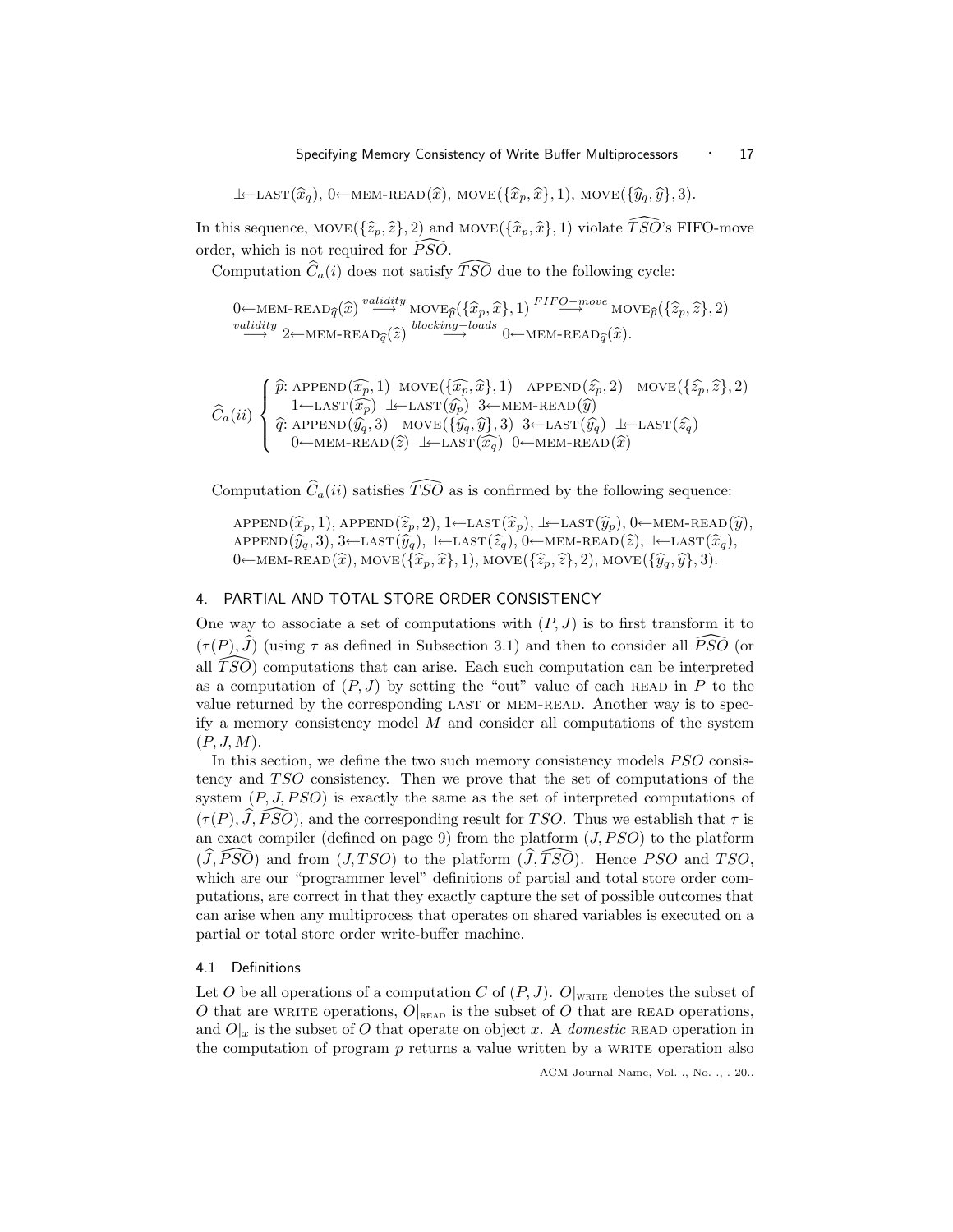by p, otherwise the READ is  $\text{foreign}^4$ .

Define three partial orders on the operations O as follows.

same-object:  $(o_1, o_2) \in same\text{-}object$  if and only if  $o_1 \stackrel{prog}{\longrightarrow} o_2$  and  $o_1, o_2 \in O|_x$ , for some  $x \in J$ .

preceding-read:  $(o_1, o_2) \in \text{preceding-read}$  if and only if  $o_1 \stackrel{\text{prog}}{\longrightarrow} o_2$  and  $o_1$  is a foreign READ.

following-write:  $(o_1, o_2) \in$  following-write if and only if  $o_1 \stackrel{prog}{\longrightarrow} o_2$  and  $o_2 \in$  $O|_{\text{WRITE}}$ .

Informally, these partial orders together capture constraints on a "view of operations" as is "seen" by main memory. The same-object order ensures that the write-buffers in these models are at least FIFO per-location and the channels connecting these buffers to main memory are also FIFO. A foreign READ necessarily misses the buffer and returns a value from main memory. These READs are ordered according to when main memory "sees" them. A similar guarantee cannot be made about a domestic read because it may hit the buffer and if it does so, it returns values that are yet to be committed to main memory. Such a READ will be indirectly "seen" by main memory in the future, only after its pending WRITE is applied to main memory. This allows domestic READs to overtake some preceding operations in program order. The following-write order captures the FIFO buffers and the fact that READs are blocking.

Define two weak memory consistency models using these orders.

**PSO** consistency: Computation C satisfies *PSO* consistency if there exists a valid total order of all its operations that preserves same-object and preceding-read orders.

**TSO** consistency: Computation C satisfies  $TSO$  consistency if there exists a valid total order of all its operations that preserves same-object, preceding-read and following-write orders.

**Example 7a** – *TSO* and *PSO* consistency: Computation  $C_a(i)$  (of Example 3a) satisfies PSO consistency as shown by the following valid total order that preserves same-object and preceding-read orders:

 $0 \leftarrow \text{READ}_p(y)$ ,  $\text{WRITE}_p(z, 2)$ ,  $2 \leftarrow \text{READ}_q(z)$ ,  $0 \leftarrow \text{READ}_q(x)$ ,  $\text{WRITE}_p(x, 1)$ , writte<sub>q</sub> $(y, 3)$ , 1←READ<sub>n</sub> $(x)$ , 3←READ<sub>q</sub> $(y)$ .

However  $C_a(i)$  does not satisfy TSO consistency. The following cycle shows that there is no valid total order that extends preceding-read and following-write orders:

$$
0 \leftarrow \text{READ}_q(x) \xrightarrow{validity} \text{WRITE}_p(x, 1) \xrightarrow{following-write} \text{WRITE}_p(z, 2) \xrightarrow{validity} 2 \leftarrow \text{READ}_q(z) \xrightarrow{preceding - read} 0 \leftarrow \text{READ}_q(x).
$$

<sup>&</sup>lt;sup>4</sup>This definition depends on the assumption that state change operations on the same object have distinct input values. If this is not the case, the definition should be changed to say a domestic READ returns a value *possibly* written by the same process. How, in general, a READ is labelled domestic or foreign is further discussed in Section 7.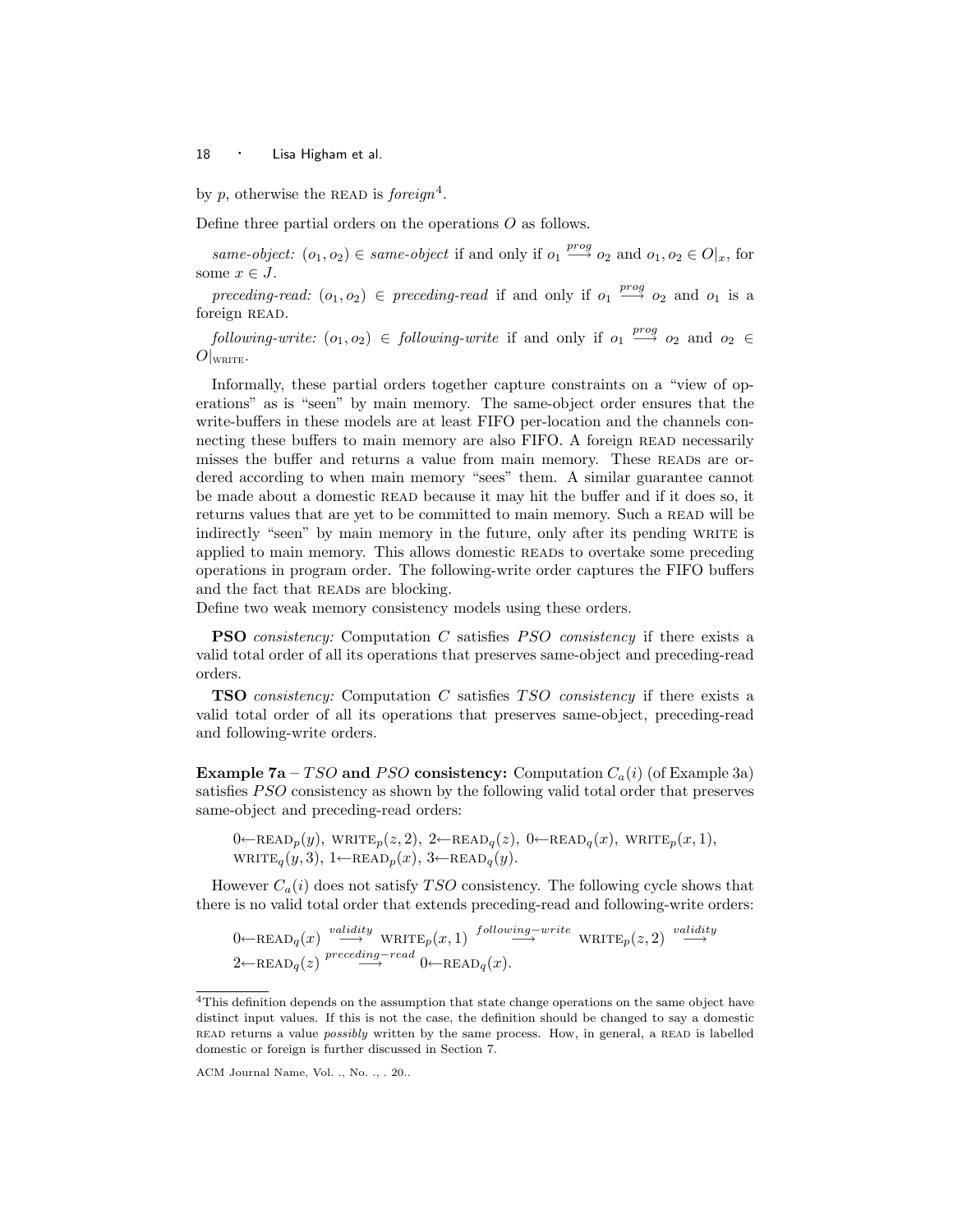Computation  $C_a(ii)$  is PSO and TSO as shown by the valid total order that preserves same-object, preceding-read and following-write orders:

 $0 \leftarrow \text{READ}_q(z), 0 \leftarrow \text{READ}_q(x), 0 \leftarrow \text{READ}_p(y), \text{ WRITE}_q(y, 3), \text{ WRITE}_p(x, 1),$  $\text{WRITE}_p(z, 2), \, 1 \leftarrow \text{READ}_p(z), \, 3 \leftarrow \text{READ}_q(y).$ 

Note that  $C_a(i)$  (respectively,  $C_a(ii)$ ) is an interpretation of  $\hat{C}_a(i)$  (respectively,  $\widehat{C}_a(ii)$ .

The proofs for partial and total store order in the next two subsections are similar, so it is convenient to define some general notation and constructions that apply to either system. Denote by  $C_*$  any computation of  $(P, J, PSO)$  or  $(P, J, TSO)$ . Similarly, denote by  $\widehat{C_*}$  any computation of  $(\tau(P), \widehat{J}, \widehat{PSO})$  or  $(\tau(P), \widehat{J}, \widehat{TSO})$ .

# 4.2 Transformation  $\tau$  is a compiler

The definitions of  $PSO$  consistency and  $TSO$  consistency guarantee that there is a valid total order, which we denote by  $(O, \stackrel{*so}{\longrightarrow})$ , on the operations of  $C_*$  that preserves some subset of the program order of P. Similarly, the definitions of  $\widehat{PSO}$ preserves some subset of the program order of P. Similarly, the definitions of  $\widetilde{PSO}$  and  $\widetilde{TSO}$  guarantee that there is a valid total order, which we denote by  $(\widehat{O}, \frac{\widehat{*so}}{\widehat{O}})$ , on the operations of  $\widehat{C_*}$  that preserves some subset of the program order of  $\tau(P)$ .

Construction one. This procedure constructs a computation,  $C$ , of  $(P, J)$  and Construction one. This procedure constructs a computation, C, of  $(P, J)$  and<br>a sequence, S, of all operations of C from a valid total order  $(\widehat{O}, \frac{\widehat{*so}}{\cdots})$  of all the operations of a computation  $\widehat{C_*}$  of  $(\tau(P), \widehat{J}, \widehat{PSO})$  or of  $(\tau(P), \widehat{J}, \widehat{TSO})$ .

consider the unique sequence ∗so that agrees with some total order  $(\hat{O}, \frac{\hat{*}s\hat{o}}{s})$ .<br>Consider the unique sequence \*so that agrees with some total order  $(\hat{O}, \frac{\hat{*}s\hat{o}}{s})$ . Recall that an output-generating operation  $out_1 \leftarrow \text{ACT}_1(obj,in_1)$  and a state-change operation  $out_2 \leftarrow \text{ACT}_2(obj, in_2)$  on the same object obj are causally related if out<sub>1</sub> = operation  $out_2 \leftarrow \text{ACT}_2(obj, in_2)$  on the same object obj are causally related if out<sub>1</sub> = <br>in<sub>2</sub>. Because  $\widehat{*so}$  is valid, any  $v \leftarrow \text{LAST}_{\widehat{p}_i}(\widehat{x}_i)$  in  $\widehat{*so}$  where  $v \neq \perp$  is causally related to<br>the most recent p the most recent preceding  $\text{APPEND}_{\hat{p}_i}(\hat{x}_i, v)$  in  $\widehat{*so}$ . Also, each  $v \in \text{LAST}_{\hat{p}_i}(\hat{x}_i)$  where  $v \neq \perp$  occurs between its causally related APPEND $_{\hat{p}_i}(\hat{x}_i, v)$  and the MOVE $_{\hat{p}_i}(\{\hat{x}_i, \hat{x}\}, v)$  $(\widehat{x_i}, v)$  and the MOVE<sub> $\widehat{p_i}(\{\widehat{x_i}, \widehat{x}\}, v)$ </sub> that matches this APPEND.

Create a sequence S from  $\widehat{*so}$  as follows:

Create a sequence S from \*so as follows:<br>
reordering step. Move each v←LAST $_{\widehat{p}_i}(\widehat{x}_i)$  where  $v \neq \perp$  to immediately follow<br>
e MOVE<sub> $\widehat{p}_i$ </sub>( $\{\widehat{x}_i, \widehat{x}\}$ , v) that matches its causally related APPEND<sub> $\widehat{p}_i$ reordering step. Move each  $v \leftarrow \text{LAST}_{\hat{p}_i}(\hat{x}_i)$  where  $v \neq \perp$  to immediately follow<br>the MOVE<sub> $\hat{p}_i$ </sub>({ $\hat{x}_i$ , $\hat{x}_i$ }, v) that matches its causally related APPEND<sub> $\hat{p}_i$ </sub>( $\hat{x}_i$ , v). If multiple<br> $v \leftarrow \text{LAST}_{\hat$ the MOVE<sub> $\hat{p}_i(\{\hat{x}_i,\hat{x}\},v)$  that matches its causally related APPEND $_{\hat{p}_i}(\hat{x}_i,v)$ . If multiple  $v \leftarrow$ LAST $_{\hat{p}_i}(\hat{x}_i)$ 's with  $v \neq \perp$  come between one APPEND and its matching MOVE, all are moved maintaining th</sub> are moved, maintaining their original order. Call this sequence  $Adjust(\widehat{**so})$ .

conversion step. Delete from Adjust( $\widehat{*so}$ ) each ⊥←LAST(·) and APPEND(·,·) and conversion step. Delete from Adjust( $\widehat{*so}$ ) each  $\bot$ –LAST(·) and APPEND(·,·) and replace each  $v \leftarrow$ MEM-READ $_{\widehat{p}_i}(\widehat{x})$  with  $v \leftarrow$ READ $_{p_i}(x)$ , each  $v \leftarrow$ LAST $_{\widehat{p}_i}(\widehat{x}_i)$  where  $v \neq \bot$  with  $v \leftarrow$ READ $_{p$  $v \neq \perp$  with  $v \leftarrow \text{READ}_{p_i}(x)$  and each MOVE $_{\widehat{p}_i}(\{\widehat{x}_i, \widehat{x}\}, v)$  with WRITE $_{p_i}(x, v)$ .

Computation C of  $(P, J)$  is constructed by applying to computation  $\widehat{C_*}$  the same deletions and replacements of operations as is done in the conversion step (above). Say that each WRITE (respectively, READ) in  $S$  relates to the MOVE (respectively, mem-read or last) that it replaced in the conversion step.

For any sequence L, the notation  $o_1 \stackrel{L}{\longrightarrow} o_2$  is extended to sets of operations in the natural way. That is, for any sets of operations  $O_1$  and  $O_2$ ,  $O_1 \stackrel{L}{\longrightarrow} O_2$  means that for any  $o_1 \in O_1$  and any  $o_2 \in O_2$ ,  $o_1 \stackrel{L}{\longrightarrow} o_2$ . Also,  $L|_x$  denotes the subsequence of ACM Journal Name, Vol. ., No. ., . 20..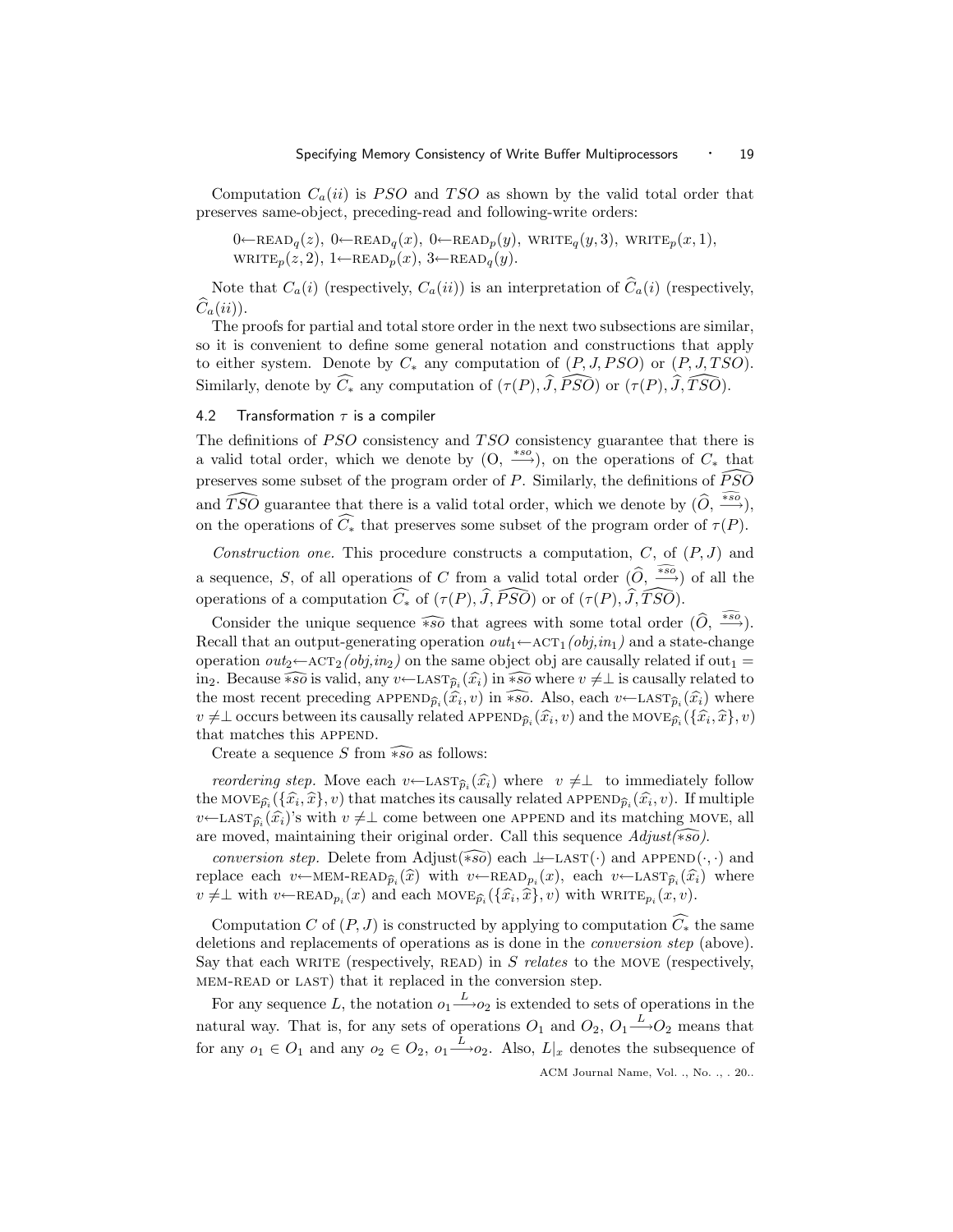operations in  $L$  that are applied to object  $x$ . The following three claims summarize useful properties of Construction one.

CLAIM 4.1. The sequence  $S$  is a valid total order of all operations in  $C$ .

**PROOF.** Sequence  $\widehat{*so}$  is valid. Also, the WRITE operations in S and the READ operations in  $S$  that relate to MEM-READ operations are in the same order as the related MOVE and MEM-READ operations in  $\widehat{*so}$ . Therefore, each READ in S that relates to a MEM-READ returns the value of the most recent preceding WRITE to the same variable. In the reordering step, each LAST that returns a non- $\perp$  value is moved so that the value it returns is the value written by the most recent preceding MOVE to the same list object. Therefore, each READ in  $S$  that relates to a LAST in  $\widehat{*so}$  also returns the value of the most recent preceding WRITE to the same variable. Since  $S$  contains exactly the operations in  $C$ , it is a valid total order of the operations in  $C$ .  $\square$ 

CLAIM 4.2. If  $o_1 \stackrel{prog}{\longrightarrow} o_2$  and  $o_1$  is a foreign READ in C, then  $o_1 \stackrel{S}{\longrightarrow} o_2$ .

PROOF. Operation  $o_1$  is a foreign READ so it relates to a MEM-READ, say  $\hat{r}$ , in  $\widehat{C}_*$ . Operation  $o_2$  relates to either a LAST, MEM-READ or MOVE, say  $\widehat{o_2}$ , in  $\widehat{C_*}$ . Since  $o_1$ T ROOF. Operation  $o_1$  is a foreign READ so R relates to a MEM-READ, say Γ, m C\*.<br>
Operation  $o_2$  relates to either a LAST, MEM-READ or MOVE, say  $o_2$ , in  $\overline{C}_*$ . Since  $o_1$ <br>  $\frac{prog}{o_2}$  in  $C$ ,  $\tau(o_1)$   $\frac{prog}{o_$  $\widehat{o}_2$  is MEM-READ or LAST, because  $\widehat{*_s\omega}$  preserves blocking-loads. Otherwise,  $\widehat{o}_2$  is a MOVE and the blocking-loads order requires  $\hat{r}$  to precede the APPEND that matches  $\hat{\sigma}_2$ . This, with the matching-loads order requires  $\hat{r}$  to precede the APPEND that matches  $\hat{\sigma}_2$ . This, with the matching-ops order, implies that  $\hat{r} \frac{\hat{*}s\hat{\sigma}}{\hat{\sigma}_2}$ . The construction of  $S$  from  $\hat{m} \hat$ S from  $\widehat{*so}$  ensures that the position of  $o_1$  in S is the same as the position of  $\widehat{r}$  in  $\widehat{∗so}$  and the position of  $o_2$  in S is either the same as or later than the position of  $\widehat{o_2}$  in  $\widehat{*so}$ . It follows that  $o_1 \stackrel{S}{\longrightarrow} o_2$ .

CLAIM 4.3. If 
$$
o_1 \stackrel{prog}{\longrightarrow} o_2
$$
 and  $o_1, o_2 \in O|_x$  for some  $x \in J$ , then  $o_1 \stackrel{S}{\longrightarrow} o_2$ .

PROOF. Since  $o_1 \stackrel{prog}{\longrightarrow} o_2$  in  $C$ ,  $\tau(o_1) \stackrel{prog}{\longrightarrow} \tau(o_2)$  in  $\widehat{C_*}$ . So in particular,  $\widehat{o_1} \stackrel{prog}{\longrightarrow} \widehat{o_2}$ in  $\widehat{C_*}$ , where  $\widehat{o}_1$  (respectively  $\widehat{o}_2$ ) relates to  $o_1$  (respectively  $o_2$ ).

If  $o_1$  and  $o_2$  are both writte operations, then  $\hat{o_1}$  and  $\hat{o_2}$  are both MOVE operations. If  $o_1$  and  $o_2$  are both WRITE operations, then  $\hat{o}_1$  and  $\hat{o}_2$  are both MOVE operations.<br>So,  $\hat{o}_1$   $\frac{\hat{*}s\hat{o}}{\hat{o}_2}$  because  $\hat{*}s\hat{o}$  preserves (at least) FIFO-per-location-memory order. This order is maintained by the related WRITE operations in S implying  $o_1 \stackrel{S}{\longrightarrow} o_2$ .

If  $o_1$  is a WRITE operation and  $o_2$  is a READ operation, then  $\hat{o}_1$  is a MOVE operation and  $\hat{\omega}_2$  is either a MEM-READ or a LAST operation. If  $\hat{\omega}_2$  is a MEM-READ operation, If  $\theta_1$  is a wRTLE operation and  $\theta_2$  is a READ operation, then  $\theta_1$  is a MOVE operation<br>and  $\hat{\theta_2}$  is either a MEM-READ or a LAST operation. If  $\hat{\theta_2}$  is a MEM-READ operation,<br> $\hat{\theta_1}$   $\frac{$\hat{so}]}{$\hat{so}]}$  order is maintained in Adjust(\*so) and thus by the related operations  $o_1$  and  $o_2$  in order is maintained in Adjust(\*so) and thus by the related operations  $o_1$  and  $o_2$  in<br>
S, implying  $o_1 \stackrel{S}{\longrightarrow} o_2$ . Otherwise,  $\hat{o}_2$  is a LAST operation, say  $\hat{o}_2 = v \leftarrow$ LAST $_{\hat{p}_i}(\hat{x}_i)$ <br>
where  $v \neq \perp$ . By th where  $v \neq \perp$ . By the validity of  $\widehat{*so}$ ,  $v \leftarrow$  LAST $_{\widehat{p_i}}(\widehat{x_i})$  follows its causally related APPEND $_{\widehat{p_i}}(\widehat{x_i}, v)$  and precedes the matching MOVE $_{\widehat{p_i}}(\{\widehat{x_i}, \widehat{x}\}, v)$ . Let  $\widehat{m}$  refer to  $(\hat{x}_i, v)$  and precedes the matching MOVE $_{\hat{p}_i}(\{\hat{x}_i, \hat{x}\}, v)$ . Let  $\hat{m}$  refer to  $\hat{x}_i, \hat{x}_i$ , w) and let  $\hat{\sigma}$  be its matching ADPEND  $_{\hat{\sigma}}(\hat{x}_i, v)$ . The construction of APPEND $_{\widehat{p}_i}(\widehat{x}_i, v)$  and precedes the matching MOVE $_{\widehat{p}_i}(\{\widehat{x}_i, \widehat{x}\}, v)$ . Let  $\widehat{m}$  refer to MOVE $_{\widehat{p}_i}(\widehat{x}_i, \widehat{x}\}, v)$  and let  $\widehat{a}$  be its matching APPEND $_{\widehat{p}_i}(\widehat{x}_i, v)$ . The construction of A Adjust( $\widehat{*_s\delta}$ ) moved v $\leftarrow$ LAST $_{\widehat{p}_i}(\widehat{x}_i)$  to follow  $\widehat{m}$ . If  $\widehat{o}_1$  is  $\widehat{m}$ , then in Adjust $(\widehat{*_s\delta})$ ,  $\hat{o}_2$  was moved to immediately follow  $\hat{o}_1$ , implying  $o_1 \stackrel{S}{\longrightarrow} o_2$ . Now consider the case when  $\hat{o}_1$  is not  $\hat{m}$ . Let  $\hat{a}_1$  be the APPEND that matches  $\hat{o}_1$ . By matching-ops  $\overline{o_2}$  was moved to immediately follow  $\overline{o_1}$ , implying  $\overline{o_1} \longrightarrow \overline{o_2}$ . Now consider the case when  $\widehat{o_1}$  is not  $\widehat{m}$ . Let  $\widehat{a_1}$  be the APPEND that matches  $\widehat{o_1}$ . By matching-ops order  $\widehat{a_1}$ ACM Journal Name, Vol. ., No. ., . 20..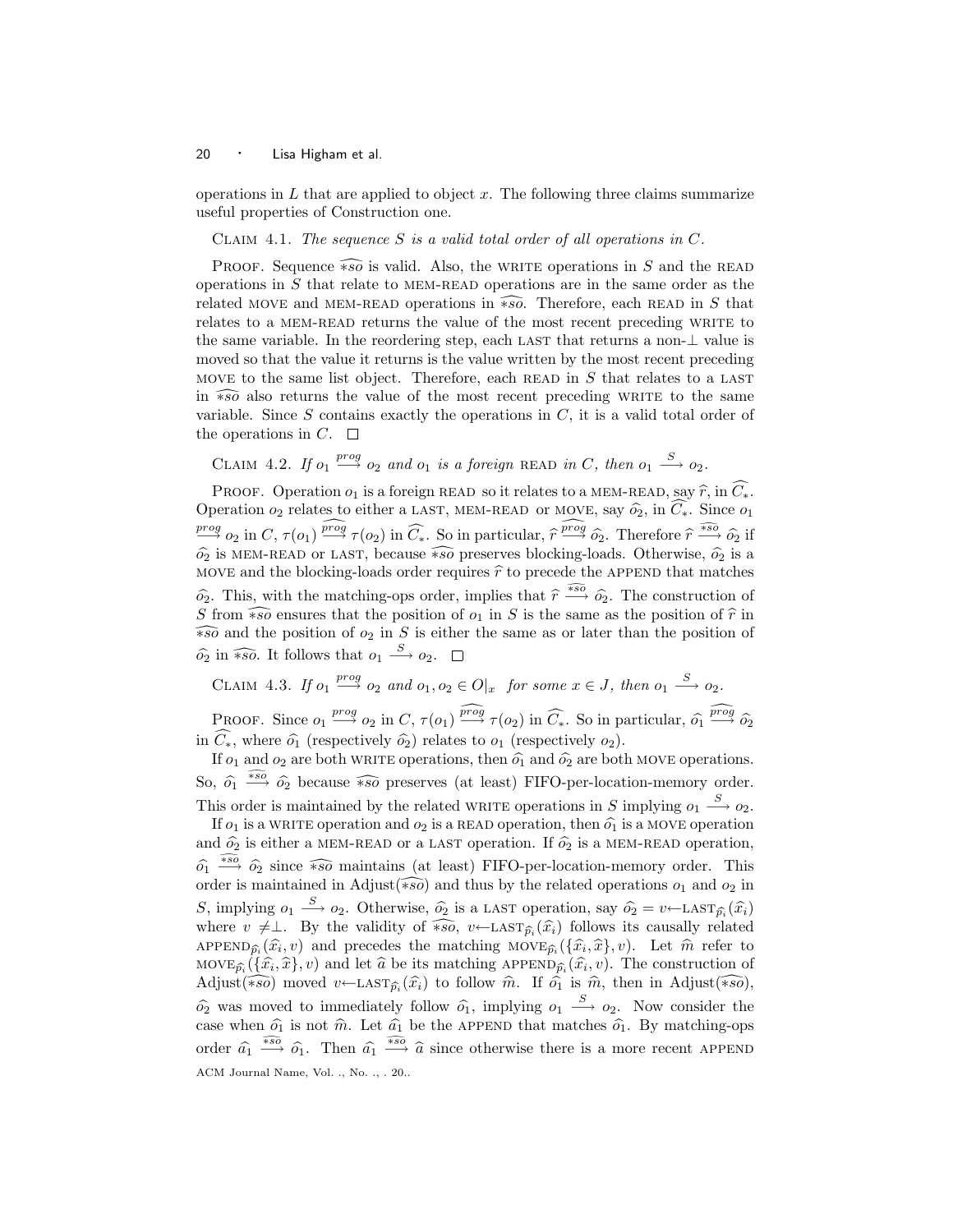than  $\hat{a}$  (namely,  $\hat{a}_1$ ) that precedes  $\hat{o}_2$ , which is not valid. Therefore,  $\hat{a}_1 \stackrel{prog}{\longrightarrow} \hat{a}$ , and consequently,  $\hat{o}_1 \stackrel{proj}{\longrightarrow} \hat{m}$ . Since  $\hat{*}s\hat{o}$  preserves FIFO-per-location-memory,  $\hat{o}_1$  must precede  $\hat{m}$  in ∗so. In Adjust(\*so),  $\hat{o}_2$  was moved to immediately follow  $\hat{m}$  and, therefore, it follows  $\hat{o}_1$ . Thus,  $o_1 \xrightarrow{S} o_2$ .<br>If  $\rho_1$  is a PEAD operation, then  $\hat{o}_2$  is

If  $o_1$  is a READ operation, then  $\hat{o}_1$  is either a MEM-READ operation or a LAST operation that returns a value other than  $\perp$ . In either case,  $\hat{\sigma}_1 \stackrel{\text{\text{two}}{\text{two}}}{\text{two}}$   $\hat{\sigma}_2$  because<br>operation that returns a value other than  $\perp$ . In either case,  $\hat{\sigma}_1 \stackrel{\text{\text{two}}{\text{two}}}{\text{two}}$   $\hat{\sigma}_2$  becau  $\widehat{∗so}$  preserves blocking-loads and matching-ops orders. If  $\widehat{o_1}$  is a MEM-READ operation then it is not moved in Adjust(\* $\widehat{*so}$ ) so  $o_1 \stackrel{S}{\longrightarrow} o_2$ . Otherwise,  $\widehat{o}_1$  is a LAST operation, say  $\widehat{o}_1$  is  $v \leftarrow \text{LAT}_{\widehat{p}_i}(\widehat{x}_i)$ . This LAST is moved in Adjust( $\widehat{*so}$ ) to immediately follow the operation, say  $\hat{\sigma}_1$  is  $v \leftarrow \text{LAST}_{\hat{p}_i}(\hat{x}_i)$ . This LAST is moved in Adjust( $\hat{**}$ ) to immediately follow the MOVE $_{\hat{p}_i}(\{\hat{x}_i,\hat{x}\},v)$  that matches the preceding and casually related ately follow the MOVE<sub> $\hat{p}_i$ </sub>  $(\{\hat{x}_i, \hat{x}\}, v)$  that matches the preceding and casually related APPEND<sub> $\hat{p}_i$ </sub> $(\hat{x}_i, v)$ . The sub-cases depend on what  $\hat{o}_2$  is.  $(\hat{x}_i, v)$ . The sub-cases depend on what  $\hat{o}_2$  is.

If  $\hat{o}_2$  is a MEM-READ, its matching LAST must have returned  $\perp$  which, by the If  $\hat{o}_2$  is a MEM-READ, its matching LAST must have returned  $\perp$  which, by the validity of  $\hat{*s\overline{o}}$ , implies that MOVE $_{\hat{p}_i}(\{\hat{x}_i,\hat{x}\},v)$  precedes  $\hat{o}_2$  in  $\hat{*s\overline{o}}$ . If  $\hat{o}_2$  is a MOVE validity of \*so, implies that MOVE  $_{\hat{p}_i}(\{x_i, x\}, v)$  precedes  $o_2$  in \*so. If  $o_2$  is a MOVE<br>and  $\hat{a}_2$  is its matching APPEND, then APPEND  $_{\hat{p}_i}(\hat{x}_i, v) \xrightarrow{prog} \hat{o}_1 \xrightarrow{prog} \hat{a}_2$ . Hence, and  $a_2$  is its matchin<br>
MOVE<sub> $\hat{p}_i$ </sub>  $(\{\hat{x}_i, \hat{x}\}, v)$   $\overrightarrow{proj}$ <br>
in  $\widehat{x_i \otimes h}$  because it prese  $\begin{aligned} \n\text{change} \text{APPEND, then } \text{APPEND}_{\hat{p}_i}(x_i, v) \longrightarrow o_1 \longrightarrow o_2. \n\end{aligned}$  Hence,<br>  $\begin{aligned} \n\text{range} \hat{\rho}_2 \text{ and consequently (again) } \text{MOVE}_{\hat{p}_i}(\{\hat{x}_i, \hat{x}\}, v) \text{ precedes } \hat{o}_2. \n\end{aligned}$ in  $\widehat{*so}$  because it preserves FIFO-per-location-memory. In both of these sub-cases<br>MOVE $\widehat{p}_i(\{\widehat{x}_i,\widehat{x}\},v)$  precedes  $\widehat{o}_2$  in  $\widehat{*so}$  implying  $\widehat{o}_1$  precedes  $\widehat{o}_2$  in Adjust $(\widehat{*so})$  and  $({\{\hat{x}_i, \hat{x}\}, v\})$  precedes  $\hat{o}_2$  in  $\hat{*s\sigma}$  implying  $\hat{o}_1$  precedes  $\hat{o}_2$  in Adjust $(\hat{*s\sigma})$  and hence  $o_1 \xrightarrow{S} o_2$ . Finally, if  $\hat{o}_2$  is a LAST,  $\hat{o}_2$  will also be moved to follow the MOVE,  $\hat{S}$  is  $\hat{S}$  and  $\hat{S}$  and  $\hat{S}$  and  $\hat{S}$  and  $\hat{S}$  and  $\hat{S}$  and  $\hat{S}$  and  $\hat{S}$  and  $\hat{S}$  and  $\$ hence  $o_1 \xrightarrow{S} o_2$ . Finally, if  $\hat{o}_2$  is a LAST,  $\hat{o}_2$  will also be moved to follow the MOVE,<br>say  $\widehat{m_2}$ , that matches it causally related APPEND. If  $\widehat{m_2}$  is MOVE<sub> $\widehat{p_i}(\{\widehat{x}_i,\widehat{x}\},v)$  both</sub>  $\hat{\sigma}_1$  and  $\hat{\sigma}_2$  are moved in Adjust(\*so) to follow the same MOVE, while maintaining program order, and this order is retained by the related READ operations in  $S$ . program order, and this order is retained by the related READ operations in *S*.<br>So  $o_1 \stackrel{S}{\longrightarrow} o_2$ . If  $\widehat{m_2}$  is not MOVE<sub> $\widehat{p_i}(\{\widehat{x}_i,\widehat{x}\},v)$ , then its causally related APPEND</sub> So  $o_1 \longrightarrow o_2$ . If  $m_2$  is not MOVE $_{\widehat{p}_i}(\{x_i, x\}, v)$ , then its causally related APPEND<br>must follow APPEND $_{\widehat{p}_i}(\widehat{x}_i, v)$  in program order implying MOVE $_{\widehat{p}_i}(\{\widehat{x}_i, \widehat{x}\}, v) \stackrel{\widehat{proj}}{\longrightarrow} \widehat{m_2}$ .<br>Hence, MOVEmust follow APPEND $_{\widehat{p}_i}(\widehat{x}_i, \widehat{x})$ , v) final sub-case we again have  $o_1 \stackrel{S}{\longrightarrow} o_2$  as required.

LEMMA 4.4. Transformation  $\tau$  is a compiler

- (1) from  $(J, PSO)$  to  $(\widehat{J}, \widehat{PSO})$  and
- (2) from  $(J, TSO)$  to  $(\widehat{J}, \widehat{TSO})$ .

PROOF. For any multiprogram  $P$  compatible with  $J$ , consider any computation  $\widehat{C_{\ast}}$  of  $(\tau(P), \widehat{J}, \widehat{PSO})$  (respectively,  $(\tau(P), \widehat{J}, \widehat{TSO})$ ). Construct the computation C and the sequence S using construction one from the total order  $\widehat{*_s\circ}$  of the operations  $\widehat{O}$  in  $\widehat{C_*}$ . By Claim 4.1, S is a valid total order of the operations O in C. By Claim 4.3,  $S$  preserves the same-object order of  $O$ . By Claim 4.2,  $S$  preserves the preceding-read order of  $O$ . Thus,  $C$  satisfies PSO consistency and Case 1 is established.

For Case 2, it remains only to show that  $S$  preserves the following-write order. That is, we need to show that if  $o_1 \stackrel{prog}{\longrightarrow} o_2$  and  $o_2 \in O|_{\text{WRITE}}$ , then  $o_1 \stackrel{S}{\longrightarrow} o_2$ .

Let  $\hat{o}_1$  be the operation related (by construction one) to  $o_1$  and  $\hat{m}$  be the MOVE operation related to  $o_2$ . Since  $o_1 \stackrel{prog}{\longrightarrow} o_2$ ,  $\tau(o_1) \stackrel{prog}{\longrightarrow} \tau(o_2)$  in  $\widehat{C_*}$  and in particular,  $\widehat{o}_1 \stackrel{prog}{\longrightarrow} \widehat{m}$ .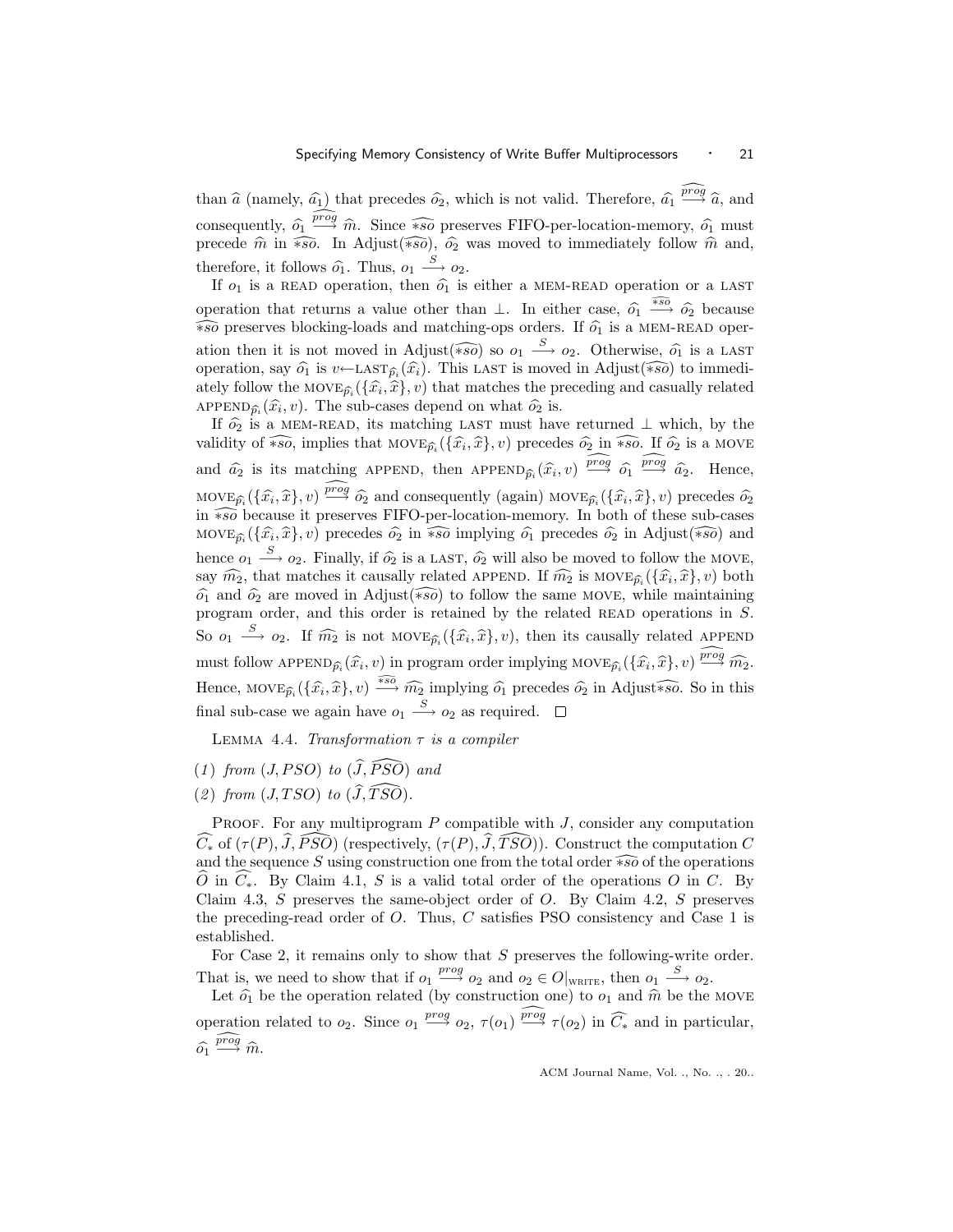If  $o_1$  is a WRITE operation then  $\hat{o}_1$  is a MOVE operation and  $\hat{o}_1 \stackrel{\widehat{*so}}{\longrightarrow} \widehat{m}$  because  $\widehat{*so}$  preserves FIFO-memory order. It follows that  $o_1 \stackrel{S}{\longrightarrow} o_2$  because the order of  $\widehat{*}$ writter operations in  $S$  is the same as the order of the related MOVE operations in  $\widehat{*so}$ . If  $o_1$  is a READ operation then either  $\widehat{o_1}$  is a MEM-READ or a LAST operation. WRITE OPERATORS IN 3 IS the same as the order of the related MOVE operations in<br>
\**so*. If  $o_1$  is a READ operation then either  $\hat{o}_1$  is a MEM-READ or a LAST operation.<br>
In either case,  $\hat{o}_1 \xrightarrow{\widehat{*so}} \hat{m}$  because orders. If  $\hat{o}_1$  is a MEM-READ operation then  $o_1 \stackrel{S}{\longrightarrow} o_2$  because MEM-READ and MOVE operations are never moved in Adjust(\* $\widehat{*_\delta\delta}$ ). It remains to consider the case when  $\hat{\sigma}_1$  is a LAST. In Adjust( $\widehat{*so}$ )  $\widehat{\sigma}_1$  is moved to immediately follow the MOVE, say  $\widehat{m_1}$  that matches its preceding and causally related APPEND, say  $\widehat{a_1}$ . This  $\widehat{a_1}$ ,  $\widehat{m_1}$ when  $\sigma_1$  is a ERST. In Teques(\*50)  $\sigma_1$  is inoved to immediately follow the<br>  $\widehat{m_1}$  that matches its preceding and causally related APPEND, say  $\widehat{a_1}$ .<br>
pair correspond to a WRITE operation, say w, in C. Sinc  $\frac{prog}{\sim}$   $\hat{o}_1$  by blocking-loads order. Hence,  $w \frac{prog}{q}$  o<sub>1</sub> and thus  $w \frac{prog}{q}$  o<sub>2</sub>, implying  $\widehat{m_1} \stackrel{prog}{\longrightarrow} \widehat{m}$ . By blocking-loads order. Hence,  $w \xrightarrow{prog} o_1$  and thus  $w \xrightarrow{prog} o_2$ , implying  $\widehat{m_1} \xrightarrow{prog} \widehat{m}$ . By<br>FIFO-memory order  $\widehat{m_1} \xrightarrow{*_s\widehat{so}} \widehat{m}$ . So  $\widehat{o_1}$  precedes  $\widehat{m}$  in Adjust( $\widehat{*_s\widehat{so}}$ ), implying  $o_1 \$  $m.$   $\Box$ 

# 4.3 Transformation  $\tau$  is an exact compiler

Construction two. Using the computation  $C_*$  of  $(P, J, PSO)$  or  $(P, J, TSO)$  and the valid sequence \*so, this procedure constructs a computation  $\widehat{C}$  of  $(\tau (P), \widehat{J})$  and a sequence  $\widehat{S}$  of all the operations,  $\widehat{O}$ , in  $\widehat{C}$ . First an intermediate computation  $\widehat{D}$ and sequence  $\widehat{T}$  are constructed by a straightforward conversion from  $C_*$ . Then  $\widehat{D}$ and  $\overline{T}$  are adjusted to form the final computation  $\overline{C}$  and sequence  $\overline{S}$ .

Construct a computation  $\widehat{D}$  of  $(\tau(P), \widehat{J})$  from  $C_*$  by replacing each writter  $p_i(x, v)$ Construct a computation  $\hat{D}$  of  $(\tau(P), \hat{J})$  from  $C_*$  by replacing each WRITE<sub>*p*i</sub> $(x, v)$  with  $(\text{APPEND}_{\hat{p}_i}(\hat{x}_i, v), \text{MOVE}_{\hat{p}_i}(\hat{x}_i, \hat{x}), v)$  and replacing each  $v \leftarrow \text{READ}_{p_i}(x)$  with  $(\perp - \text{LAST}_{\hat{p}_i}(\hat{x}_i), v \leftarrow \text{MEM (\bot$ -LAST $_{\widehat{n}}(\widehat{x}_i), v$ -MEM-READ $_{\widehat{n}}(\widehat{x})$ ). An operation in  $C_*$  and the pair of operations that replaced it in  $\widehat{D}$  are said to *potentially correspond*.

Sequence  $\hat{T}$  is constructed by the algorithm in Figure 4.3. We use the notation  $\hat{T} \leftarrow \hat{T}$  ++ o to denote that operation o is appended to  $\hat{T}$ . For each individual computation of  $p_i$  in  $C_*$ , maintain a pointer  $\downarrow_{p_i}$  that initially points at the first operation in  $p_i$ 's computation. If  $\downarrow_{p_i}$  points at *o*, then we say  $\downarrow_{p_i} = o$ . Similarly, maintain the pointer  $\downarrow_{*so}$  to operations in \*so. Initially,  $\downarrow_{*so}$  points at the first operation in ∗so. When there are no more operations to consider in ∗so, we say  $\downarrow_{*so} = nil.$  Also, advancing a pointer means the pointer is incremented to point at the next operation in the corresponding sequence. Initially, all operations in ∗so are unmarked.

To create the final computation  $\widehat{C}$  and sequence  $\widehat{S}$ , delete from both  $\widehat{T}$  and  $\widehat{D}$  each v←MEM-READ( $\hat{x}$ ) operation that returns the value v of a MOVE( $\{\hat{x}_i, \hat{x}\}$ , v) such that  $v \leftarrow \text{MEM-READ}(\hat{x}) \xrightarrow{T} \text{MOVE}(\{\hat{x}_i, \hat{x}\}, v)^5$ . For each such deleted  $v \leftarrow \text{MEM-READ}(\hat{x})$ , replace its matching  $\perp$ –LAST $(\widehat{x})$  by v←LAST $(\widehat{x})$  in both  $\widehat{T}$  and  $\widehat{D}$ . The resulting sequence is  $\widehat{S}$  and the resulting computation is  $\widehat{C}$ .

CLAIM 4.5. Let  $o_1$ ,  $o_2$  be any WRITE operations in O and let  $\hat{o_1}$ ,  $\hat{o_2}$  be their respectively corresponding MOVE operations. If  $o_1 \stackrel{*so}{\longrightarrow} o_2$ , then  $\widehat{o_1} \stackrel{S}{\longrightarrow} \widehat{o_2}$ .

<sup>&</sup>lt;sup>5</sup>Recall that all WRITE operations (and hence all MOVE operations) are assumed to write distinct values.

ACM Journal Name, Vol. ., No. ., . 20..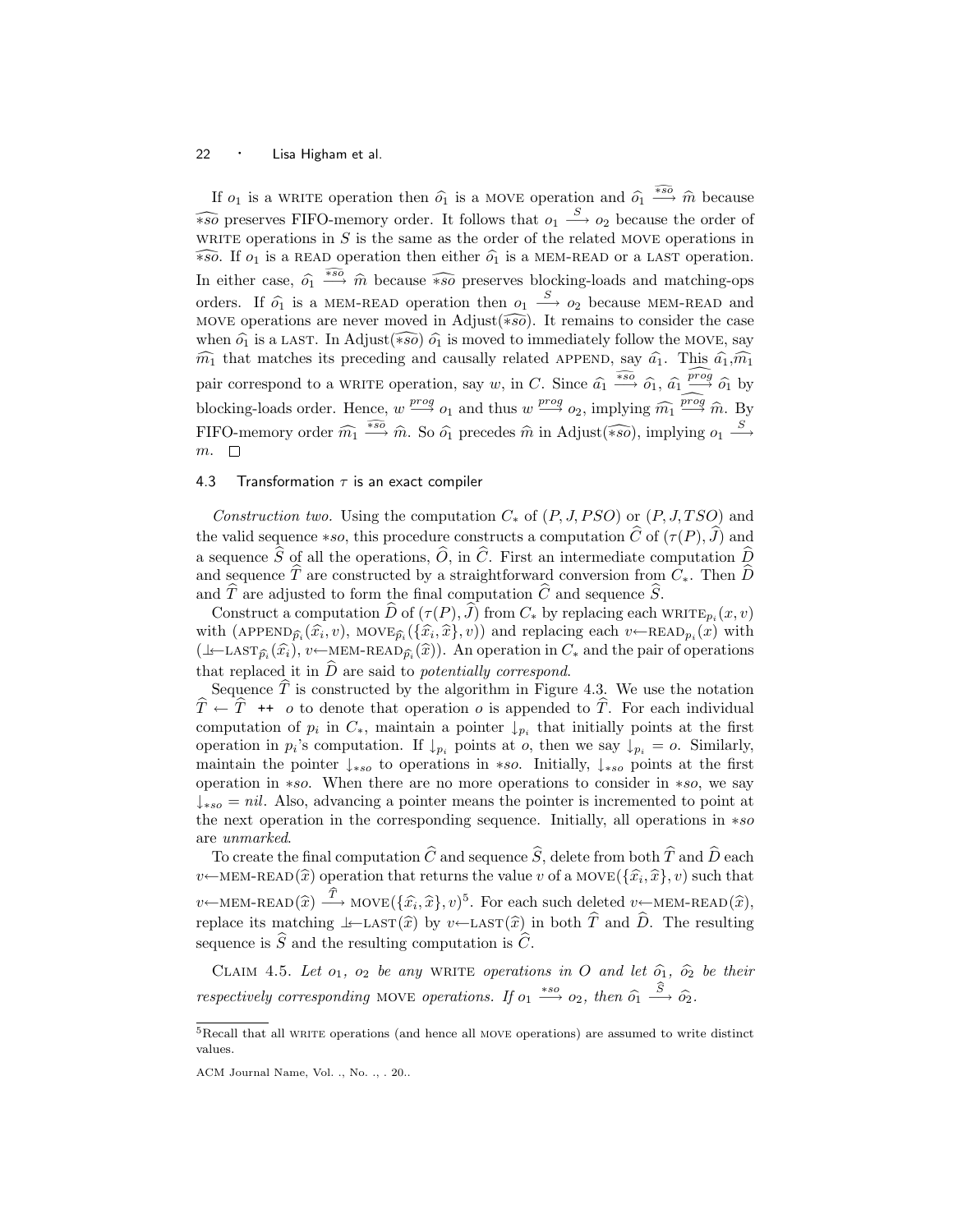$\hat{T} \leftarrow$  empty sequence repeat until  $\downarrow_{*so} = nil$ : if  $\downarrow_{*so} = o \in O|_{p_i}$  for some  $p_i$  and  $\downarrow_{p_i} = o$  then<br>
if  $o$  is  $\text{WRITE}_{p_i}(x, v)$  then<br>  $\hat{T} \leftarrow \hat{T} + \text{APPEND}_{\widehat{p_i}}(\widehat{x_i}, v) + \text{MOVE}_{\widehat{p_i}}$ if *o* is  $\text{wRITE}_{p_i}(x, v)$  then nd  $\downarrow_{p_i} = o$  then<br>
n<br>  $(\hat{x_i}, v)$  ++ MOVE<sub> $\widehat{p_i}(\{\hat{x_i}, \hat{x}\}, v))$ </sub> if *o* is  $v \leftarrow \text{READ}_{p_i}(x)$  then  $\hat{T} \leftarrow \hat{T}$  ++ APPEND $\hat{p}_i(\hat{x}_i, v)$  ++ MOVE $\hat{p}_i(\{\hat{x}_i, \hat{x}\})$ <br>
is v-READ<sub>Pi</sub> $(x)$  **then**<br>  $\hat{T} \leftarrow \hat{T}$  ++  $\pm$ -LAST $\hat{p}_i(\hat{x}_i)$  ++  $v$ -MEM-READ $\hat{p}_i$  $(x, v)$ <br> $(\widehat{x})$ Advance both  $\downarrow_{*so}$  and  $\downarrow_{p_i}$ else if  $\downarrow$ <sub>\*so</sub> =  $o \in O|_{p_i}$  and  $o$  is unmarked but  $\downarrow_{p_i} = o' \neq o$  then if  $o'$  is  $\text{WRITE}_{p_i}(x, v)$  then  $= o \in O|_{p_i}$  and *o* is<br>
is WRITE<sub>p<sub>i</sub></sub> $(x, v)$  **the**<br>  $\hat{T} \leftarrow \hat{T}$  ++ APPEND<sub>p<sub>i</sub></sub>  $\begin{matrix} \mathbf{unmar} \ \mathbf{n} \ (\widehat{x_i}, v) \end{matrix}$ if  $o'$  is  $v \leftarrow \text{READ}_{p_i}(x)$  then  $\hat{T} \leftarrow \hat{T} + \text{APPEND}_{\widehat{p}_i}$ <br>
is v—READ<sub> $p_i(x)$ </sub> the<br>  $\hat{T} \leftarrow \hat{T} + \pm \text{LAST}_{\widehat{p}_i}$  $(\widehat{x_i}, v)$ <br> **n**<br>  $(\widehat{x_i})$  ++ *v*←MEM-READ<sub> $\widehat{p_i}(\widehat{x})$ </sub> Record  $o'$  as marked Advance  $\downarrow_{p_i}$ **else** (  $\downarrow_{*so} = o$  and *o* is marked)<br> **if** *o* is a WRITE<sub>P<sub>i</sub></sub> $(x, v)$  **t**<br>  $\hat{T} \leftarrow \hat{T}$  **++** MOVE<sub> $\widehat{p_i}$ <sup>(</sup>)</sub> if *o* is a  $\text{WRITE}_{p_i}(x, v)$  then  $\widehat{T} \leftarrow \widehat{T}$  ++ MOVE<sub> $\widehat{p_i}(\{\widehat{x_i}, \widehat{x}\}, v)$ </sub> Advance ↓∗so

Fig. 3. Construction of  $\widehat{T}$ 

PROOF. It suffices to note that a MOVE operation is only added to  $\hat{T}$  (and thus,  $\widehat{S}$ ) whenever  $\downarrow_{\ast so} = o$  and o is the corresponding WRITE to that MOVE operation.  $\square$ 

CLAIM 4.6. Let  $\widehat{o}_1$ ,  $\widehat{o}_2$  be any APPEND, LAST or MEM-READ operations in  $\widehat{O}$ . If  $\widehat{o_1} \stackrel{prog}{\longrightarrow} \widehat{o_2}$ , then  $\widehat{o_1} \stackrel{S}{\longrightarrow} \widehat{o_2}$ .

PROOF. Any of these operations is only added to  $\hat{T}$  (and thus,  $\hat{S}$ ) whenever  $\downarrow_{p_i} = o$  for each program  $p_i$ , and o corresponds to this added APPEND, LAST, or MEM-READ operation.  $\square$ 

CLAIM 4.7. Let  $\widehat{o}_1$  and  $\widehat{o}_2$  be matching operations. If  $\widehat{o}_1 \stackrel{\widehat{prog}}{\longrightarrow} \widehat{o}_2$  then  $\widehat{o}_1 \stackrel{\widehat{S}}{\longrightarrow}$  $\stackrel{\rightarrow}{\longrightarrow}$   $\widehat{\theta_2}$ .

PROOF. If  $\hat{o}_1$  and  $\hat{o}_2$  are matching APPEND and MOVE operations, each APPEND operation is added to  $\hat{T}$  either immediately preceding its corresponding MOVE operation (i.e., when  $\downarrow_{*so} = o \in O|_{p_i}$  for some  $p_i$  and  $\downarrow_{p_i} = o$ ) or earlier (i.e., when  $\downarrow_{*so} = o \in O|_{p_i}$  and o is unmarked but  $\downarrow_{p_i} = o' \neq o$ .

Matching LAST and MEM-READ operations are always added to  $\hat{T}$  in order of LAST immediately followed by MEM-READ.  $\widehat{S}$  maintains the order of all operations that are not removed.  $\quad \Box$ 

CLAIM 4.8. The sequence  $\widehat{S}$  is a valid total order of all operations in  $\widehat{C}$ .

PROOF. Exactly the same operations have been inserted into  $\hat{T}$  and into  $\hat{D}$ . Also, exactly the same operations have been altered or deleted from  $\hat{T}$  and  $\hat{D}$ before renaming to  $\widehat{S}$  and  $\widehat{C}$ . Thus,  $\widehat{S}$  is a total order of the operations in  $\widehat{C}$ .

Sequence \*so is valid. Consider any READ operation,  $v \leftarrow \text{READ}_{p_j}(x)$ , in \*so. Call this READ  $r$ . It returns the value of the most recent preceding WRITE operation to the same object,  $\text{wRITE}_{pi}(x, v)$ . Call this writte w. We now examine the validity of the LAST and MEM-READ operations that are placed onto  $\hat{S}$  and correspond to r.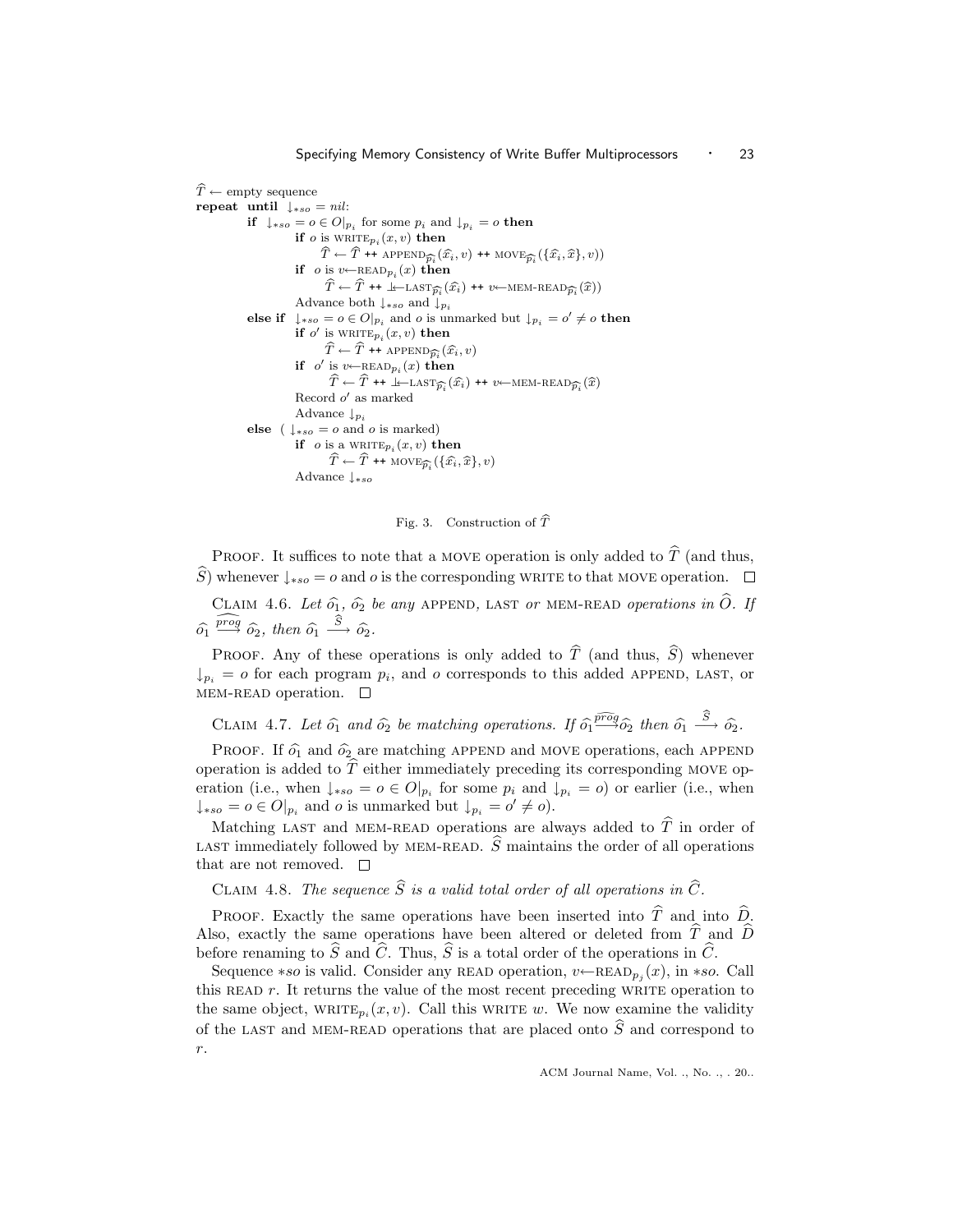Case 1:  $\downarrow_{\ast so} = w$  and  $\downarrow_{p_j} = o_j$  where  $o_j$  is an operation satisfying  $o_j \stackrel{prog}{\longrightarrow} r$ . Define I to be the interval in \*so between w and r and J to be the interval in the  $p_i$ 's individual computation between  $o_i$  and r.

Fact 1: By the validity of  $\ast so$ , I contains no WRITE operations to object x.

Fact 2: J contains no WRITE operations to object x. If there were one, say  $w'(x)$ , then  $w'(x) \to^{\text{prog}} r$  which implies  $w'(x) \to^{\text{so}} r$  by same-object order. This implies that  $w'(x) \stackrel{*so}{\longrightarrow} w$  by Fact 1. This is impossible since  $\downarrow_{*so}$  advanced beyond  $w'(x)$  only if  $\downarrow_{p_j}$  advanced beyond  $w'(x)$ .

When  $\downarrow_{\ast so}$  advances past w a corresponding MOVE is placed onto T. The pair of operations ⊥←LAST $(\hat{x})$  and v←MEM-READ $(\hat{x})$  that potentially correspond to r are placed onto T when the first of  $\downarrow_{*so}$  advances to r, or  $\downarrow_{p_j}$  advances to r. Consider the interval K in  $\hat{T}$  between this MOVE and this pair of LAST and MEM-READ operations.

The v $\leftarrow$ MEM-READ $(\hat{x})$  is valid as long as K contains no MOVE operation to x. Since MOVE operations are only placed onto  $\hat{T}$  when  $\downarrow_{\ast so}$  advances past the corresponding WRITE, Fact 1 implies there is no such MOVE.

The ⊥←LAST( $\hat{x}$ ) is valid as long as in  $\hat{T}$  there is no preceding APPEND by  $p_i$  to  $\hat{x}$ without its matching MOVE. Since APPEND operations are only placed on  $\widehat{T}$  when  $\downarrow_{p_j}$  advances past a WRITE and Fact 2 ensures a WRITE does not exists, there is no such APPEND in  $K$ . Furthermore, there is no such APPEND preceding  $K$  since any WRITE to x that preceded  $o_i$  in program order preceded w is \*so, ensuring the matching MOVE is on  $\overline{T}$ .

Case 2:  $\downarrow_{*so}=w$  and  $\downarrow_{p_j}=o_j$  where  $o_j$  is an operation satisfying  $r \stackrel{prog}{\longrightarrow} o_j$ . This occurred because there is an operation  $o_2$  by  $p_j$  such that  $o_2 \stackrel{*so}{\longrightarrow} w$  but  $r \stackrel{prog}{\longrightarrow} o_2 \stackrel{prog}{\longrightarrow} o_j$ . When  $\downarrow_{\ast so}$  advanced to  $o_2$  the pointer  $\downarrow_{p_j}$  advanced past r to  $o_2$ . When  $\downarrow_{p_j}$  advanced past  $r$ , it was marked and the LAST and MEM-READ operations that potentially correspond to r were placed on  $\overline{T}$ .

Notice  $r \rightarrow 0_2$  and  $o_2 \rightarrow s$ . Thus, by preceding-read order, r cannot be a foreign read and hence the WRITE w and the READ r are both by  $p_j$ . Also,  $w \stackrel{*so}{\longrightarrow} r$  implies by same-object order that  $w \stackrel{prog}{\longrightarrow} r$ . Summarizing,  $o_2 \stackrel{*so}{\longrightarrow} w \stackrel{*so}{\longrightarrow} r$  and  $w \stackrel{prog}{\longrightarrow} r \stackrel{prog}{\longrightarrow} o_2$ .

The algorithm placed the APPEND that corresponds to w onto  $\hat{T}$  when  $\downarrow_{p_i}=w$ . It placed the LAST and MEM-READ pair that potentially correspond to r onto  $\hat{T}$ when  $\downarrow_{p_j}$  advanced to r. Both of these occurred before  $\downarrow_{\ast so}$  advanced to  $o_j$  and hence before  $\downarrow_{\ast so}$  advanced past w, which places the MOVE that corresponds to w onto  $T$ . Thus, the LAST and MEM-READ for  $r$  are between the APPEND and MOVE for w. Hence the final adjustment that transforms  $\widehat{T}$  to  $\widehat{S}$  replaces this LAST and mem-read pair with a last that returns the value of the append that corresponds to w, which is valid.

 $\Box$ 

THEOREM 4.9. Transformation  $\tau$  is an exact compiler

- (1) from  $(J, PSO)$  to  $(\widehat{J}, \widehat{PSO})$  and
- (2) from  $(J, TSO)$  to  $(\widehat{J}, \widehat{TSO})$ .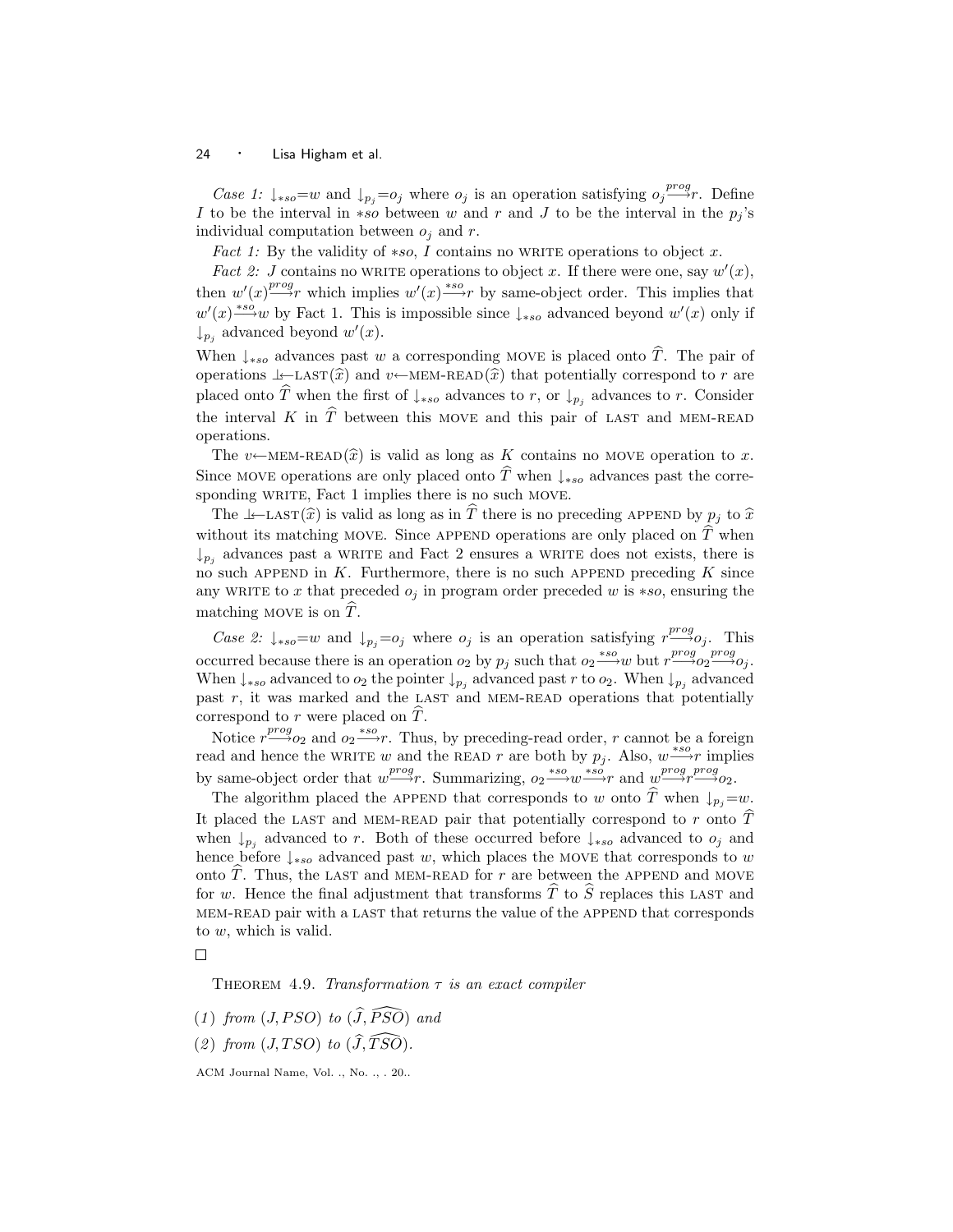PROOF. Since Lemma 4.4 establishes that  $\tau$  is a compiler it remains only to show that for any computation,  $C$  of  $(P, J, PSO)$  (respectively,  $(P, J, TSO)$ ) there is a computation  $\widehat{C}$  of  $(\tau (P), \widehat{J}, \widehat{PSO})$  (respectively,  $(\tau (P), \widehat{J}, \widehat{TSO})$ ) whose interpretation is  $C$ .

Construct the computation  $\widehat{C}$  and the sequence  $\widehat{S}$  using construction two from the total order \*so of the operations in C. By Claim 4.8,  $\hat{S}$  is a valid total order of the operations in  $\hat{C}$ . By Claims 3.1 and 3.2 it suffices to prove that  $\hat{S}$  preserves matching-ops order, FIFO-per-location-move order and blocking-loads order (for PSO) and matching-ops order, FIFO-move order and blocking-loads order (for TSO). Claim 4.6 ensures blocking-loads order and Claim 4.7 ensures matching-ops order.

By Claim 4.5, the MOVE operations in  $\widehat{S}$  are in the same order as their corresponding WRITE operations in \*so. If C satisfies  $PSO$ , then \*so preserves same-object order and, therefore,  $\hat{S}$  maintains FIFO-per-location-move order. Similarly, if C satisfies TSO, then \*so preserves following-write order and, therefore,  $\tilde{S}$  maintains FIFO-move order.  $\square$ 

# 5. SPARC ARCHITECTURE MANUAL SPECIFICATIONS

It remains to show that the systems defined in Subsection 3.1 are equivalent to these specifications in the sparc architecture manuals [SPARC Int'l, Inc. 1992; Weaver and Germond 2000]. The sparc version 8 manual defines total store order and partial store order [SPARC Int'l, Inc. 1992]. The version 9 manual [Weaver and Germond 2000] redefines these two models and introduces a third model, the relaxed memory order. The manuals use both operational and axiomatic descriptions. In either case, it is difficult to interpret these models as successive weakenings of the intuitive Sequential Consistency. It is even more difficult to design algorithms for multiprocessor systems using these descriptions.

Subsection 5.1 defines partial store order and total store order architecture systems within our framework using a validity condition and a program order definition that mimic those used in the version 9 architecture manual [Weaver and Germond 2000]. In Subsection 5.2, we argue that our architectural level definition captures that of the sparc manuals. Finally, in Subsection 5.3, we prove that the partial and total store order write-buffer systems of Subsection 3.1 exactly implement the partial and total store order architecture systems (respectively). Throughout, we restrict our scope to READ and WRITE operations even though the manual defines a series of memory barrier and atomic read-modify-write operations. These can be easily added [Kawash 2000], but are outside the scope of this paper.

# 5.1 Systems based on SPARC manual specifications

The systems  $(P_a, J_a, TSO_a)$  and  $(P_a, J_a, PSO_a)$  that correspond to the manual specifications are defined using our Consistency Modelling Framework's notion of programs, objects, and memory consistency. In the sparc architecture manual, programs are described in terms of the objects they operate on, and the validity of these objects is defined in terms of the programs. So, in order to remain close to the manual specifications, we begin our definition with programs, even though there is a forward reference to objects.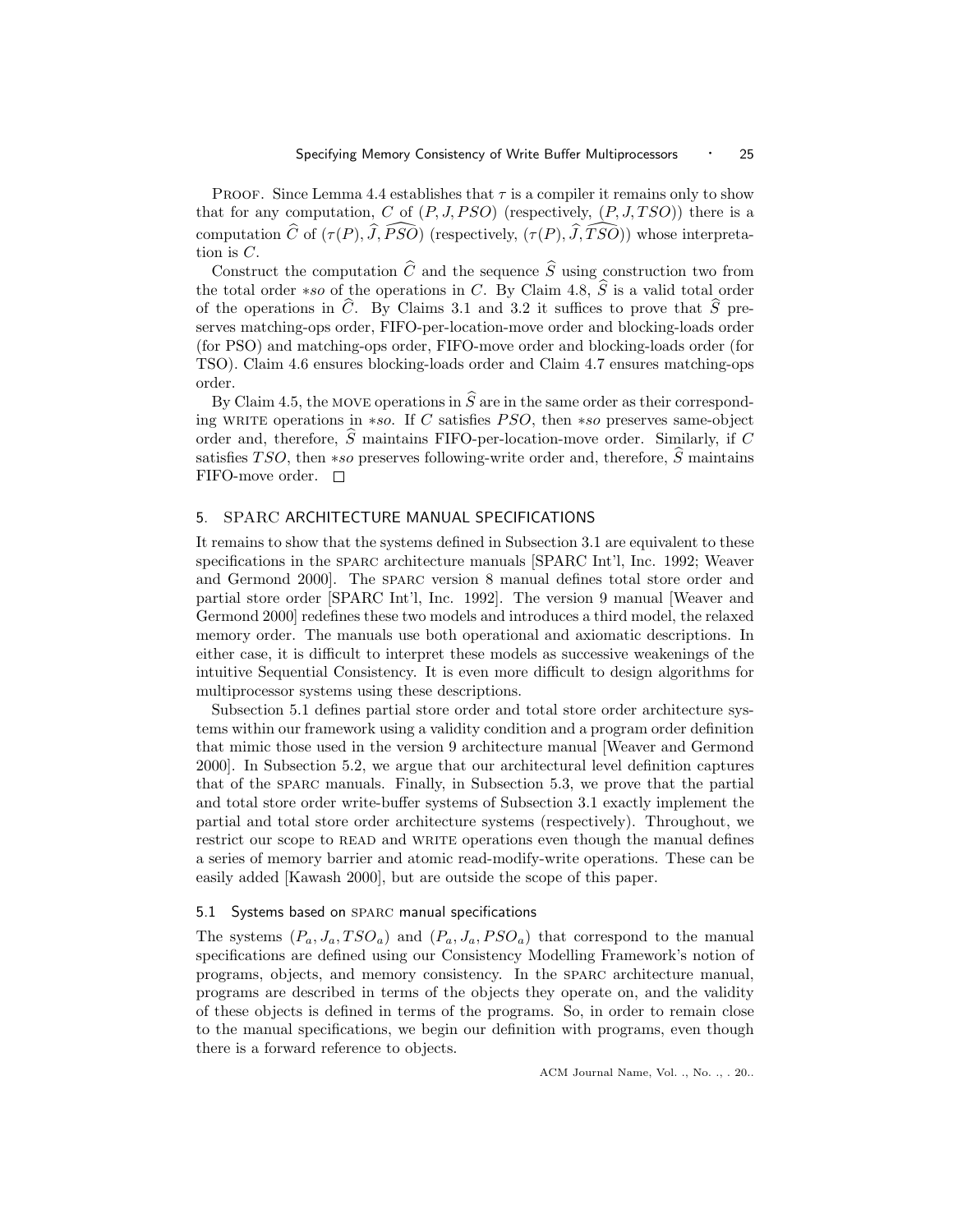**Programs:**  $P_a = \{p_1 \dots p_n\}$  is a collection of individual programs, each containing operation invocations on sparc variables. The order of operations in each individual program is denoted  $\langle p \rangle$ .

**Objects:** A SPARC *variable*  $x$  is the set of sequences over operations of the type WRITE<sub> $p_i(x, \cdot)$ </sub> and  $\Delta \leftarrow \text{READ}_{p_j}(x), p_i, p_j \in P_a$ , that satisfy the validity condition:

the output value returned by each  $\text{READ}_{p_i}$  is the input value of the latest

 $\text{wRITE}_{p_j}$  in the sequence such that:

 $-\text{WRITE}_{p_j}$  precedes  $\text{READ}_{p_i}$ , or

—WRITE<sub>p<sub>j</sub></sub> follows READ<sub>p<sub>i</sub></sub>, but  $i = j$  and WRITE<sub>p<sub>j</sub></sub>  $\langle p \text{ RED}_{p_i} \rangle$ . The output value is  $\perp$  if no such WRITE exists.

 $J_a$  is a set of SPARC variables.

**Memory Consistency:** Let  $O_a$  be all operations of a computation  $C_a$  of  $(P_a, J_a)$ . Define partial orders on the operations  $O_a$  as follows:

SPARC-same-object:  $(o_1, o_2) \in$  SPARC-same-object if and only if  $o_1 \leq p \ o_2$ ,  $\exists x \in J_a$ ,  $o_1 \in O_a|x$ , and  $o_2 \in O_a|_{\text{wartz}}|x$ .

 $spARC\text{-}read: (o_1, o_2) \in spARC\text{-}read if and only if o_1 \leq v_2 \text{ and } o_1 \in O_a|_{READ}.$ 

 $\text{SPARC}-write: (o_1, o_2) \in \text{SPARC}-write \text{ if and only if } o_1 \leq p \ o_2 \text{ and } o_2 \in O_a|_{\text{WRITE}}.$ 

Define two weak memory consistency models using these orders:

 $PSO<sub>a</sub>$  consistency: Computation  $C<sub>a</sub>$  satisfies  $PSO<sub>a</sub>$  consistency if there exists a valid total order  $(O_a, \frac{ps\delta_a}{\cdots})$  that preserves SPARC-same-object and SPARC-read orders.

 $TSO_a$  consistency: Computation  $C_a$  satisfies  $TSO_a$  consistency if there exists a valid total order  $(O_a, \stackrel{tso_a}{\longrightarrow})$  that preserves SPARC-same-object, SPARC-read and sparc-write orders.

Because sparc-same-object order is a subset of sparc-write order we redefine  $TSO<sub>a</sub>$  consistency more concisely as follows:

 $TSO_a$  consistency: Computation  $C_a$  satisfies  $TSO_a$  consistency if there exists a valid total order  $(O_a, \stackrel{tso_a}{\longrightarrow})$  that preserves SPARC-read and SPARC-write orders.

# 5.2 Equivalence with sparc manual specifications

The purpose of this subsection is to argue that the systems  $(P_a, J_a, PSO_a)$  and  $(P_a, J_a, TSO_a)$  just defined using the Consistency Modelling Framework are equivalent to the systems defined in the sparc Architecture Manual version 9 [Weaver and Germond 2000]. This is done by showing where each part of the definition is captured in the manual. Of necessity, this subsection relies heavily on this manual, especially Appendix D: Formal Specifications of the Memory Model. Thus, this subsection is not self-contained. It can be skipped however, without jeopardizing understanding of the rest of the paper. The discussion focuses on the memory consistency model and the validity condition of the sparc variables of the manual.

Programs: The manual (Section D.1) defines the system to be a collection of processors,  $P_0, P_1, \ldots, P_{n-1}$ , each with its own instruction stream, sharing address space and accessing real memory and I/O locations. Our abstraction captures this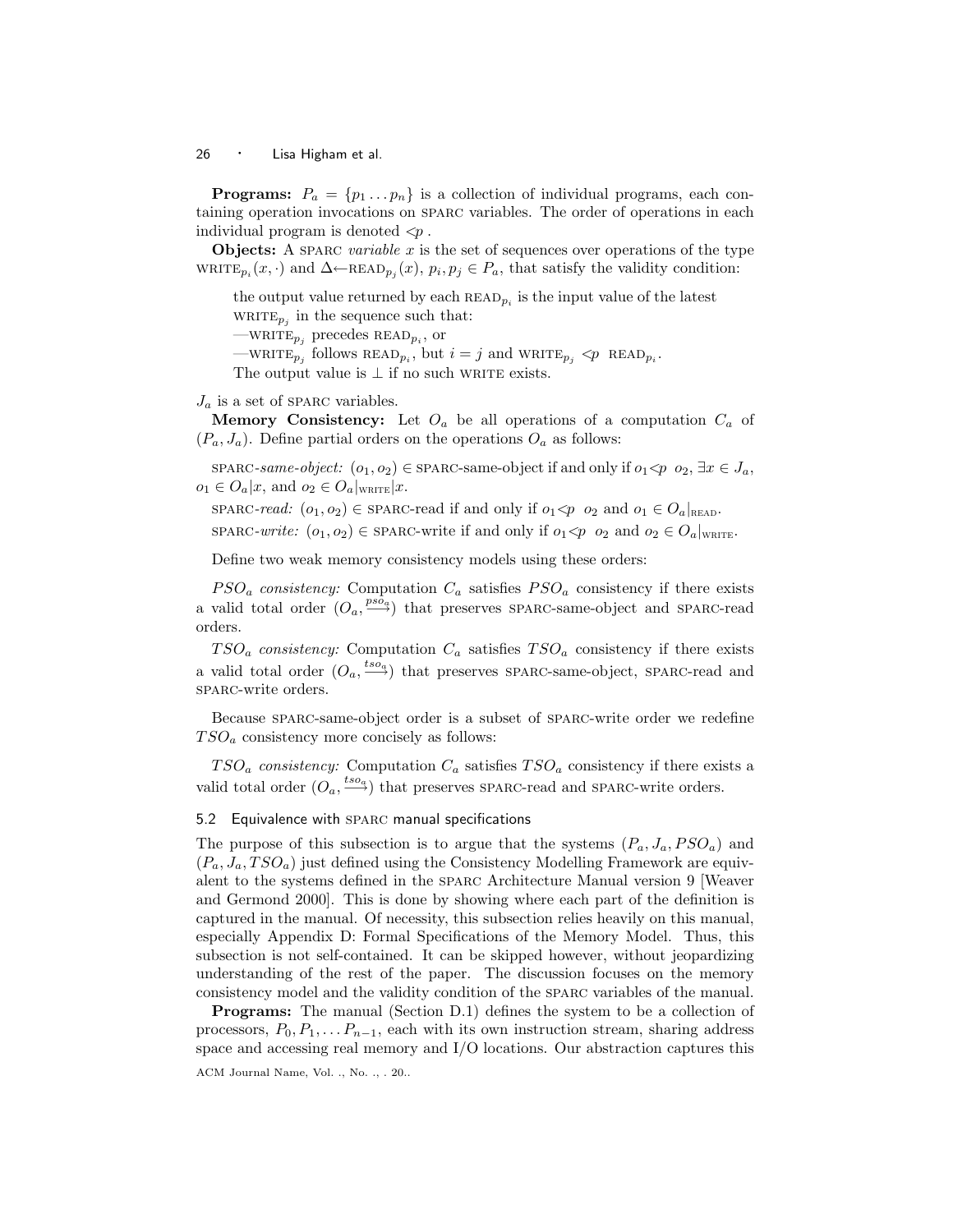as a multiprogram  $P_a = \{p_1, \ldots, p_n\}$ . Sparc program order, denoted by  $\langle p \rangle$ , is defined as " $X_n \leq p Y_n$  is true if and only if the memory transaction  $X_n$  is caused by an instruction that is executed before the instruction that caused memory transaction  $Y_n$ ", where  $X_n$  and  $Y_n$  are executed in the same processor n (section D.3.2 of [Weaver and Germond 2000]). Thus, sparc program order agrees with the program order defined in our framework.

Objects: The validity condition for sparc variables is more complex than the validity condition of variables defined in Section 2 of this paper; it is based directly on the manual definition of Section D.4.5. "The value of a load  $[\cdots]$  is the value of the most recent store that was performed with respect to memory order or the value of the most recent initiated store by the same processor" (section D.4.5 of [Weaver and Germond 2000].) It is straightforward to check that the definition of sparc variables is exactly this condition.

Memory Consistency: Sections D.5 and D.6 specify the partial and total store orders that we call  $PSO_a$  and  $TSO_a$ . These specifications, however, rely on the RMO (relaxed memory order) specification of Section D.4. They also rely on definitions of MEMBAR instructions. A MEMBAR instruction is not an operation; rather it is a memory barrier that enforces constraints on what instructions can be reordered. There are four basic MEMBAR instructions. A MEMBAR #LoadStore imposes the constraint that any instruction with load semantics that is before the MEMBAR in program order, must be completed before any instruction with store semantics that is after the MEMBAR can be invoked. MEMBAR #LoadLoad, MEMBAR #StoreLoad, and MEMBAR #StoreStore are defined similarly. Basic MEMBARs can be combined; for example the constraints imposed by MEMBAR #LoadLoad|#LoadStore is the union of the constraints of MEMBAR #LoadLoad and MEMBAR #LoadStore. Our focus is on sections D.4.4 (Memory Order Constraints) and D.4.5 (Value of Memory Transactions).

Rule (1) of D.4.4 requires that dependence order be maintained in the memory order when the preceding operation has load semantics. For  $PSO_a$  and  $TSO_a$ , the implied MEMBAR #LoadLoad|#LoadStore after each instruction with load semantics as specified in Section D.5 subsumes the RMO Rule (1) of D.4.4. This MEMBAR ensures that instructions with load semantics are completed before any following instructions in the program with load or store semantics is invoked. All the operations we consider have either load or store semantics. Therefore the sparcread order captures the constraints of the implied MEMBAR in D.5.

Rule (2) of D.4.4 refers to an explicit MEMBAR operation which is not included in our model.

Rule (3) of D.4.4 is equivalent to the sparc-same-object partial order of  $PSO_a$ . For  $TSO_a$ , the implied MEMBAR #StoreStore (Section D.6) after every store instruction subsumes Rule(3) of RMO. The sparc-write order of  $TSO<sub>a</sub>$  is equivalent for this implied MEMBAR.

Therefore, the systems  $(P_a, J_a, TSO_a)$  and  $(P_a, J_a, PSO_a)$  are faithful to the descriptions of total and partial store orders in the sparc manuals.

#### 5.3 Equivalence with the systems of Section 3

The ideas in the proof of the following theorem are almost identical to those in Section 4. Hence, the proof has been relegated to Appendix A. Transformation  $\tau$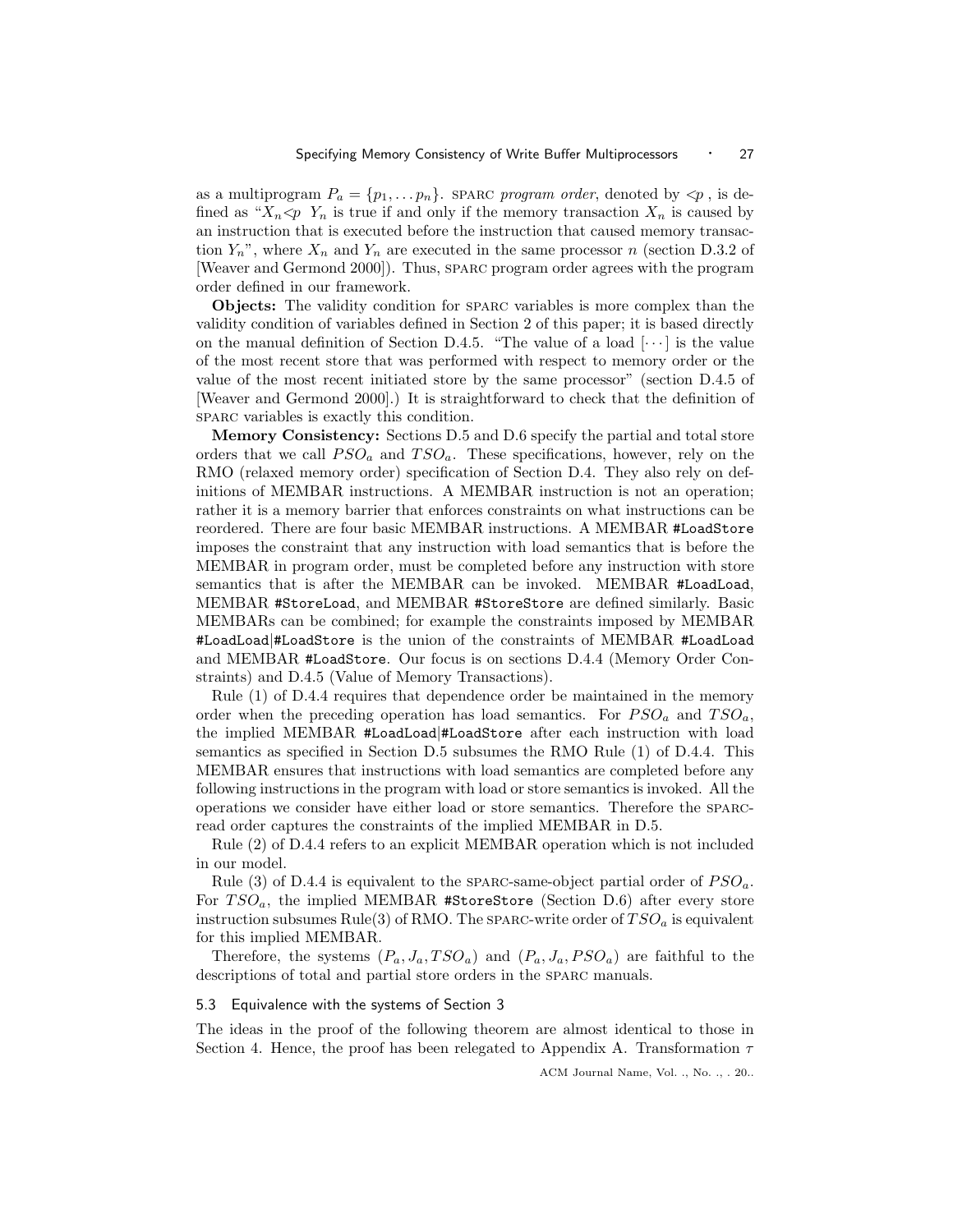refers to the transformation with this name in Subsection 3.1. The key difference between this proof and those in Section 4 is that a new construction is used to show that  $\tau$  is a compiler. In the new construction, no re-ordering is required; the following conversions are applied: all last operations that return non-⊥ and mem-reads are replaced by read operations, and moves are replaced by writes. Construction two is used to establish that the compiler is exact. Due to the different validity condition in the definition of the variables, the lemmas associated with Construction two must be re-established.

THEOREM 5.1. Transformation  $\tau$  is an exact compiler

- (1) from  $(J_a, PSO_a)$  to  $(\widehat{J}, \widehat{PSO})$  and
- (2) from  $(J_a, TSO_a)$  to  $(\widehat{J}, \widehat{TSO})$ .

Section 4 showed that the *PSO* and *TSO* memory consistency models capture exactly the computations that can arise on a machine with write-buffers that operates with partial store order or total store order semantics, respectively. Similarly, Section 5 shows that this same write-buffer machine captures the computations specified as  $PSO_a$  and  $TSO_a$  in the sparc manual. Hence, our non-operational description of PSO and TSO are equivalent to the SPARC manual architectural descriptions.

# 6. OTHER WRITE-BUFFER ARCHITECTURES

The sparc version 9 architecture includes another memory consistency model called the relaxed memory order [Weaver and Germond 2000], which is a relaxation of PSO. An obvious question is whether this relaxed memory order model is also equivalent to some natural operation of a write-buffer machine. In this section, we investigate this question and extend our observations to the weak memory consistency model Coherence and to the memory consistency of the Alpha multiprocessor [Compaq Computer Corp. 1998] as formalized by Attiya and Friedman [Attiya and Friedman 1994]. We will argue that none of these memory consistency models have an exact implementation on any natural write-buffer multiprocessor. The key is a Coherent computation (defined below) that cannot occur on even the most permissive write-buffer machine we might imagine. So, we first define this very basic write-buffer system.

## 6.1 Basic write-buffer system

A set object is similar to a list object but lacks order.

A set object s, is the set of sequences over operations of the type  $\text{INSERT}(s, \cdot)$ , DELETE(s,·), and  $\Delta \leftarrow$ SELECT(s) that satisfy the validity condition:

For any selectr operation on set object, s, it returns a value  $\rho \neq \perp$  if and only if there is a preceding  $\text{INSERT}(s,\rho)$  operation and, between this INSERT and the SELECT there is no DELETE $(s,\rho)$ . Otherwise, it returns  $\perp$ .<sup>6</sup>

 ${}^{6}$ This definition exploits the assumption that input values are distinct.

ACM Journal Name, Vol. ., No. ., . 20..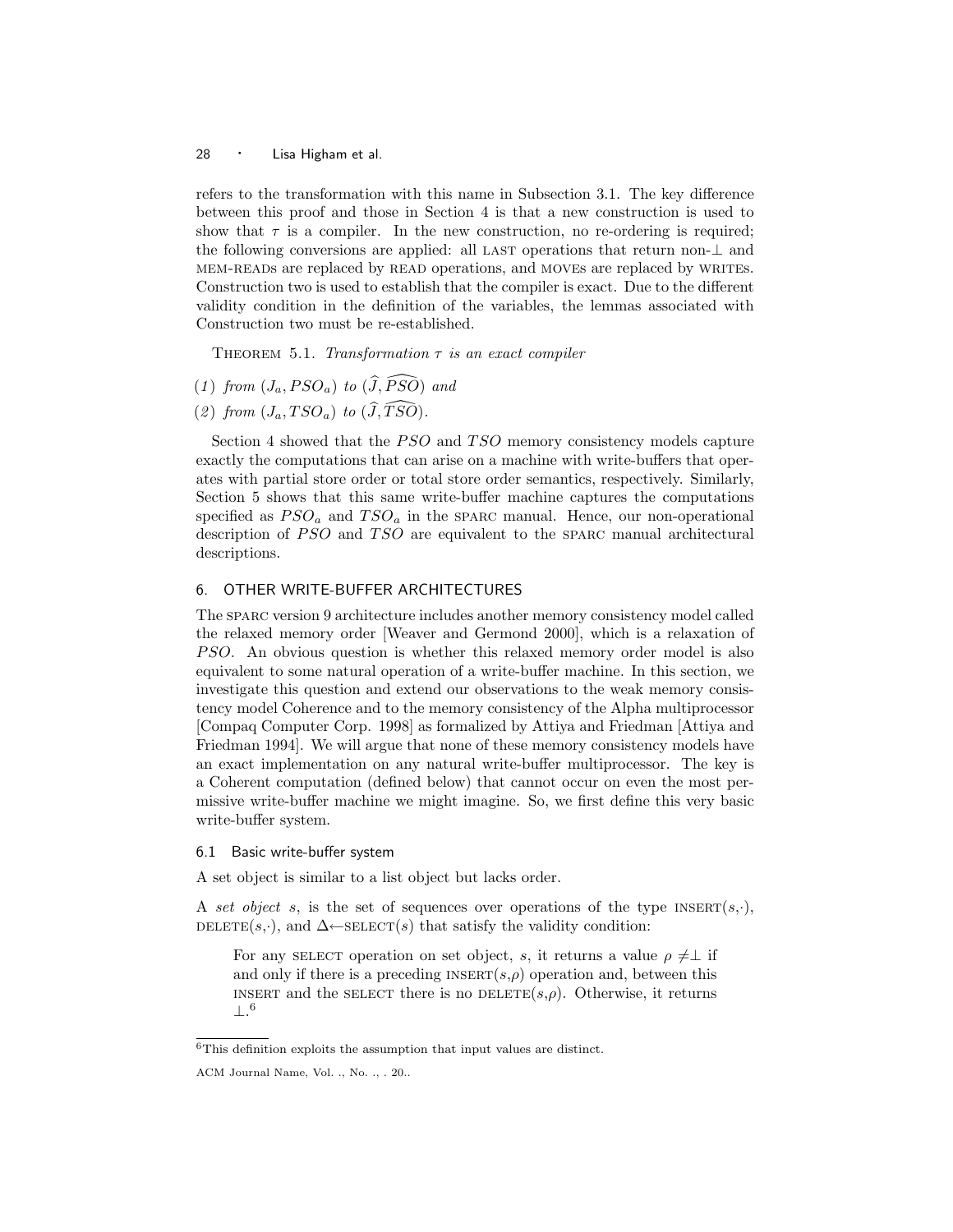The basic write-buffer platform is defined similarly to partial store order and total store order write-buffer platform except that  $J$  contains set objects (instead of list objects). The result is a machine that admits many more computations than the partial store order write-buffer machine.

The basic write-buffer system  $(\widehat{P}, \widehat{J}, \widehat{W}\widehat{B})$  associated with multiprocess  $(P, J)$  is defined as follows.

**Objects:** For each variable in  $J$  there is a corresponding main-memory variable and there is a set object for that variable in each processor's write-buffer. More precisely, for each  $x \in J$ , associate with x a variable  $\hat{x}$ , and for each pair  $x \in J$  and  $i \in \{1, \dots, n\}$ , associate a set object  $\hat{x_i}$ . The set of objects J is:

$$
\widehat{J} = \bigcup_{x \in J} (\{\widehat{x}\} \cup \{\widehat{x_1}, \dots, \widehat{x_n}\})
$$

**Programs:** For set object or list object  $\hat{x}_i$  and variable  $\hat{x}$ , define the compound operation MOVE $({\hat{x}_i}, {\hat{x}}), v)$  to be the indivisible sequence of operations:<br>DELETE( $\hat{x}_i v$ ) WEITE( $\hat{x}_i v$ ) A sequence of operations on set objects and

DELETE $(\hat{x}_i, v)$ , WRITE $(\hat{x}, v)$ . A sequence of operations on set objects and variables<br>that includes MOVE operations is *sulid* if and only if the sequence modified by that includes MOVE operations is *valid* if and only if the sequence modified by replacing each MOVE with the DELETE, WRITE sequence that defines the MOVE is valid.

To distinguish between READ operations on variables in  $J$ , and READ operations on the variables in J, the latter are renamed MEM-READ. The transformation  $\gamma$ from J to  $\widehat{J}$  is defined by:

$$
\begin{array}{rl} \text{define }\gamma(\text{READ}_{p_i}(x)) & = \\ & v \leftarrow \text{SELECT}(\widehat{x_i}) \\ & \text{if } (v = \perp) \text{ then } \\ & v \leftarrow \text{MEM-READ}(\widehat{x}) \\ & \text{return } v \\ & \text{define }\gamma(\text{WRITE}_{p_i}(x, v)) & = \\ & \text{INSERT}(\widehat{x_i}, v) \\ & \text{MOVE}(\{\widehat{x_i}, \widehat{x}\}, v) \end{array}
$$

The transformation  $\gamma$  is used to transform each write and each READ operation invocation in P yielding a transformed multiprogram  $\hat{P} = \gamma(P)$ . Clearly,  $\hat{P}$  is compatible with  $\hat{J}$ . The program order of operations in the transformed multiprogram  $\gamma(P)$  is denoted  $\stackrel{prog}{\longrightarrow}$ .

**Memory Consistency:** Let  $\widehat{O}$  be the set of all the operations of a computation C of  $(\gamma(P), J)$ . Recall that o and  $\hat{o}_i$  correspond if  $\hat{o}_i$  is in the program  $\gamma(o)$  and that  $\hat{o}_i$  are matching operations if they correspond to the same operation that  $\hat{o}_i$  and  $\hat{o}_j$  are matching operations if they correspond to the same operation. The following three partial orders on the set operations in  $\hat{O}$  are analogous to the first three partial orders defined for list operations in Subsection 3.1.

matching-ops:  $(\hat{o}_1, \hat{o}_2) \in \text{matching-}$  ops if and only if  $\hat{o}_1 \stackrel{prog}{\longrightarrow} \hat{o}_2$  and  $\hat{o}_1$ ,  $\hat{o}_2$  are matching operations.

buffer-sets:  $(\hat{o}_1, \hat{o}_2) \in buffer sets$  if and only if  $\hat{o}_1^{prog} \hat{o}_2$  and  $\hat{o}_1, \hat{o}_2 \in \hat{O}|_{\text{INSERTUSELET}}$ . FIFO-per-location-memory:  $(\hat{o}_1, \hat{o}_2) \in FIFO$ -per-location-memory if and only if  $\widehat{o_1} \overset{prog}{\longrightarrow}$  $FIFO-per-location-memory: (\dot{o}_1, \dot{o}_2) \in FIFO-per-location-mean$ <br> $\overbrace{proj}$  $\hat{o}_2$  and  $\hat{o}_1, \hat{o}_2 \in \hat{O}|_{MEM-READUMove}|_{\hat{x}},$  for some variable  $\hat{x} \in \hat{J}$ .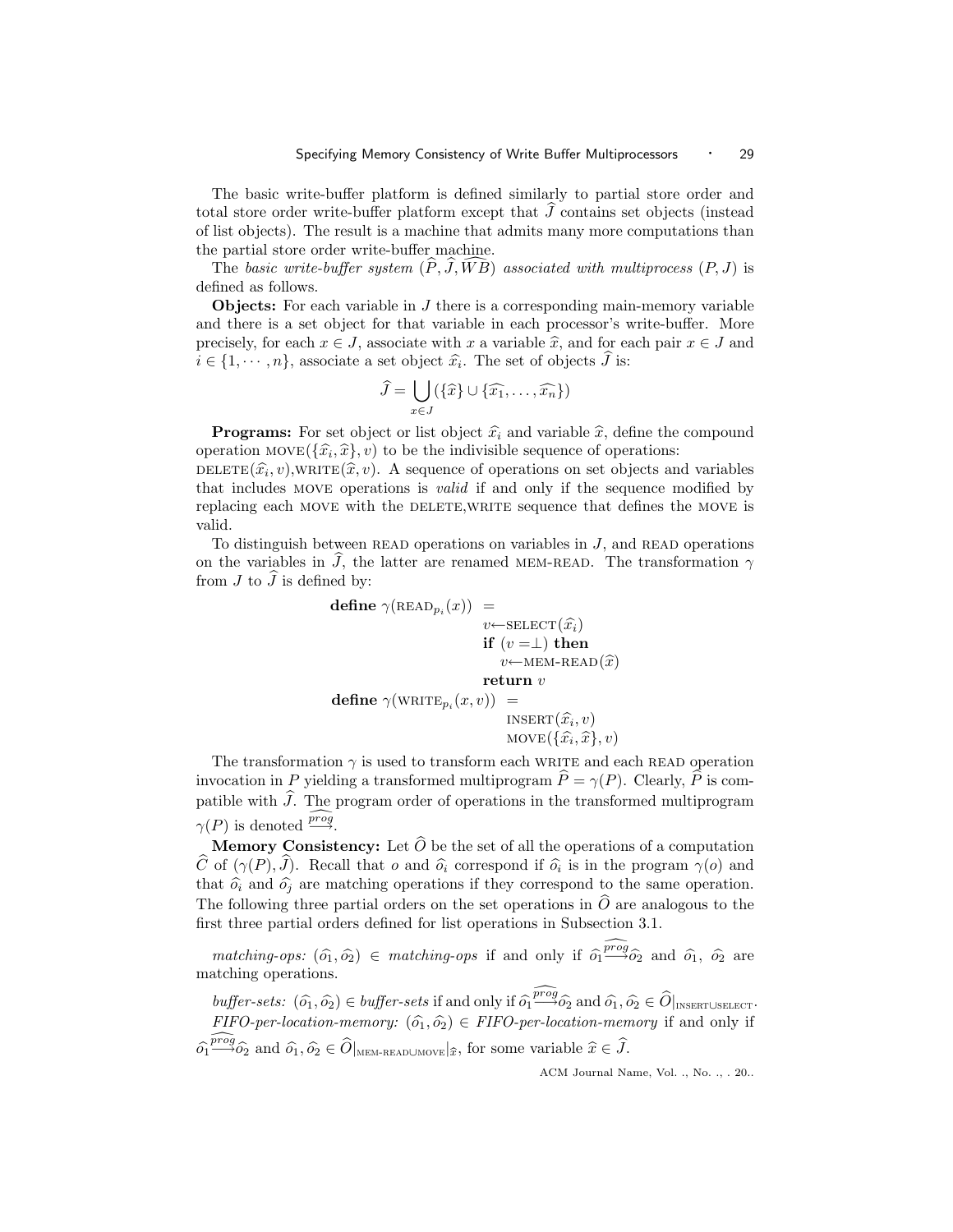basic write-buffer consistency: Computation  $\widehat{C}$  satisfies basic write-buffer consistency (abbreviated  $\overline{WB}$ ) if there is a valid total order of all the operations  $\overline{O}$  of  $\hat{C}$  that preserves matching-ops order, buffer-sets order, and FIFO-per-locationmemory order.

Notice that in a basic write-buffer machine, a READ can return the value of any of the previous WRITES to the same location by the same processor that has not been moved to main memory, not necessarily the latest one. This may seem unrealistic. This excessively permissive definition, however, serves to strengthen our impossibility claims in the Subsection 6.3.

#### 6.2 Coherence, Alpha, and  $RMO$  consistency

Coherence is a weak memory consistency condition that is sometimes assumed to be a minimum consistency requirement for any reasonable multiprocessor [Frigo 1998]. Coherence only requires the same-object order of Subsection 4.1. Recall that  $J$  is a set of variables and  $P$  is any multiprogram compatible with  $J$ , and  $O$ is all the operations of a computation  $C$  of  $(P, J)$ .

Coherence: Computation C satisfies Coherence if for each object  $x$ , there is a valid total order of all the operations in  $O|x|$  that preserves same-object order.

According to the Alpha architecture specifications [Compaq Computer Corp. 1998], the memory consistency of the Alpha multiprocessor is at least as strong as Coherence. The specifications state that "All processors must provide a coherent view of memory", but indicate that "Write buffers may be used to delay and aggregate writes" (pages 5-4 and 5-5 [Compaq Computer Corp. 1998]). From the Alpha definition by Attiya and Friedman [Attiya and Friedman 1994], the Alpha multiprocessor becomes exactly Coherence when no control and data dependences are present.

The relaxed memory order consistency of the sparc machine as described in the sparc architecture manual [Weaver and Germond 2000] allows some computations that are not Coherent. The third "memory order constraint" (page 260 of [Weaver and Germond 2000]), however, requires that if two operations are on the same object, these operations must maintain their program order in the "memory order" provided at least one of them is a write. Relaxed memory order does not require program order to be maintained between two operations that are on different objects, as long as there is no "dependence" relation (page 258 of [Weaver and Germond 2000]) between them. This weakening can be expressed as a partial order:

weak same object order:  $(o_1, o_2) \in \text{weak same object}$  if and only if  $o_1 \stackrel{prog}{\longrightarrow} o_2$  and for some  $x \in J$   $o_1, o_2 \in O|_x$  and  $(o_1 \in O|_{\text{WRITE}})$  or  $o_2 \in O|_{\text{WRITE}})$ .

The sparc relaxed memory order (called  $RMO$ ) can be defined as:

RMO consistency: Computation C satisfies RMO consistency if there is a valid total order of all its operations that preserves weak same object order.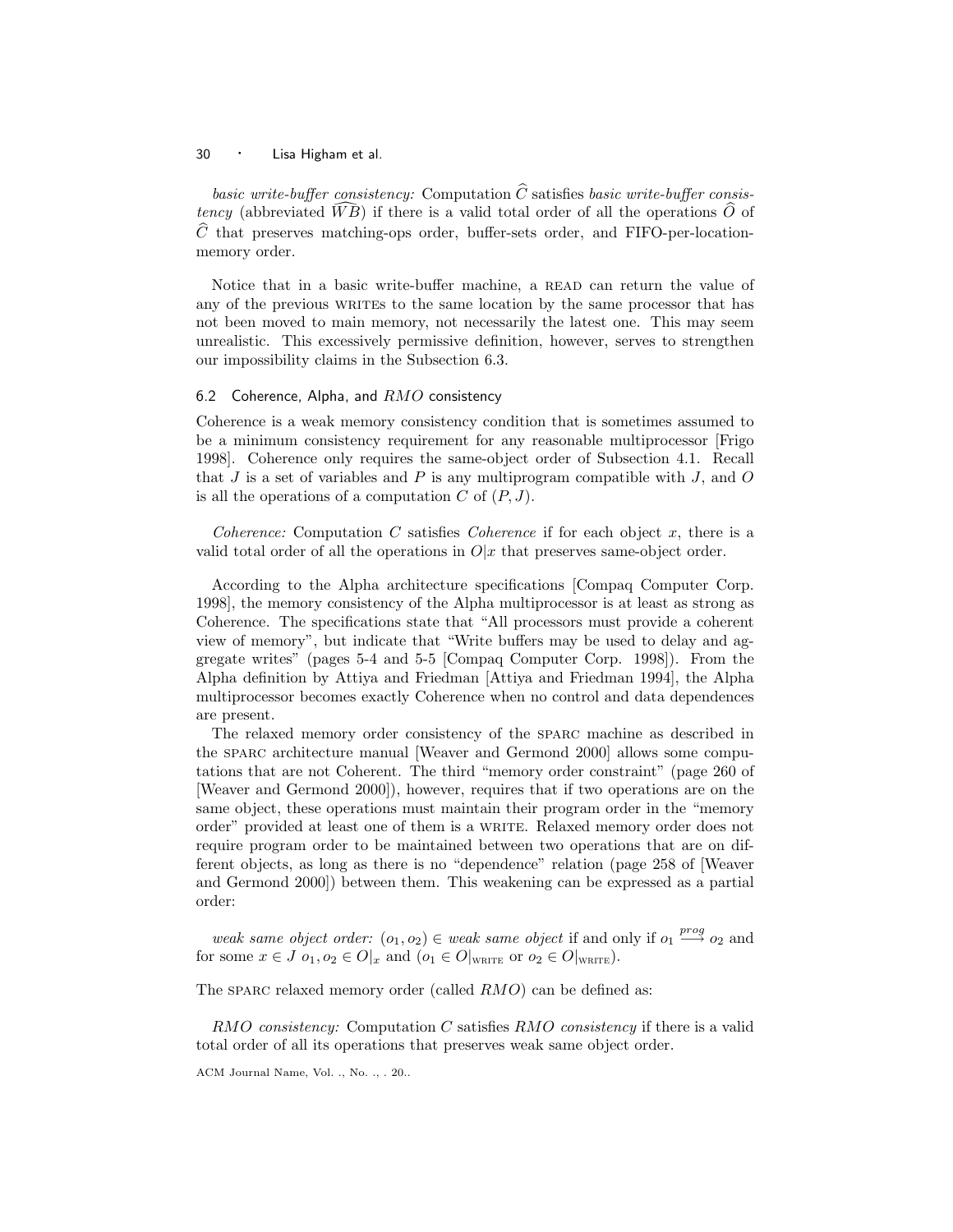# 6.3 Coherence, Alpha and  $RMO$  using write-buffers

Consider the following multiprogram, where  $x$  and  $y$  are variables:

$$
\begin{cases} p: \text{READ}(x) & \text{WRITE}(x, 1) \text{ READ}(x) & \text{WRITE}(y, 6) \text{ WRITE}(y, 4) \\ q: \text{READ}(y) & \text{WRITE}(y, 3) \text{ READ}(y) & \text{WRITE}(x, 5) \text{ WRITE}(x, 2) \end{cases}
$$

The following is a computation of this multiprogram:

$$
C_{\overline{WB}}\begin{cases}p:5\leftarrow\text{READ}(x) \text{ WRITE}(x,1) 2\leftarrow\text{READ}(x) \text{ WRITE}(y,6) \text{ WRITE}(y,4) \\ q:6\leftarrow\text{READ}(y) \text{ WRITE}(y,3) 4\leftarrow\text{READ}(y) \text{ WRITE}(x,5) \text{ WRITE}(x,2)\end{cases}
$$

Observe that there is only one valid total order for variable  $x$  that maintains program order.

 $S_x = \text{WRITE}_q(x, 5), \quad \text{5} \leftarrow \text{READ}_p(x), \quad \text{WRITE}_p(x, 1), \quad \text{WRITE}_q(x, 2), \quad \text{2} \leftarrow \text{READ}_p(x).$ 

Similarly, there is only one valid total order for variable  $y$  that maintains program order:

 $S_y = \text{WRITE}_p(y, 6), \ 6 \leftarrow \text{READ}_q(y), \ \text{WRITE}_q(y, 3), \ \text{WRITE}_p(y, 4), \ 4 \leftarrow \text{READ}_q(y).$ 

These valid total orders confirm that  $C_{\overline{WB}}$  is Coherent. Notice that all READ operations in  $C_{\overline{WR}}$  are foreign READ operations. Also observe that  $C_{\overline{WR}}$  satisfies neither PSO nor TSO consistency because there is no valid total order that preserves preceding-read order.

Now consider the basic write-buffer system:

$$
(\widehat{P}, \widehat{K}, \widehat{W}\widehat{B}) = (\{\gamma(p), \gamma(q)\}, \{\widehat{x}, \widehat{y}, \widehat{x_p}, \widehat{y_p}, \widehat{x_q}, \widehat{y_q}\}, \widehat{W}\widehat{B})
$$

associated with  $(\{p, q\}, \{x, y\})$  where  $\hat{x}$  and  $\hat{y}$  are variables and  $\widehat{x_p}$ ,  $\widehat{y_p}$ ,  $\widehat{x_q}$  and  $\widehat{y_q}$ are set objects.

CLAIM 6.1. There is no computation of  $(\widehat{P}, \widehat{K}, \widehat{W}B)$  whose interpretation is  $C_{\overline{W}B}$ .

PROOF. Suppose there is a computation  $\widehat{C}$  of  $(\widehat{P}, \widehat{K}, \widehat{W} \widehat{B})$  whose interpretation is  $C_{\overline{WB}}$ . Because each READ in  $C_{\overline{WB}}$  is a foreign READ, each READ<sub>u</sub>(z) for  $z \in \{x, y\}$  $C_{\overline{WB}}$ . Because each READ in  $C_{\overline{WB}}$  is a foreign READ, each READ<sub>u</sub>(z) for  $z \in \{x, y\}$  and  $u \in \{p, q\}$  is transformed to the sequence of operations: ⊥←SELECT<sub>u</sub> $(\hat{z}_u)$ , and  $u \in \{p,q\}$  is<br>  $v \leftarrow \text{MEM-READ}_{\widehat{u}}(\widehat{z}).$ <br>
Since  $\widehat{G}$  is a hosis

Since  $\ddot{C}$  is a basic write-buffer computation, there is a valid total order of its operations that extends buffer-sets order, matching-ops order, and FIFO-per-locationmemory order. These partial orders on the operations of  $\hat{C}$  are represented in Figure 4 where buffer-ops order is represented by  $-\rightarrow$ , matching-ops order by  $\searrow$ and FIFO-per-location-memory by  $\rightsquigarrow$ .

To ensure the validity of the two SELECT operations in dashed boxes, each must be preceded by the move operation by the same process in the solid box since otherwise, SELECT cannot return  $\perp$ . In addition, to ensure validity of the since otherwise, SELECT cannot return  $\bot$ . In addition, to ensure validity of the 5←MEM-READ $_{\widehat{p}}(\widehat{x})$  and 6←MEM-READ $_{\widehat{q}}(\widehat{y})$  operations, each must be preceded by the opposite precessor's causally related MOVE  $5 \leftarrow \text{MEM-READ}_{\widehat{p}}(\widehat{x})$  and  $6 \leftarrow \text{MEM-READ}_{\widehat{q}}(\widehat{y})$  operations, each must be preceded by<br>the opposite processor's causally related MOVE operation MOVE $_{\widehat{q}}(\{\widehat{x}_q, \widehat{x}\}, 5)$  and<br>MOVE<sub>1</sub>( $\{\widehat{x}_q, \widehat{x}\}$ , 6) represen the opposite processor's causally related MOVE operation MOVE $_{\widehat{q}}(\{\widehat{x}_q,\widehat{x}\},5)$  and MOVE $_{\widehat{p}}(\{\widehat{x}_p,\widehat{y}\},6)$  respectively. Adding these four validity arrows creates a cycle: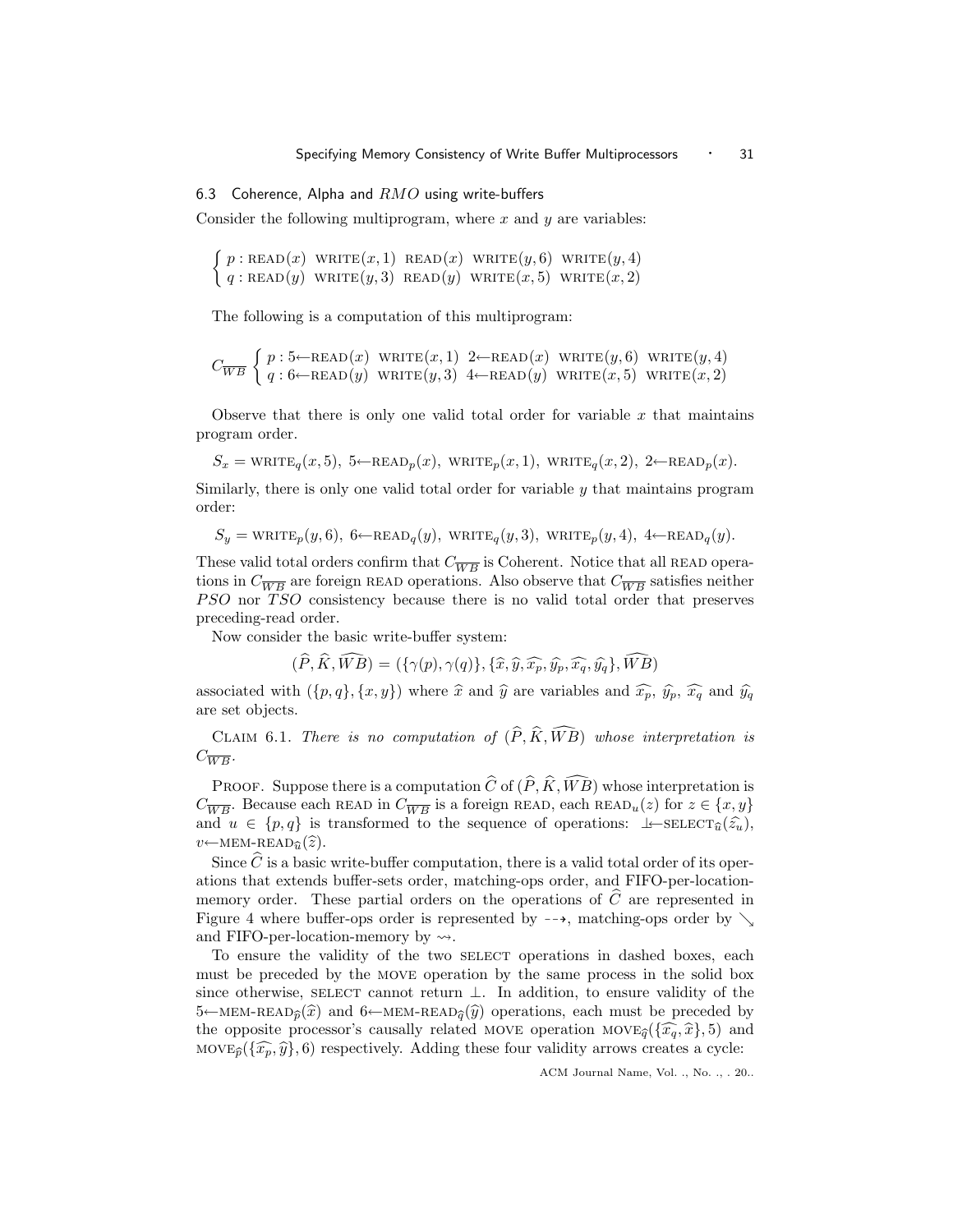$$
\sum_{\substack{\text{L-SELECT}_{\tilde{p}}(\widehat{x}_p) \ - \rightarrow \ \text{INSERT}_{\tilde{p}}(\widehat{x}_p, 1) \ - \rightarrow \ \text{L-SELECT}_{\tilde{p}}(\widehat{x}_p, 0) \ - \rightarrow \ \text{INSERT}_{\tilde{p}}(\widehat{y}_p, 6) \ - \rightarrow \ \text{INSERT}_{\tilde{p}}(\widehat{y}_p, 4)}}{\left(\sum_{\substack{\text{MOWE}_{\tilde{p}}(\widehat{x}) \ \text{on} \ (\widehat{x}_p, \widehat{x}_p, 1) \ \text{on} \ (\text{MOWE}_{\tilde{p}}(\widehat{x}_p, \widehat{x}_p, 1) \ \text{on} \ (\text{MOWE}_{\tilde{p}}(\widehat{x}_p, \widehat{y}_p, 6) \ - \rightarrow \ \text{INSERT}_{\tilde{p}}(\widehat{y}_p, 6) \ \cdots \ \text{MOWE}_{\tilde{p}}(\widehat{y}_p, 4)\right)}}\right\}
$$

$$
\begin{array}{ccccccccc}\n\text{L-SELECT}_{\bar{q}}(\hat{y_q}) & \xrightarrow{-\star} & \text{INSERT}_{\bar{q}}(\hat{y_q}, 6) & \xrightarrow{-\star} & \text{L-SELECT}_{\bar{q}}(\hat{y_q}) & \xrightarrow{-\star} & \text{INSERT}_{\bar{q}}(\widehat{x_q}, 5) & \xrightarrow{-\star} & \text{INSERT}_{\bar{q}}(\widehat{x_q}, 2) \\
\text{L} & & & & & & & \\
6 & \xrightarrow{\hspace{2.8cm}} & & & & & & \\
6 & \xrightarrow{\hspace{2.8cm}} & & & & & & \\
6 & \xrightarrow{\hspace{2.8cm}} & & & & & & \\
6 & \xrightarrow{\hspace{2.8cm}} & & & & & & \\
\end{array}
$$

Fig. 4. Orders that must be extended in  $\widehat{WB}$ 

MOVE $_{\widehat{p}}({\widehat{y}}_p, \widehat{y}), 6$ , 6←MEM-READ $_{\widehat{q}}(\widehat{y})$ , MOVE $_{\widehat{q}}({\widehat{y}}_q, \widehat{y}), 3$ ), ⊥←SELECT $_{\widehat{q}}(\widehat{y}_q)$ , MOVE $_{\hat{p}}(\{\hat{y}_p, \hat{y}\}, 6)$ , 6←MEM-READ $_{\hat{q}}(\hat{y})$ , MOVE $_{\hat{q}}(\{\hat{y}_q, \hat{y}\}, 3)$ ,  $\bot$ SELECT $_{\hat{q}}(\hat{y}_q)$ <br>INSERT $_{\hat{q}}(\overline{x}_q, 5)$ , MOVE $_{\hat{q}}(\{\widehat{x}_q, \hat{x}\}, 5)$ , 5←MEM-READ $_{\hat{p}}(\hat{x})$ , MOVE $_{\hat{p}}(\{\widehat{x}_p, \hat{x}\}, 1)$ INSERT<sub>Q</sub>( $\widehat{x_q}$ , 5), MOVE<sub>Q</sub>({ $\widehat{x_q}$ ,  $\widehat{x}$ }, 5), 5←MEM-READ<sub>p</sub>(<br>⊥←SELECT<sub>p</sub>( $\widehat{x_p}$ ), INSERT<sub>p</sub>( $\widehat{y_p}$ , 6), MOVE<sub>p</sub>({ $\widehat{y_p}$ ,  $\widehat{y}$ }, 6). Since the union of the partial orders cannot be extended into a valid total order that preserves the basic write-buffer orders, computation  $\hat{C}$  does not exist.  $\Box$ 

Computation  $C_{\overline{WB}}$  establishes that some particular platforms cannot be exactly implemented on any write-buffer machine.

Theorem 6.2. Let M represent a Coherent, RMO, or Alpha memory consistency model and J be a set of variables. Then there is no exact compiler of the platform  $(J, M)$  to any write-buffer system.

PROOF.  $C_{\overline{WB}}$  was observed to be a Coherent computation. Since it has no control or data dependencies, it is also an Alpha computation. Since RMO is weaker than Coherence,  $C_{\overline{WB}}$  is also an RMO computation. That is,  $C_{\overline{WB}}$  is a computation that could occur on any Coherent, RMO or Alpha platform. However, by Claim 6.1,  $C_{\overline{WR}}$  is not the interpretation of any computation of any multiprogram when transformed to basic write-buffer system. Hence,  $C_{\overline{WR}}$  cannot be the interpretation of any write-buffer system computation.  $\quad \Box$ 

Since there is a computation that is Coherent, RMO and Alpha but does not satisfy even basic write-buffer consistency, the various write-buffer consistencies are either stronger than or incomparable to Coherence, RMO and Alpha. To examine this further, first consider Coherence. Any *PSO* computation has a valid total order that extends same object order, so any *PSO* computation is Coherent. Since, the partial store order write-buffer machine is an exact compiler for a PSO platform, we conclude that  $\widehat{PSO}$  (and hence  $\widehat{TSO}$ ) consistency is strictly stronger than Coherence. RMO is weaker than Coherence, so  $\overline{PSO}$  is also strictly stronger than RMO. For Alpha the case is more involved. Alpha consistency is stronger than Coherence because any Alpha computation must have a valid total order that preserves control and data dependencies as well as Coherence. The framework as presented in this paper does not capture dependencies that arise from individual programs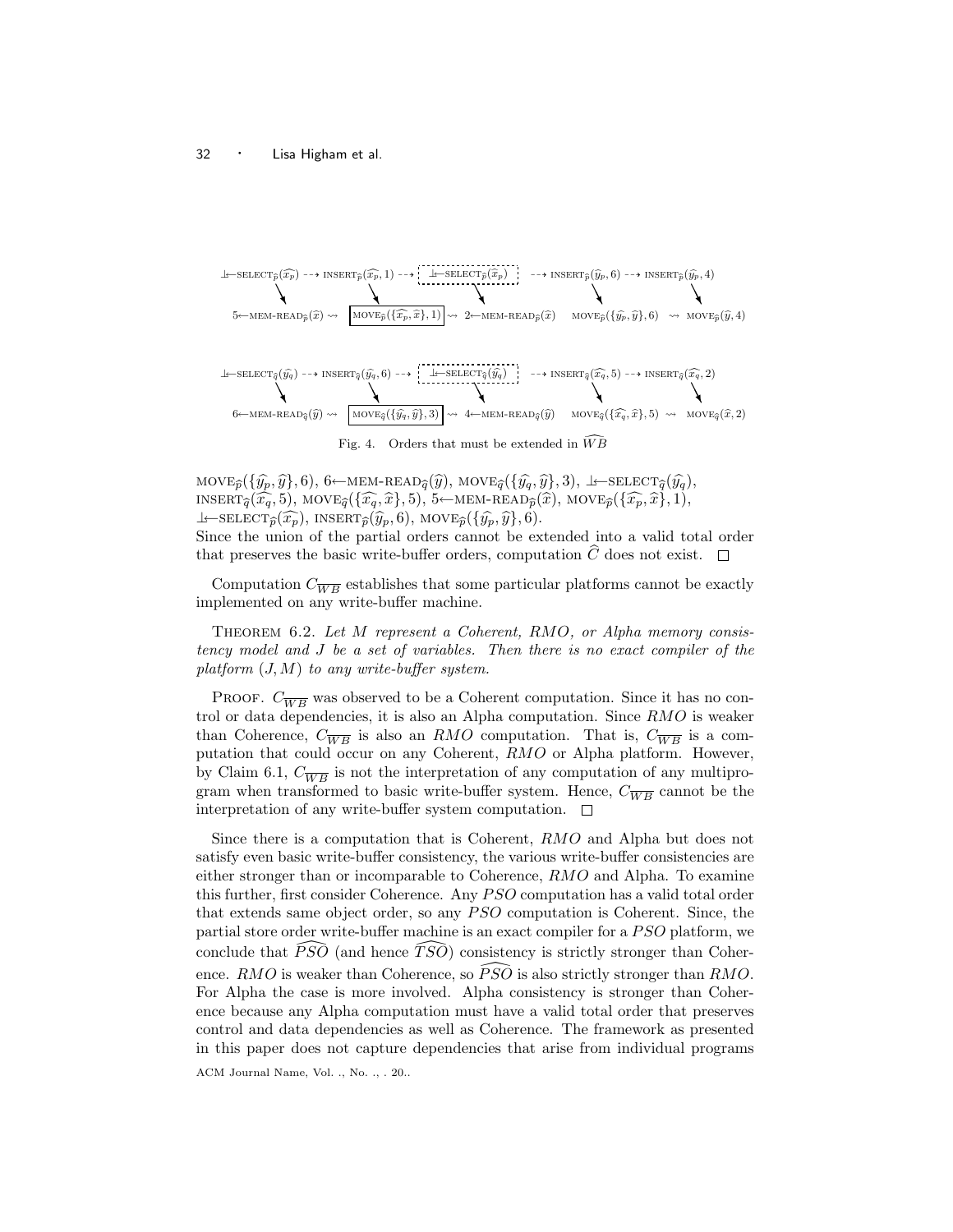and the private registers of processes. However, we could imagine a write-buffer platform that also imposes the register, control and data dependencies that are required by Alpha. Such a machine, with  $\widehat{PSO}$  consistency for memory operations would be strictly stronger than Alpha consistency. Equivalently,  $\widehat{PSO}$  is strictly stronger than the consistency of Alpha when the additional constraints imposed by each process' local actions on its private registers and the control structure of its program are ignored. The details required to capture the full Alpha consistency are beyond the scope of this paper.

Weakening the partial store order write-buffer machine to a basic write-buffer machine, changes the relationship of the machine with Coherence, Alpha, and RMO from strictly stronger to incomparable. Consider the trivial multiprocess  $({s}, {x})$ with just one process and one variable, where the program for  $s$  is:

 $s: \text{WRITE}(x, 1) \text{WRITE}(x, 2) \text{READ}(x)$ 

and the computation of the multiprocess  $({\{\gamma(s)\}, \{\gamma(x)\}})$  is:

C1 
$$
\gamma(s)
$$
:  $\text{INSERT}(\hat{x}_s, 1) \text{ Move}(\{\hat{x}_s, \hat{x}\}, 1) \text{ INSERT}(\hat{x}_s, 2) \text{ Move}(\{\hat{x}_s, \hat{x}\}, 2) \text{ 1-SELECT}(\hat{x}_s).$ 

The following is a valid sequence of all the operations of  $C_1$  that preserves matchingops order, buffer-sets order, and FIFO-per-location-memory order, assuming  $x$  is initialized to 0:

INSERT $(\hat{x}_s, 1)$ , INSERT $(\hat{x}_s, 2)$ , 1←SELECT $(\hat{x}_s)$ , MOVE $({\{\hat{x}_s, \hat{x}\}, 1)$ , MOVE $({\{\hat{x}_s, \hat{x}\}, 2)$ . Thus, C1 is a computation of the basic write-buffer machine. The interpretation of this computation is C2:

$$
C2
$$
  $s: \text{WRITE}(x, 1) \text{WRITE}(x, 2) 1 \leftarrow \text{READ}(x)$ 

which is clearly not Coherent. Since Computation  $C_{\overline{WR}}$  is Coherent but not  $\widehat{WB}$ and C1 is  $\widehat{WB}$  but not Coherent, Coherence and  $\widehat{WB}$  are incomparable. Furthermore, for C2, program order, same-object order and weak-same-object order are all the same. Thus C2 is also not RMO.

Notice that Computation C1 does not satisfy the buffer-lists order. Consider a consistency model that is stronger than  $\widehat{W} \widehat{B}$  but weaker than  $\widehat{P} \widehat{SO}$ :

list – W B consistency: The computation  $\hat{C}$  satisfies list – W B consistency if there exists a valid total order of the operations  $\tilde{O}$  of  $\tilde{C}$  that preserves matchingops order, buffer-lists order and FIFO-per-location-memory order.

 $lis\widehat{t} - \widehat{W}B$  computation is Coherent. To summarize: In fact, using a proof similar to that in Lemma 4.4, it can be shown that any

THEOREM 6.3.

- —The write-buffer machine that delivers list $\overline{W} \overline{W}B$  consistency is stronger than Alpha (without register and control dependencies) or Coherence or RMO consistency.
- —The write-buffer machine that delivers  $\widehat{WB}$  consistency is incomparable to Alpha or Coherence or RMO consistency.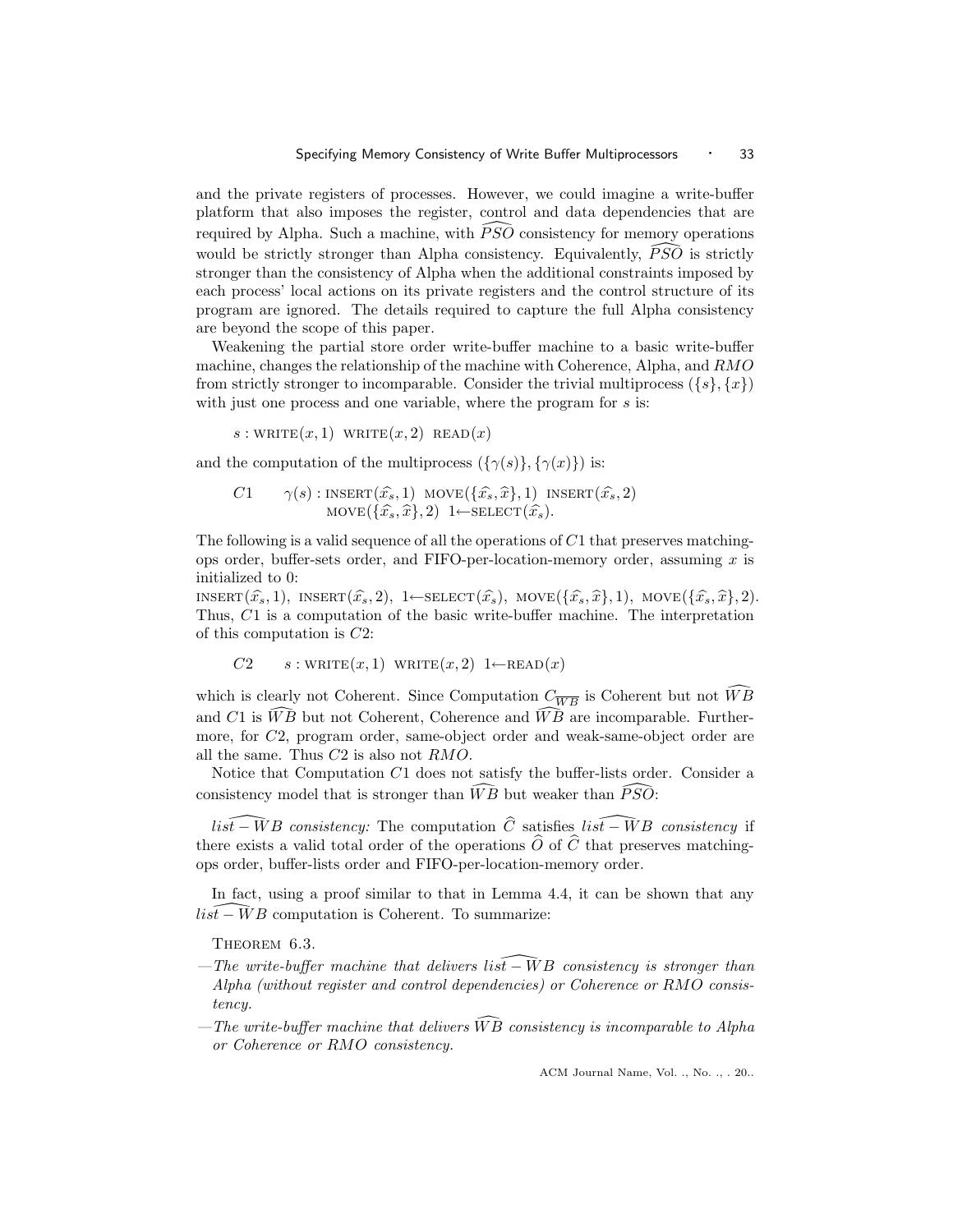# 7. SUMMARY AND FURTHER COMMENTS

This paper presented a framework for specifying memory consistency models and proving them correct. Distributed and parallel systems can be uniformly specified at different levels of abstraction. At any level, the system is described as a triple consisting of programs, shared objects, and a memory consistency model. The proofs establish a relationship between the components of one system at one level with the components of a corresponding system at a different level.

The paper provides simple memory consistency specifications for the sparc version 8 architecture variants, total and partial store orders. The framework is used to show that these non-operational specifications exactly capture the operational descriptions, and also the more complicated non-operational descriptions of the subsequent sparc version 9 manual. These equivalences highlight some serious flaws in other specification attempts or even in the official manual specifications, such as RMO and Alpha consistency.

The minimum consistency guarantee that would arise from any reasonable implementation on a machine with write-buffers of a multiprogram that uses shared variables is defined. This guarantee is used to prove that each of several well known memory consistency models does not exactly correspond to any implementation that uses write-buffers. For instance, RMO as described in the official sparc version 9 manual [Weaver and Germond 2000] cannot be a description of a writebuffer machine. We conjecture that the manual description was not faithful to the intended operation of an RMO machine. As another example, the memory consistency of the Alpha multiprocessor [Compaq Computer Corp. 1998] as formalized by Attiya and Friedman [Attiya and Friedman 1994] cannot be described as a basic write-buffer system. The DEC-Alpha reference manually explicitly states that write-buffers can be utilized in Alpha multiprocessors (see pages 5-4 and 5-5 of [Compaq Computer Corp. 1998]). However, we have shown that any such utilization of write-buffers would necessarily give a memory consistency model more constrained than that of Alpha.

The assumption of distinct input values for state-change operations is for convenience and is often assumed in memory consistency modelling. In this paper it simplifies the definitions of set and list objects considerably. The more general definitions would add messiness to the already detailed proofs without adding insights. Notice that determining whether a read is "foreign" or "domestic" is easy if written values do happen to be distinct, but this is not part of the definition of foreign/domestic reads. Whether or not some reads are foreign could possibly be inferred in other ways by analyzing the program even when written values are not distinct. For example, reads of a shared single-writer variable by all other processes are necessarily foreign. When it cannot be asserted that a read is foreign, programmers must allow for the case that the read may be domestic and therefore ensure their code is correct under the additional re-orderings that might arise. For chip testing and verification purposes, which is one area where we envision this work to be applicable, unique values can be enforced by augmenting each value with a unique Lamport time-stamp [Lamport 1978].

Many concerns such as asynchrony, weak consistency and faults make implementation of correct distributed systems very difficult. Writing correct programs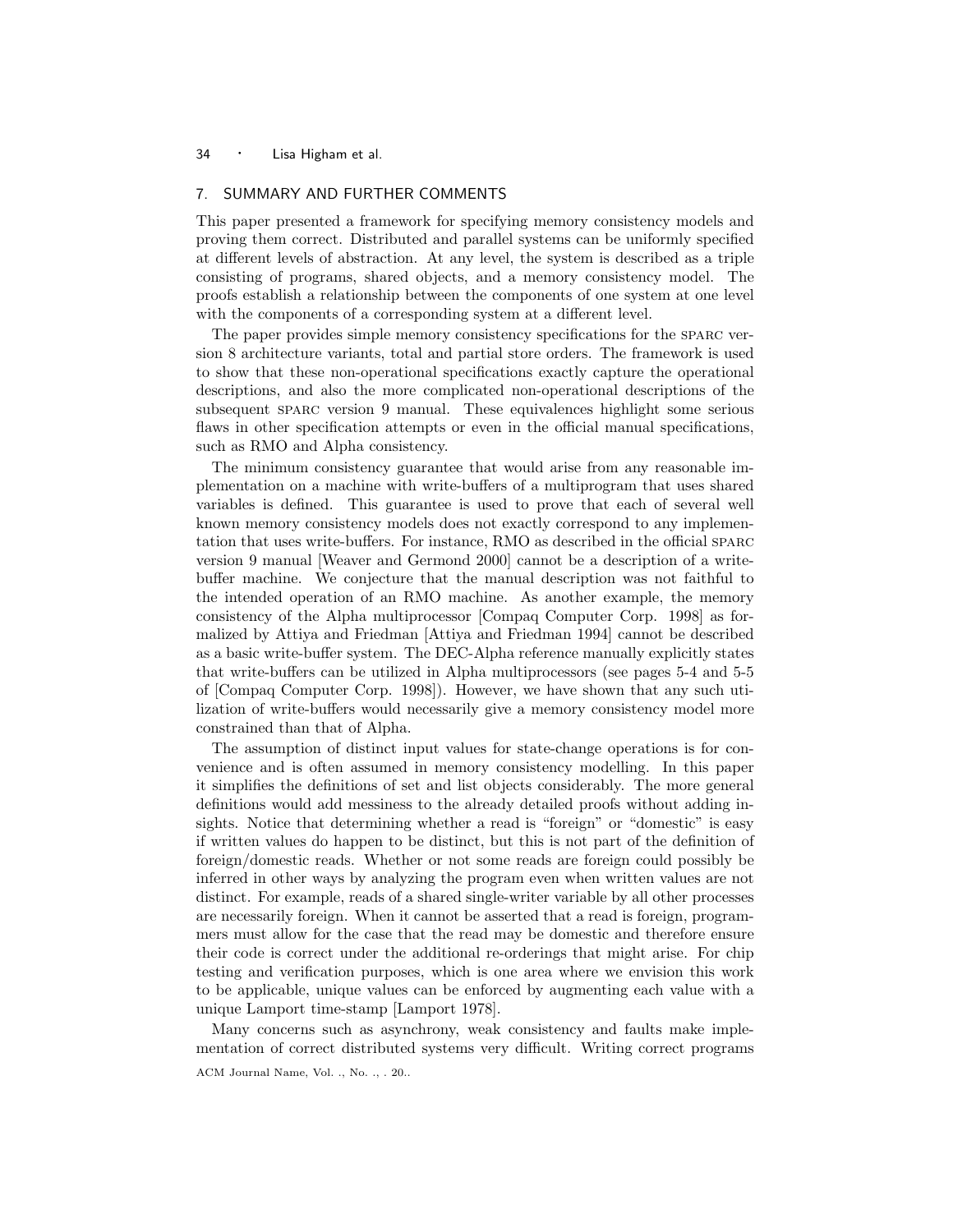is facilitated by providing the parallel and distributed application developers with definitions at the level of the programming instructions. Elsewhere [Higham and Kawash 2000; Kawash 2000; Higham and Kawash 2005] we exploited the nonoperational definitions for TSO and PSO developed in this paper to show some algorithmic possibilities and impossibilities for these architectures. For example,

- —Contrary to Sequential Consistency, there is no solution for mutual exclusion on a TSO or PSO machine using only variables, so expensive synchronization primitives are essential.
- —There is a (non-waitfree) construction of a producer-consumer queue in a TSO or PSO system, using only reads and writes of variables for any number of producers and consumers.
- —One read/write (multi-writer) variable is necessary and sufficient for building a one producer and one consumer queue in a TSO or PSO system.
- —There are wait-free solutions for a two-process producer-consumer queue that use only single-writer variables in a TSO or PSO system.

The task of reasoning about the correctness of distributed systems is further eased if programmers can assume a strong consistency model such as Sequential Consistency or Linearizability. This motivates us to hide the consistency model complexities by building compilers that transform a program that is correct under Sequential Consistency to an equivalent program that is also correct under weaker consistency models. Necessary initial steps include understanding exactly what constraints are guaranteed by a given weak system, and to polish techniques that prove the correctness of these compilers, as is demonstrated in this paper.

# Acknowledgments

We gratefully thank three anonymous referees for their valuable insights and suggestions that substantially improved the content and presentation of the paper. We also thank the Natural Sciences and Engineering Research Council of Canada (NSERC); this research was supported in large part by NSERC grant number OG-POO41900.

#### REFERENCES

- Adir, A., Attiya, H., and Shurek, G. 2003. Information-flow models for shared memory with an application to the PowerPC architecture. IEEE Trans. Parallel Distrib. Syst. 14, 5, 502–515.
- Ahamad, M., Bazzi, R., John, R., Kohli, P., and Neiger, G. 1993. The power of processor consistency. In Proc. 5th Int'l Symp. on Parallel Algorithms and Architectures. 251–260. Technical Report GIT-CC-92/34, College of Computing, Georgia Institute of Technology.
- Ahamad, M., Neiger, G., Burns, J., Kohli, P., and Hutto, P. 1995. Causal memory: Definitions, implementations, and programming. Distributed Computing 9, 37–49.
- ANGER, F. 1989. On Lamport's interprocessor communication model. ACM Trans. on Programming Languages and Systems 11, 404–417.
- Attiya, H., Chaudhuri, S., Friedman, R., and Welch, J. 1998. Shared memory consistency conditions for non-sequential execution: Definitions and programming strategies. SIAM Journal of Computing 27, 1 (February), 65–89.
- Attiya, H. and Friedman, R. 1992. A correctness condition for high performance multiprocessors. In Proc. 24th Int'l Symp. on Theory of Computing. 679–690.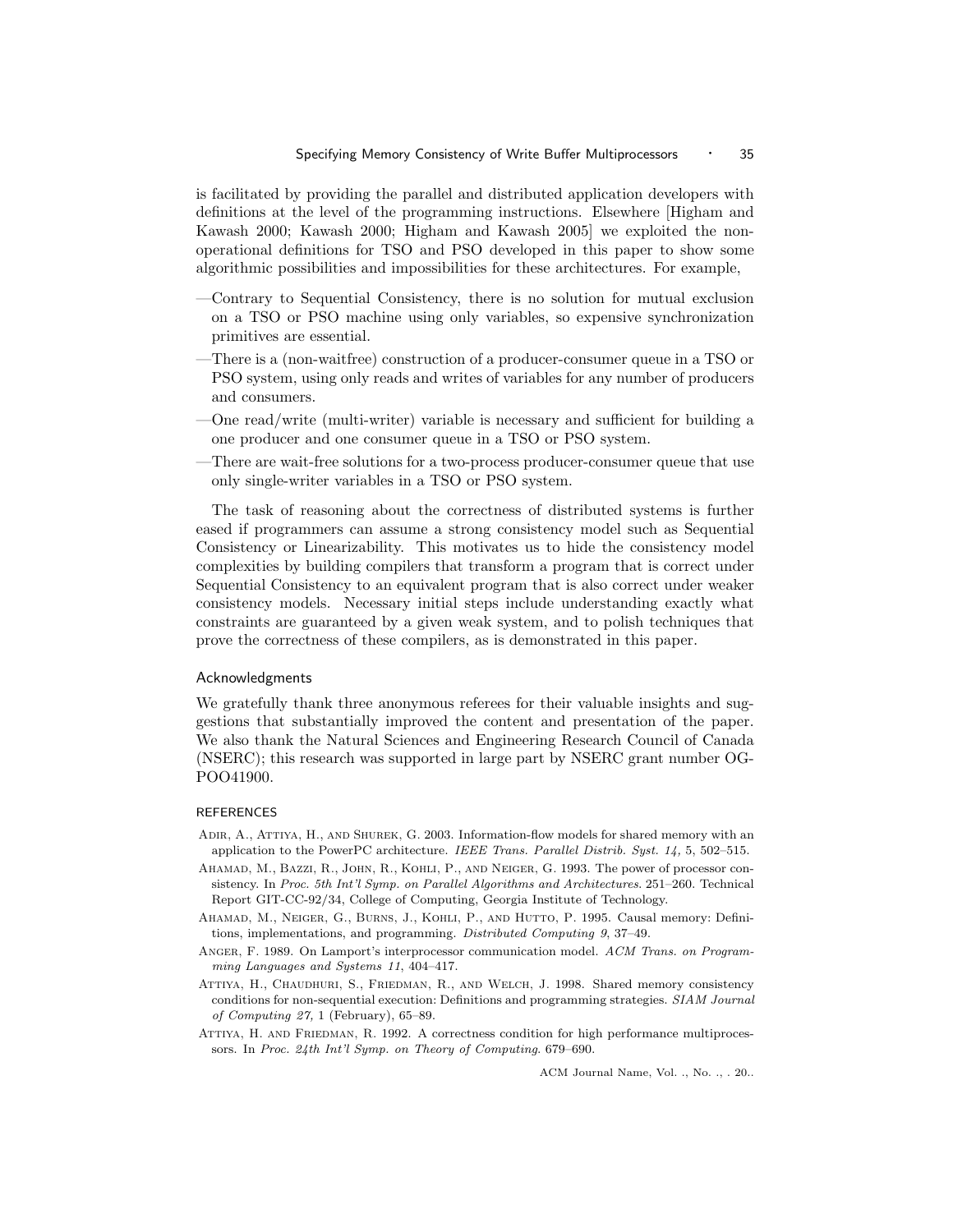- Attiya, H. and Friedman, R. 1994. Programming DEC-Alpha based multiprocessors the easy way. In Proc. 6th Int'l Symp. on Parallel Algorithms and Architectures. 157–166. Technical Report LPCR 9411, Computer Science Department, Technion.
- Compaq Computer Corp. 1998. The Alpha Architecture Handbook. Compaq Computer Corporation. Order number: EC-QD2KC-TE.
- Dubois, M., Scheurich, C., and Briggs, F. 1986. Memory access buffering in multiprocessors. In Proc. 13th Int'l Symp. on Computer Architecture. 434–442.
- FRIEDMAN, R. 1995. Implementing hybrid consistency with high-level synchronization operations. Distributed Computing 9, 3 (December), 119–129.
- Frigo, M. 1998. The weakest reasonable memory model. M.S. thesis, Department of Electrical Engineering and Computer Science, MIT.
- GIBBONS, P. AND MERRITT, M. 1992. Specifying nonblocking shared memories. In Proc. 4th Int'l Symp. on Parallel Algorithms and Architectures. 306–315.
- Gontmakher, A. and Schuster, A. 2000. Java consistency: nonoperational characterizations for Java memory behavior. ACM Trans. on Computer Systems 18, 4, 333–386.
- Goodman, J. 1989. Cache consistency and sequential consistency. Tech. Rep. 61, IEEE Scalable Coherent Interface Working Group. March.
- Herlihy, M. and Wing, J. 1990. Linearizability: A correctness condition for concurrent objects. ACM Trans. on Programming Languages and Systems 12, 3 (July), 463–492.
- Higham, L. and Kawash, J. 1998. Java: Memory consistency and process coordination (extended abstract). In Proc. 12th Int'l Symp. on Distributed Computing, Lecture Notes in Computer Science volume 1499. 201–215.
- Higham, L. and Kawash, J. 2000. Memory consistency and process coordination for SPARC multiprocessors. In Proc. of the 7th Int'l Conf. on High Performance Computing, Lecture Notes in Computer Science volume 1970. 355–366.
- Higham, L. and Kawash, J. 2005. Process coordination in the absence of sequential consistency. In Preparation.
- Hoare, C. A. R. 1972. Towards a theory of parallel programming. In Operating System Techniques, C. A. R. Hoare and R. H. Perrott, Eds. Academic Press.
- Intel Corp. 2002. Intel itanium architecture software developer's manual, volume 2: System architecture. http://www.intel.com/.
- Int'l Business Machines Corp. 1997. PowerPC microprocessor family: the programming environments for 32-bit microprocessor. http://www-3.ibm.com/chips/techlib/techlib.nsf/productfamilies/PowerPC.
- Kawash, J. 2000. Limitations and capabilities of weak memory consistency systems. Ph.D. thesis, Department of Computer Science, The University of Calgary.
- KOHLI, P., NEIGER, G., AND AHAMAD, M. 1993. A characterization of scalable shared memories. In Proc. 1993 Int'l Conf. on Parallel Processing.
- Lamport, L. 1978. Time, clocks, and the ordering of events in a distributed system. Communication of the ACM 21, 7 (July),  $558-565$ .
- Lamport, L. 1979a. How to make a multiprocessor computer that correctly executes multiprocess programs. IEEE Trans. on Computers C-28, 9 (September), 690–691.
- LAMPORT, L. 1979b. A new approach to proving the correctness of multiprocess programs. ACM Trans. on Programming Languages and Systems 1, 1 (July), 84–97.
- Lamport, L. 1986a. The mutual exclusion problem (parts I and II). Journal of the ACM 33, 2 (April), 313–326 and 327–348.
- Lamport, L. 1986b. On interprocess communication (parts I and II). Distributed Computing 1, 2, 77–85 and 86–101.
- Lamport, L. 1997. How to make a correct multiprocess program execute correctly on a multiprocessor. IEEE Trans. on Computers 46, 7 (July), 779–782.
- Lynch, N. 1996. Distributed Algorithms. Morgan Kaufmann.
- LYNCH, N. AND TUTTLE, M. 1989. An introduction to input/output automata. CWI Quarterly 2, 3 (September), 219–246.
- ACM Journal Name, Vol. ., No. ., . 20..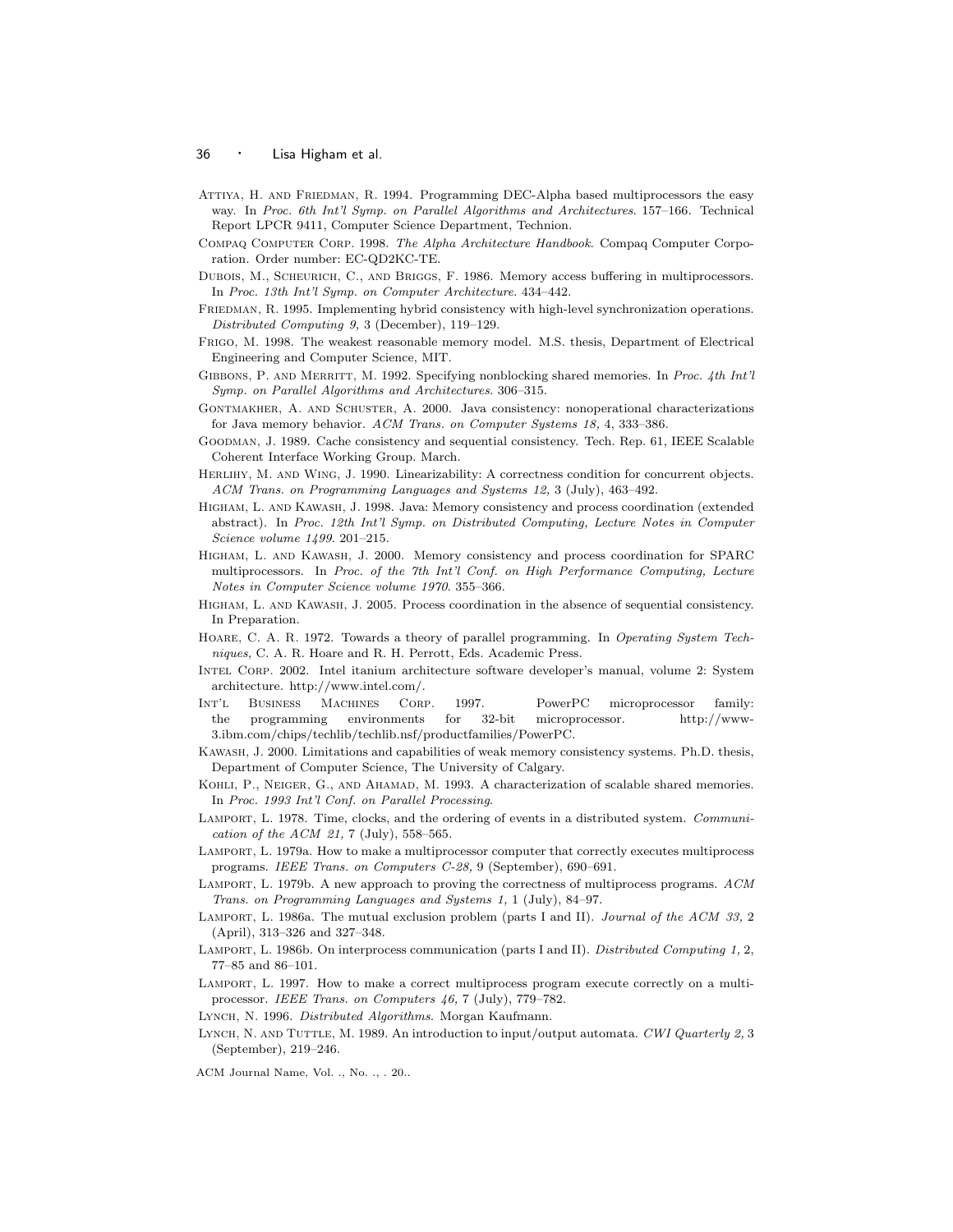Misra, J. 1986. Axioms for memory access in asynchronous hardware systems. ACM Trans. on Programming Languages and Systems 8, 1, 142–153.

- Owicki, S. and Gries, D. 1976. Verifying properties of parallel programs: An axiomatic approach. Communications of the ACM 19, 5 (May), 279–285.
- PARK, S. AND DILL, D. 1999. An executable specification and verifier for relaxed memory order. IEEE Trans. on Computers 48, 2 (February), 227–235.

SPARC INT'L, INC. 1992. The SPARC Architecture Manual version 8. Prentice-Hall.

Sun Microsystems. 2004. http://www.sun.com/processors/whitepapers/us4 whitepaper.pdf.

Weaver, D. and Germond, T., Eds. 1994-2000. The SPARC Architecture Manual version 9. Prentice-Hall. http://developers.sun.com/solaris/articles/sparcv9.pdf.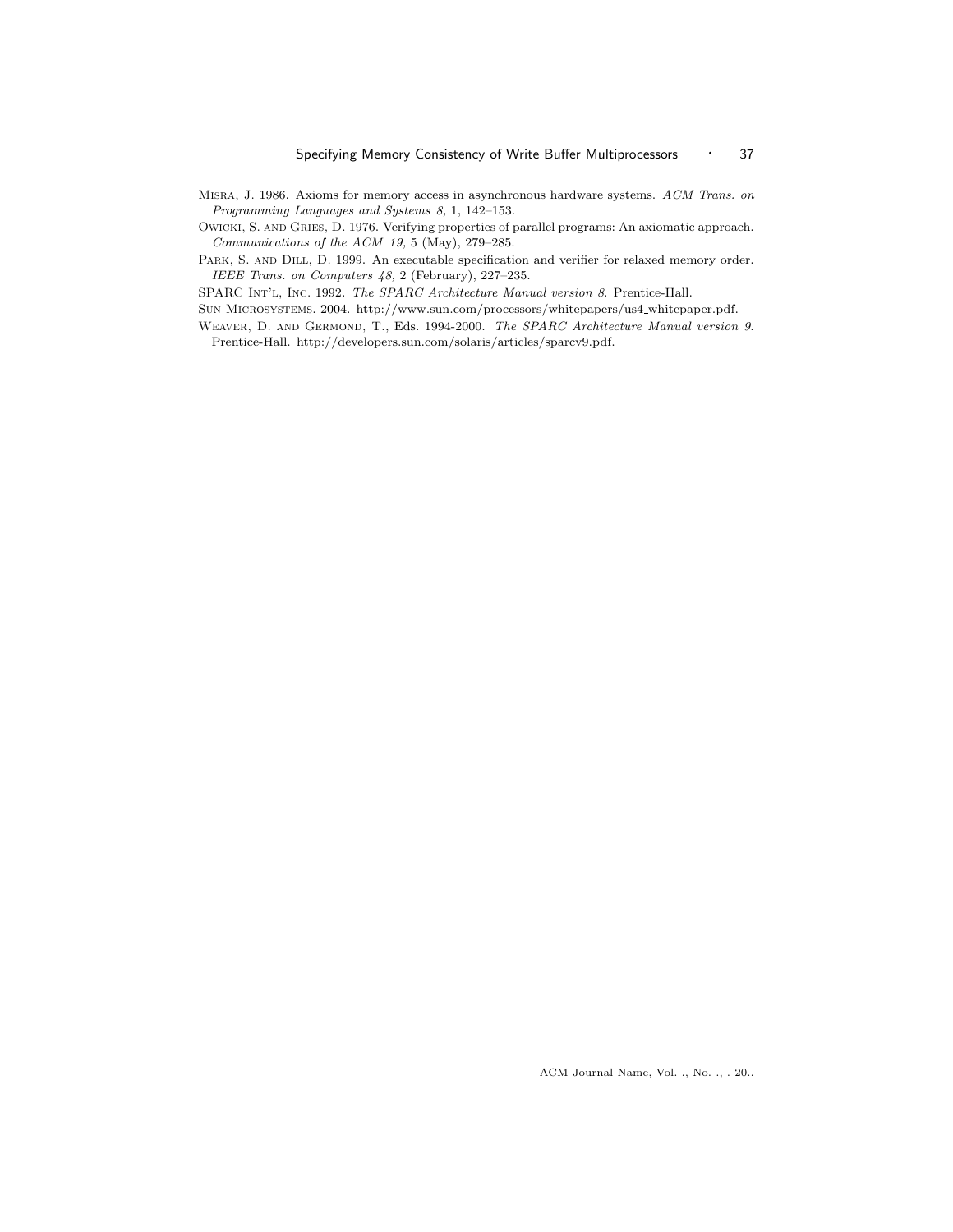# A. PROOF OF THEOREM 5.1

## A.1 Transformation  $\tau$  is a compiler

Construction three. This procedure constructs a computation,  $C_a$ , of  $(P_a, J_a)$ Construction three. This procedure constructs a computation,  $C_a$ , of  $(P_a, J_a)$ <br>and a sequence,  $S_a$ , of all the operations of  $C_a$  from a valid total order  $(\widehat{O}, \overrightarrow{**})$  of all the operations of a computation  $\widehat{C_*}$  of  $(\tau(P_a), \widehat{J}, \widehat{PSO})$  or of  $(\tau(P_a), \widehat{J}, \widehat{TSO})^7$ . and a sequence,  $\sigma_u$ , or an ano operations of  $\sigma_u$  non a collection  $C$  of  $(\tau(P_a), \hat{J}, \widehat{PSO})$  or of  $(\tau(P_a), \hat{J}, \widehat{TSO})^7$ .<br>Let  $\widehat{*so}$  be the unique sequence that agrees with  $(\widehat{O}, \stackrel{\widehat{*so}}{\longrightarrow})$ . Create the sequence from  $\widehat{*so}$  and the computation  $C_a$  from  $\widehat{C_*}$  as follows:

Delete each ⊥←LAST(·) and each APPEND(·,·) and replace each  $v \leftarrow \text{MEM-READ}_{\hat{p}_i}(\hat{x})$  with  $v \leftarrow \text{READ}_{p_i}(x)$ , each  $v \leftarrow \text{LAST}_{\hat{p}_i}(\hat{x}_i)$  whe  $(\hat{x})$  with  $v \leftarrow \text{READ}_{p_i}(x)$ , each  $v \leftarrow \text{LAST}_{\hat{p}_i}(\hat{x}_i)$  where  $v \neq \perp$ <br>(x) and soch MOVE  $(\hat{f}, \hat{x}_i, \hat{y}_i)$  with WBITE  $(x, y)$  $v \leftarrow \text{MEM-READ}_{\hat{p}_i}(\hat{x})$  with  $v \leftarrow \text{READ}_{p_i}(x)$ , each  $v \leftarrow \text{LAST}_{\hat{p}_i}(\hat{x}_i)$  where  $v$  with  $v \leftarrow \text{READ}_{p_i}(x)$  and each  $\text{MOVE}_{\hat{p}_i}(\{\hat{x}_i, \hat{x}\}, v)$  with  $\text{WRITE}_{p_i}(x, v)$ .

Say that each WRITE (respectively, READ) in  $S_a$  relates to the MOVE (respectively, mem-read or last) that it replaced in this construction. The following three claims set the stage for proving Lemma A.4, which establishes the first direction for Theorem 5.1.

CLAIM A.1. The sequence  $S_a$  is a valid total order of all operations in  $C_a$ .

PROOF. Because  $\widehat{*_s\circ}$  is a total order of all operations in  $\widehat{C_*}$ , the sequence  $S_a$ created by Construction three is a total order of the operations in  $C_a$ . It remains to show  $S_a$  is valid. The sequence  $\widehat{*so}$  is valid (that is, using the validity condition of subsection 5.1.)

By Construction three and the validity of  $\widehat{*so}$ , any READ that relates to a MEM-READ will return the value of the most recent WRITE to the same object that precedes the READ in  $S_a$ . However, we must show that there is no other WRITE  $w'$ to that object by the same process such that  $w'$  precedes this READ in  $\langle p \rangle$  of  $C_a$ and follows it in  $S_a$ . Suppose such a w' exists. Let  $\widehat{mr}$  be the related operation to this READ  $r$  and  $l$  be its matching LAST and let  $m'$  be the related operation to w' and  $\hat{a'}$  its matching APPEND. Because Construction three gives  $w' \leq p r$ , it to this READ *r* and *t* be its matching LAST and let *m* be the related operation<br>to w' and  $\hat{a}$  its matching APPEND. Because Construction three gives  $w' \leq p r$ , it<br>must be the case that  $\widehat{m'}\widehat{p''^{eq}}\widehat{m}\widehat{r}$  i gives  $\widehat{a'}^{\underbrace{p\widetilde{r}og}_{m}\widehat{m'}}$ <br>  $r\frac{S_a}{\longrightarrow}w', \widehat{l^{*so}_{m}}\widehat{m'}$ be the case that  $\widehat{m'}^{\widetilde{prog}}\widehat{m}\widehat{r}$  in  $\widehat{C_*}$ . The fact that  $\widehat{C_*}$  is a computation of  $\tau(P_a)$ <br>  $\widehat{proj}^{\widetilde{prog}}\widehat{m}\widehat{r}^{\widetilde{neg}}\widehat{m}\widehat{r}$ . Since  $\widehat{*so}$  maintains blocking-loads order,  $\widehat{a'}^{\widetilde{$  $r \xrightarrow{S_a} w'$ ,  $\hat{l}^* \overrightarrow{so} \hat{m'}$ . However, this requires  $\hat{l}$  to return a value other than ⊥. This contradicts the existence of such a  $w'$ .

Now consider a READ r that relates to a non- $\perp$  LAST operation  $\hat{l}$ . It returns the value of a later WRITE w in  $S_a$  whose related MOVE  $\hat{m}$  matches the most recent preceding APPEND  $\hat{a}$  in  $\hat{*so}$  by the same process to the same object. This  $\hat{a}$  is value of a later while w in  $S_a$  whose related move m matches the most recent preceding APPEND  $\hat{a}$  in  $\hat{*so}$  by the same process to the same object. This  $\hat{a}$  is causally related to  $\hat{l}$ . By the validity of  $\hat{*$ and  $\widehat{*so}$  satisfies blocking-loads order it must be that  $\widehat{a}^{\widetilde{prog}}\widehat{l}$  in  $\widehat{C_*}$ . Since  $\widehat{C_*}$  is a computation of  $\tau(P_a)$  we must also have  $\widehat{a}^{\widetilde{prog}}\widehat{m}^{\widetilde{prog}}\widehat{l}$ . Hence,  $w \leq p r$  in  $C_a$ .  $\widehat{p^{*so}}$  $\widehat{l^{*so}}$  $\widehat{m}$ . Since  $\widehat{a^{*so}}$  $\widehat{l}$ <br> $\widehat{p^{reg}}$  $\widehat{l}$  in  $\widehat{C_*}$ . Since  $\widehat{C_*}$  is a computation of  $\tau(P_a)$  we must also have  $\hat{a}^{\widetilde{prog}}$ . Hence,  $w \leq p r$  in  $C_a$ . It remains to show that there is no later WRITE  $w'$  to the same object by the same process as r where  $w \xrightarrow{s_a} w'$  and  $w' \leq p r$ . Let w' be any writte after w in  $S_a$ . Its related MOVE  $m\ell$  must follow  $\hat{m}$  in ∗so. Since ∗so preserves FIFO-per-locationprocess as  $\overline{r}$  where  $\overline{w} \rightarrow w$  and  $\overline{w} \leftrightarrow \overline{p}r$ . Let  $\overline{w}$  be any writte after  $\overline{w}$  in  $\overline{s}_\alpha$ . Its<br>related MOVE  $\widehat{m'}$  must follow  $\widehat{m}$  in  $\widehat{s}s\overline{o}$ . Since  $\widehat{s}s\overline{o}$  preserves FIFO-per-

<sup>&</sup>lt;sup>7</sup>Where  $\tau$  is the transformation defined in subsection 3.1, used here to transform from  $J_a$  to  $\hat{J}$ . ACM Journal Name, Vol. ., No. ., . 20..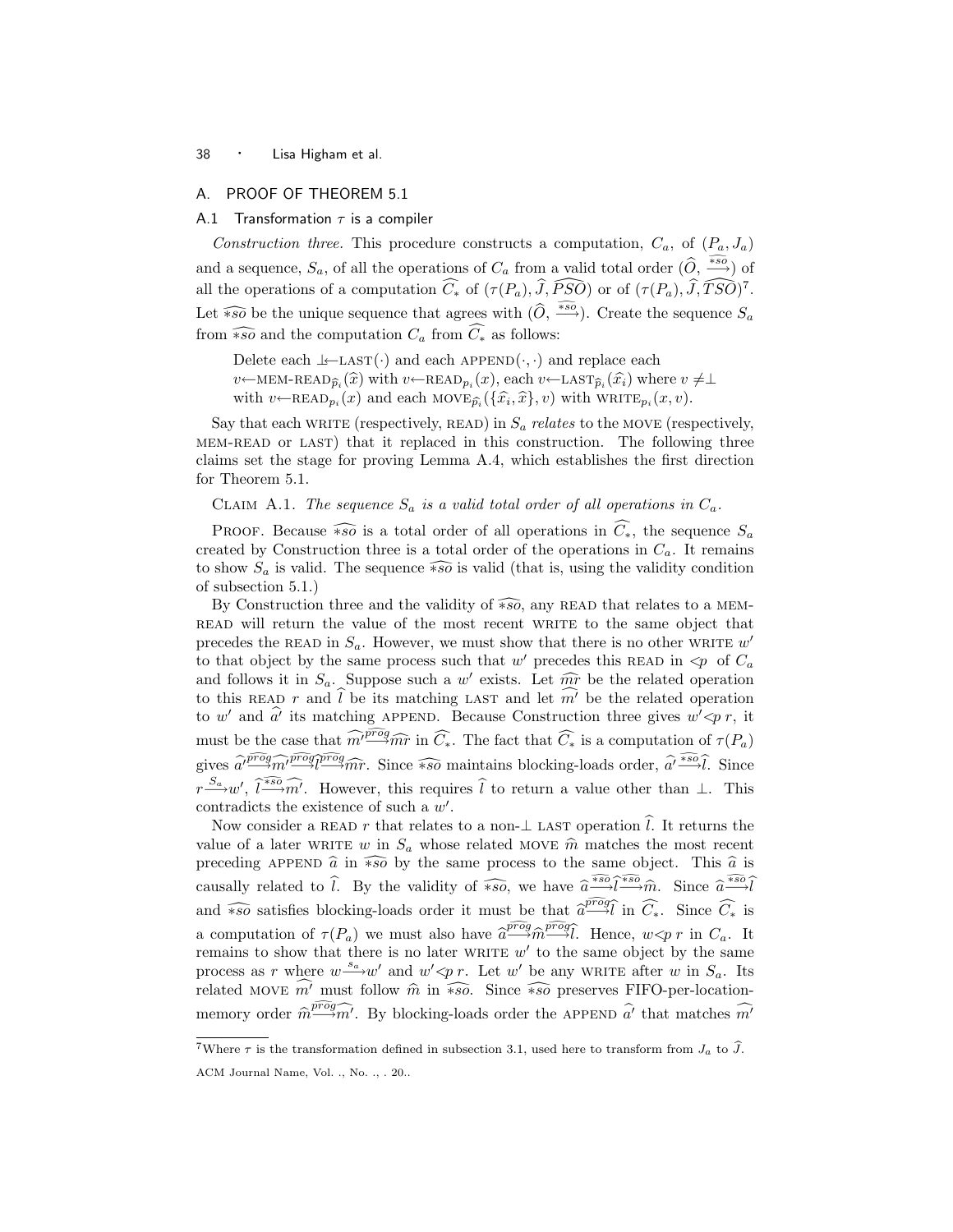must follow  $\hat{a}$  in ∗so. But then by the validity of  $\hat{l}$  (that is, the assumption that ba must follow  $\hat{a}$  in ∗so. But then by the validity of  $\hat{l}$  (that is, the assumption that  $\hat{a}$  was the most recent preceding APPEND in ∗so),  $\hat{l}^{*s\hat{o}}_{s\hat{o}}\hat{a'}$ . Thus  $r \leq p w'$ . Thus, w is the latest WRITE in  $S_a$  that proceeds r in program order and therefore  $S_a$  is valid. □

CLAIM A.2. If  $o_1 \leq p \circ o_2$  and  $o_1$  is a READ in  $C_a$ , then  $o_1 \xrightarrow{S_a} o_2$ .

PROOF. Operation  $o_1$  relates to  $\widehat{o_1}$  in  $\widehat{C_*}$  and  $\widehat{o_1}$  is either a MEM-READ or a LAST. Operation  $o_2$  relates to either a LAST, MEM-READ or MOVE, say  $\widehat{o_2}$ , in  $\widehat{C_*}$ . Since T ROOF. Operation  $o_1$  relates to  $o_1$  in  $o_∗$  and  $o_1$  is criter a mem-relation of a EAST.<br>
Operation  $o_2$  relates to either a LAST, MEM-READ or MOVE, say  $\hat{o}_2$ , in  $\hat{C}_∗$ . Since<br>  $o_1 \leq p$   $o_2$  in  $C_a$ ,  $\tau(o$ if  $\hat{o}_2$  is MEM-READ or LAST, because  $\widehat{*so}$  preserves blocking-loads order. Otherwise,  $\widehat{o_2}$  is a MOVE and the blocking-loads order requires  $\widehat{o_1}$  to precede the APPEND that matches  $\hat{o}_2$ . This with the matching-ops order imply that  $\hat{o}_1 \overbrace{\ast s_0}^{\overbrace{\ast s_0}} \hat{o}_2$ . The order imply that matches  $\hat{o}_2$ . This with the matching-ops order imply that  $\hat{o}_1 \overbrace{\ast s_0}^{\overbrace{\ast s_0}} \hat{o}_2$ . The order of of the operations is not altered by the construction algorithm, so it follows that  $o_1 \stackrel{S_a}{\longrightarrow} o_2.$ 

CLAIM A.3. If  $o_1 \leq p \ o_2$  and  $o_1 \in O_a|x$  and  $o_2 \in O_a|_{\text{warre}}|x$  for some  $x \in J_a$ , then  $o_1 \xrightarrow{S_a} o_2$ .

PROOF. Since  $o_1 \leq p \quad o_2$  in  $C_a$ ,  $\tau(o_1) \stackrel{prog}{\longrightarrow} \tau(o_2)$  in  $\widehat{C_*}$ . So in particular,  $\widehat{o_1} \stackrel{prog}{\longrightarrow} \widehat{o_2}$  in  $\widehat{C}_*$ , where  $\widehat{o}_1$  (respectively  $\widehat{o}_2$ ) relates to  $o_1$  (respectively  $o_2$ ).

Operation  $o_2$  is related to a MOVE operation. If  $o_1$  is a WRITE operation, and thus related to a MOVE, or a READ that is related to a MEM-READ operation, then Operation  $\sigma_2$  is related to a MOVE operation. If  $\sigma_1$  is a wRTLE operation, and<br>thus related to a MOVE, or a READ that is related to a MEM-READ operation, then<br> $\hat{\sigma}_1 \frac{\hat{\ast} s \hat{\sigma}}{\hat{\sigma}_2}$  because  $\hat{\ast} s \hat{\sigma}$  pre order is maintained by the related WRITE and READ operations in  $S_a$  implying  $o_1 \stackrel{S_a}{\longrightarrow} o_2.$ 

Otherwise,  $o_1$  is a READ operation and  $\hat{o_1}$  is a LAST operation that returns a value other than ⊥. The blocking-loads order requires that  $\hat{o}_1$  precedes the APPEND that matches  $\hat{\mathcal{O}}_2$ , and the APPEND precedes  $\hat{\mathcal{O}}_2$  by the matching-ops order. This order is maintained by the related READ and WRITE operations in  $S_a$  implying  $o_1 \stackrel{S_a}{\longrightarrow} o_2$ .

LEMMA A.4. Transformation  $\tau$  is a compiler

- (1) from  $(J_a, PSO_a)$  to  $(\widehat{J}, \widehat{PSO})$  and
- (2) from  $(J_a, TSO_a)$  to  $(\widehat{J}, \widehat{TSO})$ .

PROOF. For any multiprogram  $P_a$  compatible with  $J_a$ , consider any computation  $\widehat{C}_*$  of  $(\tau(P_a), \widehat{J}, \widehat{PSO})$  (respectively,  $(\tau(P_a), \widehat{J}, \widehat{TSO})$ ). Construct the computation  $C_a$  and the sequence  $S_a$  using Construction three from the total order  $\widehat{*_sso}$  of the operations in  $C_*$ . By Claim A.1,  $S_a$  is a valid total order of all operations  $O_a$  in  $C_a$ . By Claim A.3,  $S_a$  preserves the sparc-same-object order. By Claim A.2,  $S_a$ preserves the sparc-read order of  $O_a$ . Thus,  $C_a$  satisfies  $PSO_a$  consistency and Case 1 is established.

For Case 2, it remains only to show that  $S_a$  preserves the SPARC-write order. That is, we need to show that if  $o_1 \leq p \ o_2$  and  $o_2 \in O_a|_{\text{whrre}}$ , then  $o_1 \xrightarrow{S_a} o_2$ . Let  $\hat{\sigma}_1$  be the operation related (by Construction three) to  $o_1$  and  $\hat{m}$  be the MOVE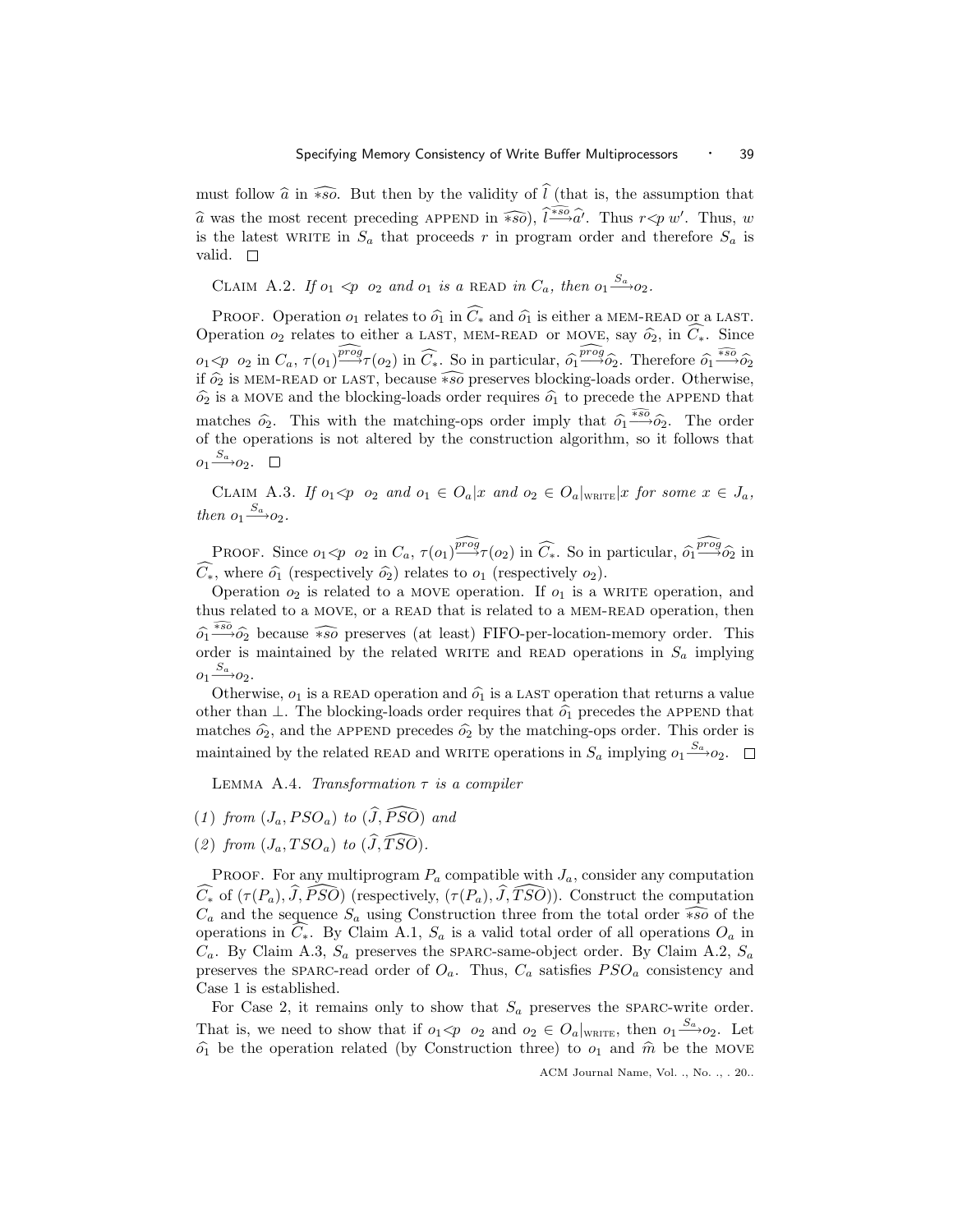operation related to  $o_2$ . Since  $o_1 \leq p \quad o_2$ ,  $\tau(o_1) \stackrel{prog}{\longrightarrow} \tau(o_2)$  in  $\widehat{C_*}$  and in particular,  $\widehat{o_1}$  $\frac{prog}{f} \hat{m}$ .

If  $o_1$  is a WRITE operation and  $\hat{o_1}$  is a MOVE operation or  $o_1$  is a READ operation <sup>→</sup> *m*.<br>
If  $o_1$  is a WRITE operation and  $\hat{o}_1$  is a MOVE operation or  $o_1$  is a READ operation<br>
and  $\hat{o}_1$  is a MEM-READ operation then  $\hat{o}_1 \stackrel{\ast \circ \circ}{\bullet} \hat{m}$  because  $\hat{\ast \circ o}$  preserves FIFO-memory order and it follows that  $o_1 \xrightarrow{S_a} o_2$ . If  $o_1$  is a READ operation and  $\hat{o}_1$  is a LAST operation that returns a value other than  $\perp$ , then  $\hat{o}_1 \xrightarrow{\bar{\ast} \bar{s} \hat{o}} \hat{m}$  because  $\hat{\ast} \hat{s} \hat{o}$  preserves blocking l operation that returns a value other than  $\perp$ , then  $\hat{\sigma}_1 \stackrel{\widehat{\ast so}}{\longrightarrow} \hat{m}$  because  $\widehat{\ast so}$  preserves blocking-loads and matching-ops orders. This order is maintained by the related READ and WRITE operations in  $S_a$  implying  $o_1 \xrightarrow{S_a} o_2$ .

# A.2 Transformation  $\tau$  is an exact compiler

Let  $(O_a, \stackrel{*so_a}{\longrightarrow})$  be a valid total order of all the operations of a computation  $C_a$  of  $(P_a, J_a, PSO_a)$  or  $(P_a, J_a, TSO_a)$ . Let  $\ast so_a$  be the unique sequence that agrees with  $(O_a, \stackrel{*so_a}{\longrightarrow})$ . Construction two of Section 4 is applied to the computation  $C_a$  of  $(P_a, J_a, PSO_a)$  or  $(P_a, J_a, TSO_a)$  and the sequence  $\ast so_a$ , yielding a computation  $\widehat{C}$  of  $(\tau (P_a), \widehat{J})$  and a sequence  $\widehat{S}$  of all the operations,  $\widehat{O}$ , in  $\widehat{C}$ . The proofs of Claims 4.5, 4.6 and 4.7 remain true when  $*so<sub>a</sub>$  replaces  $*so$  as an input sequence for Construction two. Since ∗so<sup>a</sup> satisfies a different validity condition from ∗so the following claim is required to replace Claim 4.8.

# CLAIM A.5. The sequence  $\widehat{S}$  is a valid total order of all operations in  $\widehat{C}$ .

PROOF. Exactly the same operations have been inserted into  $\hat{T}$  and into  $\hat{D}$ . Also, exactly the same operations have been altered or deleted from  $\hat{T}$  and  $\hat{D}$ before renaming to  $\widehat{S}$  and  $\widehat{C}$ . Thus,  $\widehat{S}$  is a total order of the operations in  $\widehat{C}$ .

Sequence  $\ast so_a$  is a valid sequence of operations on SPARC variables. Consider any READ operation,  $v \leftarrow \text{READ}_{p_j}(x)$ , in  $\ast so_a$ . Call this READ r. It returns the value of the latest in  $*so_a$  of either 1) the most recent write to the same object that precedes r in  $p_j$ 's program and follows r in  $\ast so_a$ , or 2) the most recent preceding WRITE operation to the same object in  $*so_a$ . Call this WRITE w. We now examine the validity of the LAST and MEM-READ operations corresponding to  $r$  that are placed onto  $S$ .

Case 1:  $w \leq p r$  and  $r \stackrel{*so_a}{\longrightarrow} w$ . In this case w has the form  $\text{WRITE}_{p_j}(x, v)$ .

*Fact A:* For any READ by  $p_j \downarrow_{p_j}$  and  $\downarrow_{*so_a}$  advance simultaneously. The algorithm never advances  $\downarrow_{*so_a}$  past an operation earlier than  $\downarrow_{p_j}$  advances past the same operation. Pointer  $\downarrow_{p_j}$  could only advance beyond a READ r' earlier than  $\downarrow_{*so_a}$  advances beyond r' if some operation *o* is  $o \xrightarrow{*so_a} r'$  and  $r' < p$  *o*. But sparc-read order ensures this does not occur.

By Fact A,  $\downarrow_{*so_a}$  advances past r when  $\downarrow_{p_j}$  also advances past r. When this occurs the LAST and MEM-READ that potentially correspond to r are placed onto  $\widehat{T}$ . Since  $w \leq p r$  and  $r \stackrel{*so_a}{\longrightarrow} w$  the APPEND that corresponds to w was placed onto  $\widehat{T}$  before these last and mem-read operations and the matching move after. The final adjustment that transforms  $T$  to  $S$  replaces this LAST and MEM-READ pair with a LAST that returns the value of the APPEND that corresponds to  $w$ , which is valid.

Case 2:  $w \leq p r$  and  $w \stackrel{*so_a}{\longrightarrow} r$ . In this case w has the form  $\text{WRITE}_{p_i}(x, v)$ . There ACM Journal Name, Vol. ., No. ., . 20..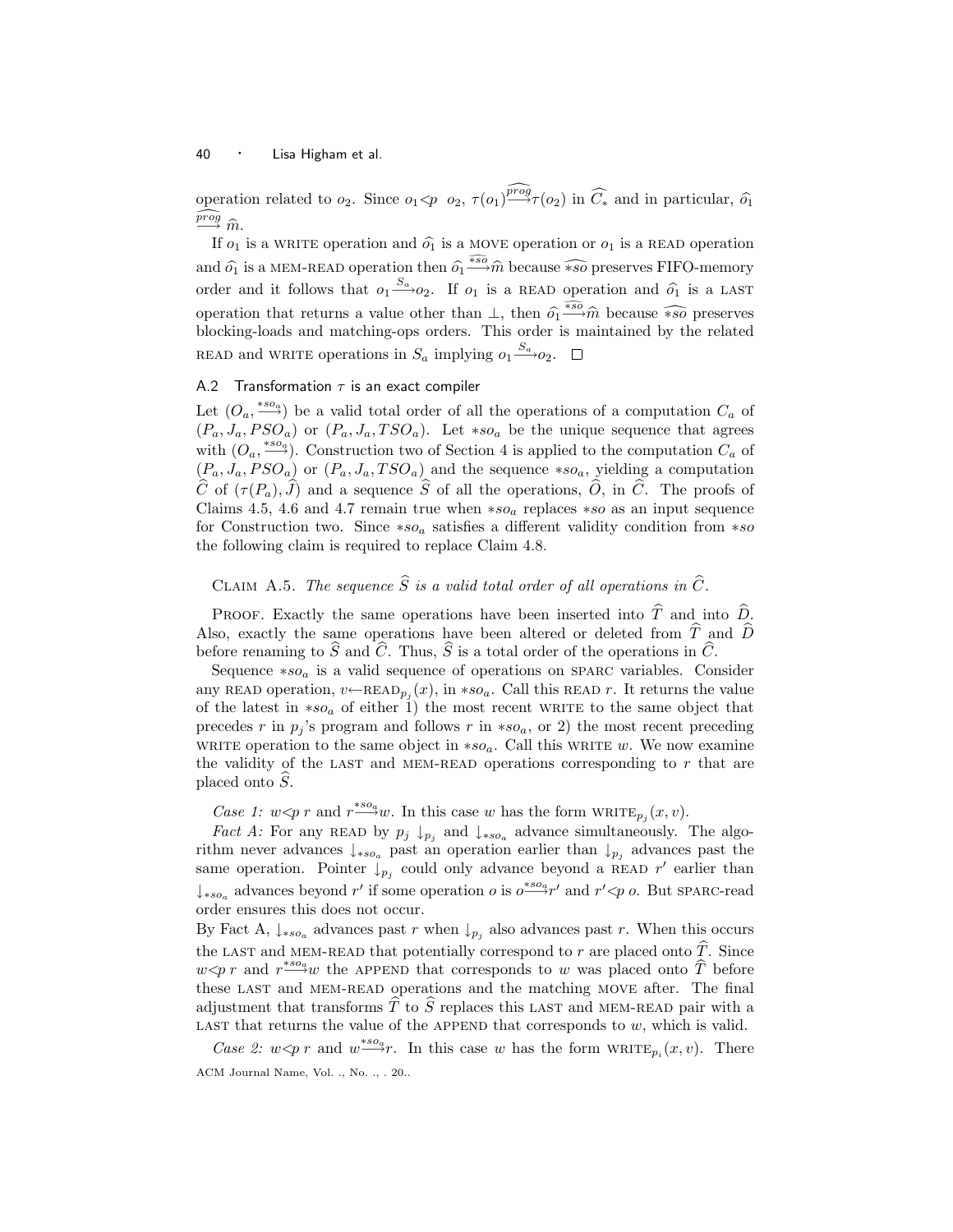does not exist a WRITE operation, w', such that  $w' \leq p r$  and  $r \stackrel{*so_a}{\longrightarrow} w'$  because that would be case 1 above. Consider when  $\downarrow_{\ast so} = w$  and  $\downarrow_{p_i} = o_j$  where  $o_j$  is an operation satisfying  $o_i$   $\varphi$  r. Define I to be the interval in  $\ast so_a$  between w and r and J to be the interval in the  $p_i$ 's individual computation between  $o_i$  and r.

*Fact B:* By the validity of  $*so<sub>a</sub>$ , I contains no WRITE operations to object x.

Fact C: J contains no WRITE operations to object x. If there were one, say  $w'(x)$ , then  $w'(x)$  cannot follow r in \*so<sub>a</sub> because that was case 1.  $w'(x)$  is not in I by Fact B, so  $w'(x) \stackrel{*so_a}{\longrightarrow} w$ . When  $\downarrow_{*so_a}$  advances past  $w'(x)$  it also advances  $\downarrow_{p_j}$  past  $w'(x)$ .

When  $\downarrow_{*so_a}$  advances past w a corresponding MOVE is placed onto  $\hat{T}$ . The pair of operations  $\perp$ –LAST $(\hat{x})$  and  $v$ –MEM-READ $(\hat{x})$  that potentially correspond to r are placed onto T when the first of  $\downarrow_{*so_a}$  advances to r, or  $\downarrow_{p_j}$  advances to r. Consider the interval K in  $\hat{T}$  between this MOVE and this LAST MEM-READ pair.

The v $\leftarrow$ MEM-READ $(\widehat{x})$  is valid as long as K contains no MOVE operation to x. Since MOVE operations are only placed onto  $\widehat{T}$  when  $\downarrow_{*so_a}$  advances past the corresponding WRITE, Fact B implies there is no such MOVE.

The ⊥←LAST( $\hat{x}$ ) is valid as long as in  $\hat{T}$  there is no preceding APPEND by  $p_i$  to  $\hat{x}$ without its matching MOVE. Since APPEND operations are only placed on  $\widehat{T}$  when  $\downarrow_{p_i}$  advances past a WRITE and Fact C ensures a WRITE does not exists, there is no such APPEND in  $K$ . Furthermore, there is no such APPEND preceding  $K$  since any WRITE to x that preceded  $o_i$  in program order preceded w in  $*so_a$ , ensuring the matching MOVE is on  $\hat{T}$ .

Thus, the mem-read and last operations that are appended in this case are valid.

 $\Box$ 

THEOREM 5.1. Transformation  $\tau$  is an exact compiler

- (1) from  $(J_a, PSO_a)$  to  $(\widehat{J}, \widehat{PSO})$  and
- (2) from  $(J_a, TSO_a)$  to  $(\widehat{J}, \widehat{TSO})$ .

PROOF. From Lemma A.4,  $\tau$  is a compiler. It remains to show that for any computation,  $C_a$  of  $(P_a, J_a, PSO_a)$  (respectively,  $(P_a, J_a, TSO_a)$ ) there is a computation  $\widehat{C}$  of  $(\tau (P_a), \widehat{J}, \widehat{PSO})$  (respectively,  $(\tau (P_a), \widehat{J}, \widehat{TSO})$ ) whose interpretation is  $C_a$ .

Construct the computation  $\widehat{C}$  and the sequence  $\widehat{S}$  using Construction two from the total order \*so<sub>a</sub> of the operations in  $C_a$ . By Claim A.5,  $\hat{S}$  is a valid total order of  $\widehat{C}$ . By Claims 3.1 and 3.2 it suffices to prove that  $\widehat{S}$  preserves matching-ops order, FIFO-per-location-move order and blocking-loads order for PSO, and additionally, FIFO-move order for TSO. Claim 4.6 ensures blocking-loads order and Claim 4.7 ensures matching-ops order.

By Claim 4.5, the move operations are in the same order as their corresponding WRITE operations in ∗ $so_a$ . If  $C_a$  satisfies  $PSO_a$ , then ∗ $so_a$  preserves SPARC-sameobject order, which ensures that all write operations to the same object maintain program order. Therefore  $S$  maintains FIFO-per-location-move order. Similarly, if  $C_a$  satisfies  $TSO_a$ , then  $*so_a$  preserves SPARC-write order which ensures that